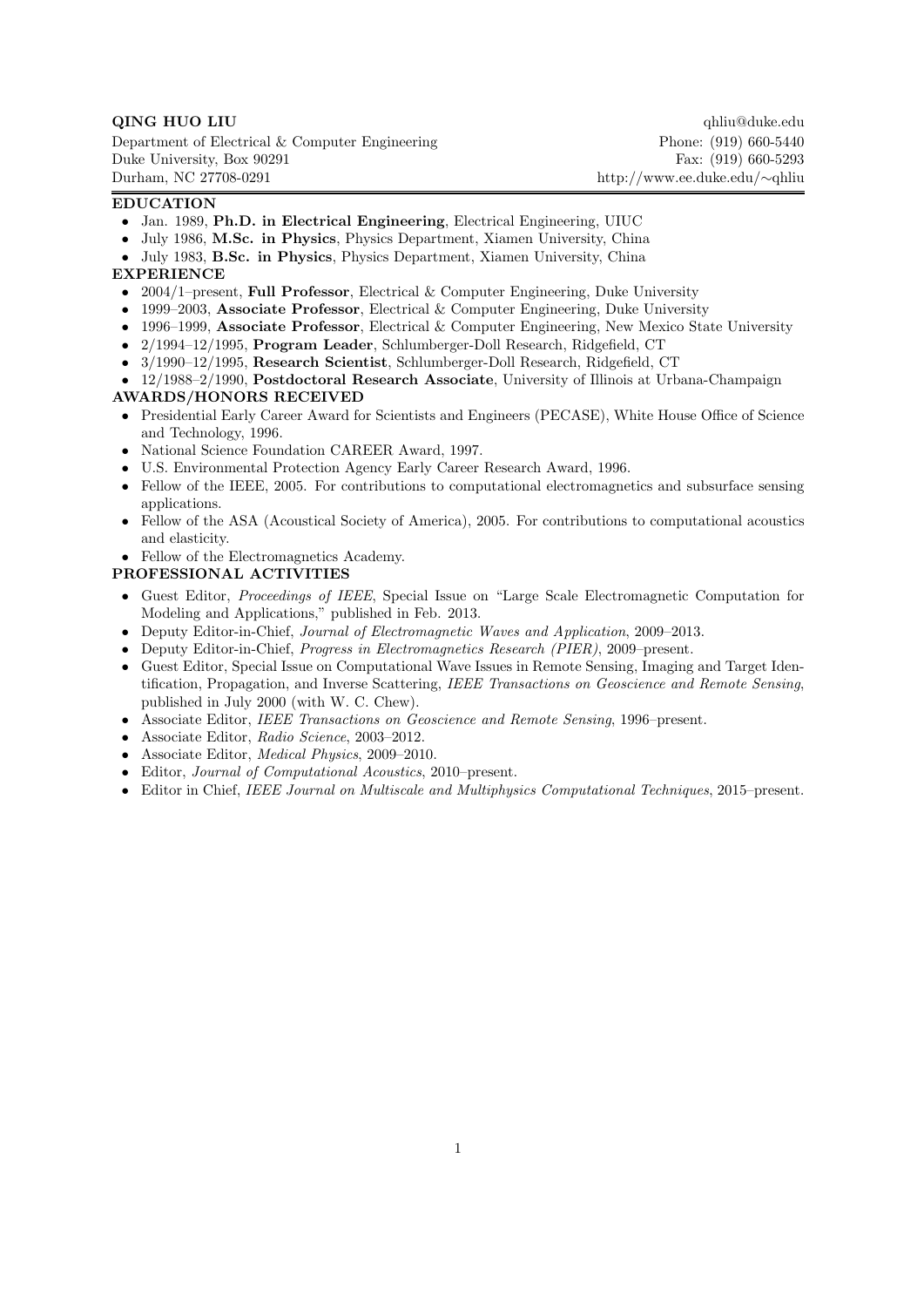### **PUBLICATIONS**

#### **A. Journal Papers**

- [1] W. C. Chew, and Q. Liu, "Resonance frequency of a microstrip patch," *IEEE Trans. Antennas Propagat.*, vol. AP-36, pp.1045-1056, 1988; Correction, vol. AP-36, p. 1827, 1988.
- [2] Q. Liu, and W. C. Chew, "Curve-fitting formulas for fast determination of accurate resonant frequency of circular microstrip patches," *IEE Proc.*, Pt. H, vol. 135, pp.289-292, 1988.
- [3] Q. H. Liu, W. C. Chew, M. R. Taherian, and K. A. Safinya, "A modeling study of electromagnetic propagation tool in complicated borehole environments," *Log Analyst*, vol. 30, pp. 424-436, 1989.
- [4] Q. H. Liu, and W. C. Chew, "Surface integral equation method for the analysis of an obliquely stratified half-space," *IEEE Trans. Antennas Propagat.*, vol. 38, pp. 653-663, 1990.
- [5] Q. H. Liu, and W. C. Chew, "Numerical mode matching method for the multi-region vertically stratified media," *IEEE Trans. Antennas Propagat.*, vol. 38, pp. 498-506, 1990.
- [6] Q. H. Liu, and W. C. Chew, "A hybrid method for the analysis of complex rectangular dielectric waveguides," *J. Electromagnet. Waves Appl.*, vol. 5, pp. 253-266,1991.
- [7] Q. H. Liu, and W. C. Chew, "Analysis of discontinuities in planar dielectric waveguides: an eigenmode propagation method," *IEEE Trans. Microwave Theory Tech.*, vol. MTT-39, pp. 422-430, 1991.
- [8] W. C. Chew, Z. Nie, Q. H. Liu, and B. Anderson, "An efficient solution of electrical well logging tools in a complex environment," *IEEE Trans. Geosci. Remote Sensing*, vol. 29, pp. 308-313, 1991.
- [9] W. C. Chew, Z. Nie, Q. H. Liu, and Y. T. Lo, "A rigorous analysis of a probe-fed microstrip disk antenna," *IEE Proc.*, Pt. H, vol. 138, pp. 185-191, 1991.
- [10] M. Moghaddam, W. C. Chew, B. Anderson, E. Yannakakis, and Q. H. Liu, "Computation of transient electromagnetic waves in inhomogeneous media," invited paper, *Radio Science*, vol. 26, no. 1, pp. 265-273, 1991.
- [11] W. C. Chew, L. Gurel, Y. M. Wang, G. Otto, R. Wagner, and Q. H. Liu, "A generalized recursive algorithm for wave-scattering solutions in two dimensions," *IEEE Trans. Microwaves Theory Tech.*, vol. 40, no. 4, pp. 716-723, 1992.
- [12] Q. H. Liu, and W. C. Chew, "Diffraction of nonaxisymmetric waves in cylindrically layered media by horizontal discontinuities," *Radio Sci.*, vol. 27, no. 5, pp. 569-581, 1992.
- [13] Z. Nie, W. C. Chew, and Q. H. Liu,"Electromagnetic scattering from two-dimensional layered media with axial symmetry," *Acta Geophysica Sinica*, vol. 35, no. 4, pp. 479-489, 1992.
- [14] Q. H. Liu, "Electromagnetic field generated by an off-axis source in a cylindrically layered medium with an arbitrary number of horizontal discontinuities," *Geophysics*, vol. 58, no. 5, pp. 616-625, 1993.
- [15] Q. H. Liu, and W. C. Chew, "A CG-FFHT method for the scattering solution of axisymmetric inhomogeneous media," *Microwave Opt. Technol. Lett.*, vol. 6, no. 2, pp. 101-104, 1993.
- [16] Q. H. Liu, "Reconstruction of two-dimensional axisymmetric inhomogeneous media," *IEEE Trans. Geosci. Remote Sensing*, vol. 31, no. 3, pp. 587-594, 1993.
- [17] B. Anderson, Q. H. Liu, R. Taherian, J. Singer, W. C. Chew, B. Freeman, and T. Habashy, "Interpreting the response of the Electromagnetic Propagation Tool in complex lithologies," *The Log Analyst*, vol. 35, March-April, pp. 65-83, 1994.
- [18] Q. H. Liu, and W. C. Chew, "Applications of the CG-FFHT method with an improved FHT algorithm," (invited paper), *Radio Sci.*, vol. 29, no. 4, pp. 1009-1022, 1994.
- [19] Q. H. Liu, B. Anderson, and W. C. Chew, "Modeling low-frequency electrode-type resistivity tools in invaded thin beds," *IEEE Trans. Geosci. Remote Sensing*, vol. 32, no. 3, pp. 494-498, 1994.
- [20] Q. H. Liu, "Nonlinear inversion of electrode-type resistivity measurements," *IEEE Trans. Geosci. Remote Sensing*, vol. 32, no. 3, pp. 499-507, 1994.
- [21] W. C. Chew, and Q. H. Liu, "Inversion of induction tool measurements using the distorted Born iterative method and CG-FFHT," *IEEE Trans. Geosci. Remote Sensing*, vol. 32, no. 4, pp. 878-884, 1994.
- [22] L. Knizhnerman, V. Druskin, Q. H. Liu, and F. J. Kuchuk, "Spectral Lanczos decomposition method for solving single phase fluid flow in porous media," *Numerical Methods for Partial Differential Equations*, vol. 10, pp. 569-580, 1994.
- [23] Q. H. Liu, "Transient electromagnetic modeling with the generalized *k*-space (GkS) method," *Microwave Opt. Technol. Lett.*, vol. 7, no. 18, pp. 842-848, 1994.
- [24] Q. H. Liu, "Generalization of the *k*-space formulation to elastodynamic scattering problems," *J. Acoust. Soc. Am.*, vol. 97, no. 3, pp. 1373-1379, 1995.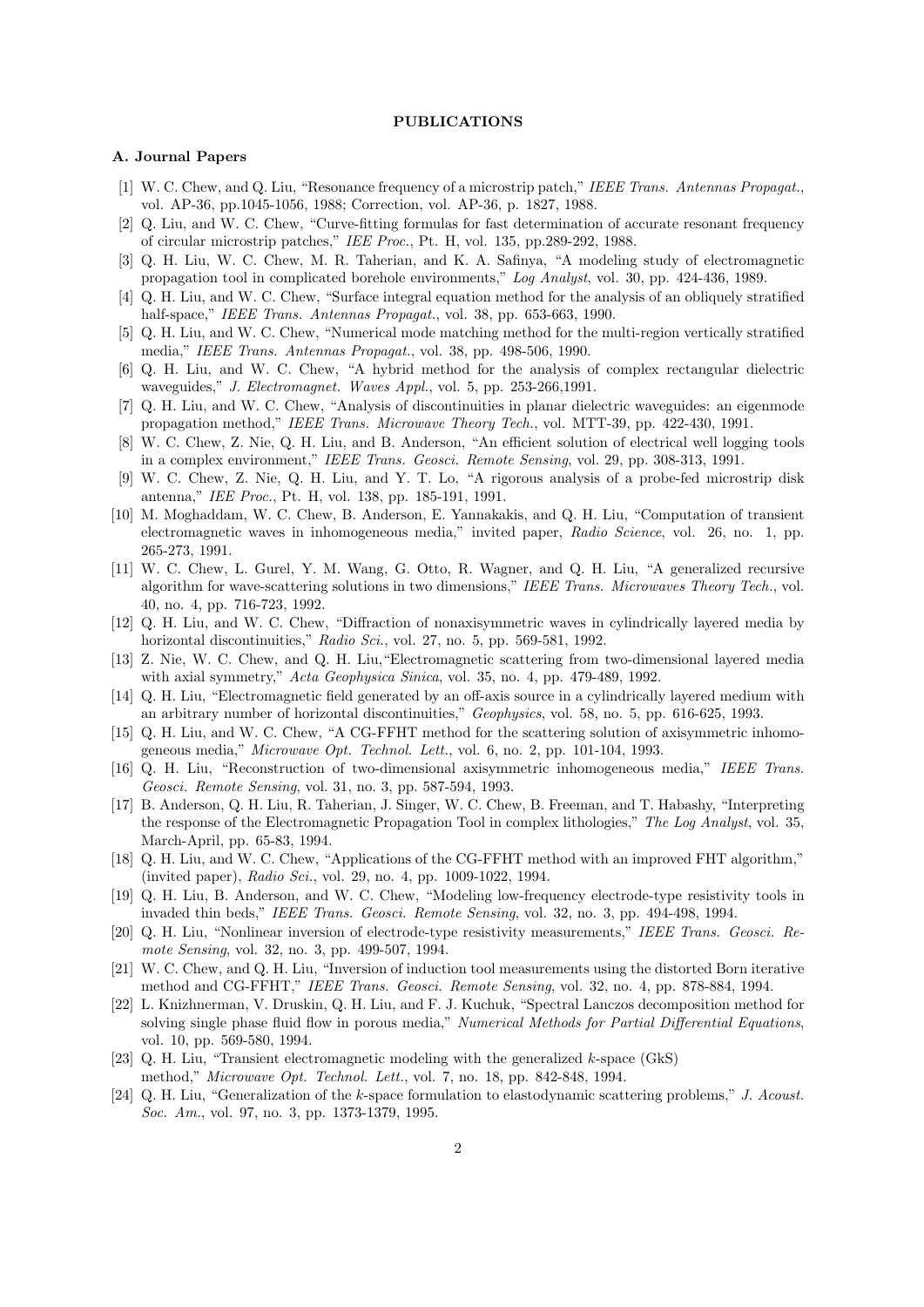- [25] C.-C. Lu, and Q. H. Liu, "A three-dimensional dyadic Green's function for elastic waves in multilayer cylindrical structures," *J. Acoust. Soc. Am.*, vol. 98, no. 5, pp. 2825-2835, 1995.
- [26] Q. H. Liu, and C. Chang, "Compressional head waves in attenuative formations: forward modeling and inversion," *Geophysics*, vol. 61, no. 6, pp. 1908-1920, 1996.
- [27] Q. H. Liu, F. Daube, C. Randall, E. Schoen, H. Liu, and P. Lee, "A 3D finite difference simulation of sonic logging," *J. Acoust. Soc. Am.*, vol. 100, no. 1, pp. 72-79, 1996.
- [28] W. C. Chew, and Q. H. Liu, "Perfectly matched layers for elastodynamics: A new absorbing boundary condition," *J. Computational Acoust.*, vol. 4, no. 4, pp.341-359, 1996.
- [29] B. K. Sinha, Q. H. Liu, and S. Kostek, "Acoustic waves in pressurized borehole: A finite-difference formulation," *J. Geophys. Res.*, vol. 101, no. B11, pp. 25173-25180, 1996.
- [30] Q. H. Liu, "An FDTD algorithm with perfectly matched layers for conductive media," *Microwave Opt. Technol. Lett.*, vol. 14, no. 2, pp. 134-137, 1997.
- [31] Q. H. Liu, "The PSTD algorithm: a time-domain method requiring only two cells per wavelength," *Microwave Opt. Technol. Lett.*, vol. 15, no. 3, pp. 158-165, 1997.
- [32] Q. H. Liu, and J. Tao, "The perfectly matched layer (PML) for acoustic waves in absorptive media," *J. Acoust. Soc. Am.*, vol. 102, no. 4, pp. 2072-2082, 1997.
- [33] Y. H. Chen, W. C. Chew, and Q. H. Liu, "A three-dimensional finite difference code for the modeling of sonic logging tools," *J. Acoust. Soc. Am.*, vol. 103, no. 2, pp. 702-712, 1998.
- [34] Q. H. Liu, and N. Nguyen, "An accurate algorithm for nonuniform fast Fourier transforms (NUFFT)," *IEEE Microwave Guided Wave Lett.,* vol. 8, no. 1, pp. 18-20, 1998.
- [35] C. Chang, and Q. H. Liu, "Inversion of source time function using borehole array sonic waveforms," *J. Acoust. Soc. Am.*, vol. 103, no. 6, pp. 3163-3168, 1998.
- [36] Q. H. Liu, "The PSTD algorithm for acoustic waves in inhomogeneous, absorptive media," *IEEE Trans. Ultrason., Ferroelect., Freq. Contr.*, vol. 45, no. 4, pp. 1044-1055, 1998.
- [37] Q. H. Liu, and J. Q. He, "Quasi-PML for waves in cylindrical coordinates," *Microwave Opt. Technol. Lett.*, vol. 19, no. 2, pp. 107-111, 1998.
- [38] G.-X. Fan, and Q. H. Liu, "A PML-FDTD algorithm for simulating plasma-covered cavity-backed slot antennas," *Microwave Opt. Technol. Lett.*, vol. 19, no. 4, pp. 258-262, 1998.
- [39] Q. H. Liu, and X. Y. Tang, "An iterative algorithm for nonuniform inverse fast Fourier transform (NU-IFFT)," *Electronics Letters*, vol. 34, no. 20, pp. 1913-1914, 1998.
- [40] N. Nguyen, and Q. H. Liu, "The regular Fourier matrices and nonuniform fast Fourier transforms," *SIAM J. Sci. Compt.*, vol. 21, no. 1, pp. 283-293, 1999.
- [41] Q. H. Liu, "Large-scale simulations of electromagnetic and acoustic measurements using the pseudospectral time-domain (PSTD) algorithm," *IEEE Trans. Geosci. Remote Sensing*, vol. 37, no. 2, pp. 917-926, 1999.
- [42] J. He, and Q. H. Liu, "A nonuniform cylindrical FDTD algorithm with improved PML and quasi-PML absorbing boundary conditions," *IEEE Trans. Geosci. Remote Sensing*, vol. 37, no. 2, pp. 1066-1072, 1999.
- [43] Q. H. Liu, "PML and PSTD algorithm for arbitrary lossy anisotropic media," *IEEE Microwave Guided Wave Lett.*, vol. 9, no. 2, pp. 48-50, 1999.
- [44] Q. H. Liu, and G.-X. Fan, "A frequency-dependent PSTD algorithm for general dispersive media," *IEEE Microwave Guided Wave Lett.,* vol. 9, no. 2, pp. 51-53, 1999.
- [45] Q. H. Liu, "Perfectly matched layers for elastic waves in cylindrical and spherical coordinates," *J. Acoust. Soc. Am.*, vol. 105, no. 4, pp. 2075-2084, 1999.
- [46] Q. H. Liu, and G.-X. Fan, "Simulations of GPR in dispersive media using the PSTD algorithm," *IEEE Trans. Geosci. Remote Sensing*, vol. 37, no. 5, pp. 2317-2324, 1999.
- [47] Q. H. Liu, and Z. Q. Zhang, "A nonuniform fast Hankel transform (NUFHT) algorithm," *Applied Optics*, vol. 38, no. 32, pp. 6705-6708, 1999.
- [48] Q. H. Liu, and B. K. Sinha, "Simulations of multipole sources in biaxially stressed boreholes: A 2.5 dimensional finite-difference method," *Geophysics*, vol. 65, no. 1, pp. 190-201, 2000.
- [49] X. M. Xu, and Q. H. Liu, "The conjugate-gradient nonuniform fast Fourier transform (CG-NUFFT) method for one- and two-dimensional media," *Microwave Opt. Technol. Lett.*, vol. 24, no. 6, pp. 385- 389, 2000.
- [50] B. Tian, and Q. H. Liu, "Nonuniform fast cosine transform and Chebyshev PSTD algorithm," *Progress in Electromagnetics Research*, PIER 28, pp. 259-279, 2000. Abstract in *J. Electromagnet. Waves Appl.*, vol. 14, no. 6, 797-798, 2000.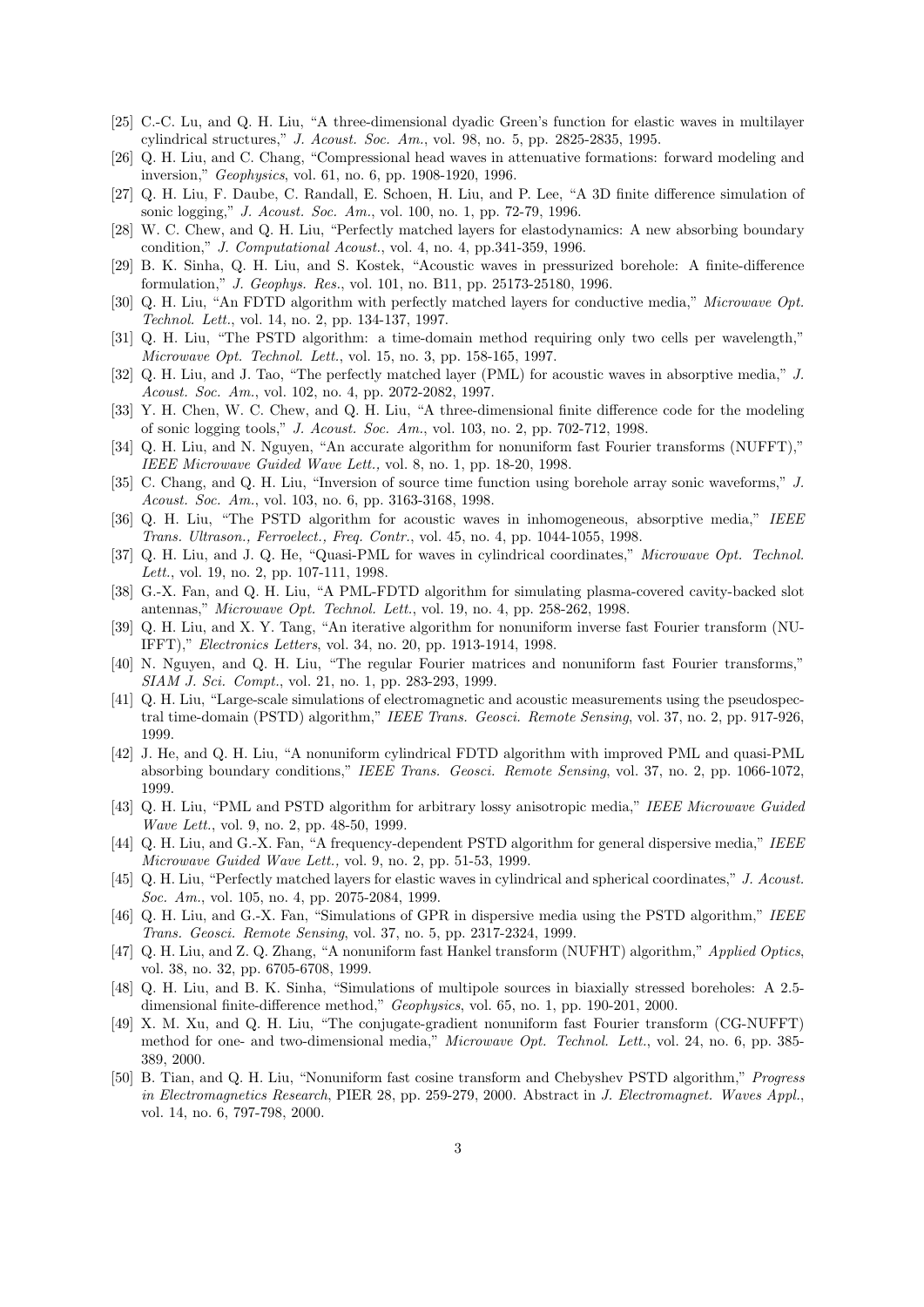- [51] G.-X. Fan, and Q. H. Liu, "An FDTD algorithm with PML for dispersive, conductive media," *IEEE Trans. Antennas Propagat.*, vol. 48, no. 5, pp. 637-646, 2000.
- [52] Z. Q. Zhang, and Q. H. Liu, "Reconstruction of axisymmetric media with an FFHT enhanced extended Born approximation," *Inverse Problems*, invited paper, vol. 16, no. 5, pp. 1281-1296, 2000.
- [53] G.-X. Fan, Q. H. Liu, and S. P. Blanchard, "3-D numerical mode-matching (NMM) method for resistivity well logging tools," *IEEE Trans. Antennas Propagat.*, vol. 48, no. 10, pp. 1544-1552, 2000.
- [54] Q. H. Liu, X. M. Xu, B. Tian, and Z. Q. Zhang, "Applications of nonuniform fast transform algorithms in numerical solutions of differential and integral equations," *IEEE Trans. Geosci. Remote Sensing*, vol. 38, pp. 1551-1560, 2000.
- [55] Q. H. Liu, Z. Q. Zhang, and X. M. Xu, "The hybrid extended Born approximation and CG-FFT method for electromagnetic induction problems," *IEEE Trans. Geosci. Remote Sensing*, vol. 39, no. 2, pp. 347- 355, Feb. 2001.
- [56] X. M. Xu, and Q. H. Liu, "Fast spectral-domain method for acoustic scattering problems," *IEEE Trans. Ultrason., Ferroelect., Freq. Contr.*, vol. 48, no. 2, pp. 522-529, March 2001.
- [57] G.-X. Fan, and Q. H. Liu, S. A. Hutchinson, "FDTD and PSTD Simulations for plasma applications," *IEEE Trans. Plasma Sci.*, vol. 29, no. 2, pp. 341-348, 2001.
- [58] G.-X. Fan, and Q. H. Liu, "Pseudospectral time-domain algorithm applied to electromagnetic scattering from electrically large objects", *Microwave Opt. Technol. Lett.*, vol. 29, no. 2, pp. 123-125, 2001.
- [59] Y. Q. Zeng, J. He, and Q. H. Liu, "The application of the perfectly matched layer in numerical modeling of wave propagation in poroelastic media," *Geophysics*, vol. 66, no. 4, pp. 1258-1266, 2001.
- [60] Z. Q. Zhang, and Q. H. Liu, "Simulation of induction logging response using conjugate gradient method with nonuniform fast Fourier and fast Hankel transforms," *Radio Sci.*, vol. 36, no. 4, pp. 599-608, 2001.
- [61] Z. Q. Zhang, and Q. H. Liu, "The hybrid extended Born approximation and CG-FFHT method for axisymmetric media," *IEEE Trans. Geosci. Remote Sensing*, vol. 39, no. 4, pp. 710-717, April 2001.
- [62] G.-X. Fan, and Q. H. Liu, "The CGFFT method with a discontinuous FFT algorithm," *Microwave Opt. Technol. Lett.*, vol. 29, no. 1, pp. 47-49, 2001.
- [63] Z. Q. Zhang, and Q. H. Liu, "Three-dimensional weak-form conjugate- and biconjugate-gradient FFT methods for volume integral equations," *Microwave Opt. Technol. Lett.*, vol. 29, no. 5, pp. 350-356, 2001.
- [64] Y. Q. Zeng, and Q. H. Liu, "Acoustic detection of buried objects in 3-D fluid saturated porous media: numerical modeling," *IEEE Trans. Geosci. Remote Sensing*, vol. 39, no. 6, pp. 1165-1173, June 2001.
- [65] Q. H. Liu, and J. Q. He, "An efficient PSTD algorithm for cylindrical coordinates," *IEEE Trans. Antennas Propagat.*, vol. 49, no. 9, pp. 1349-1351, Sept. 2001.
- [66] Y. Q. Zeng, and Q. H. Liu, "A staggered-grid finite-difference method with perfectly matched layers for poroelastic wave equations," *J. Acoust. Soc. Am.*, vol. 109, no. 6, pp. 2571-2580, 2001.
- [67] Z. Q. Zhang, and Q. H. Liu, "Two nonlinear inverse methods for electromagnetic induction measurements," *IEEE Trans. Geosci. Remote Sensing*, vol. 39, no. 6, pp. 1331-1339, June 2001.
- [68] Q. H. Liu, Z. Q. Zhang, T. Wang, G. Ybarra, L. W. Nolte, J. A. Bryan, W. T. Joines, "Active microwave imaging I: 2-D forward and inverse scattering methods," *IEEE Trans. Microwave Theory Tech.*, vol. 50, no. 1, pp. 123-133, Jan. 2002.
- [69] X. M. Xu, Q. H. Liu, and Z. Q. Zhang, "The stabilized biconjugate gradient fast Fourier transform method for electromagnetic scattering," *J. Appl. Computat. Electromag. Soc.*, vol. 17, no. 1, pp. 97-103, March 2002.
- [70] G.-X. Fan, and Q. H. Liu, "Dyadic Green's functions for curved waveguides and cavities and their reformulation," *Radio Sci.*, vol. 37, no. 5, 1078, doi:10.1029/2001RS002476, 2002.
- [71] G.-X. Fan, Q. H. Liu, and J. S. Hesthaven, "Multidomain pseudospectral time-domain method for simulation of scattering from objects buried in lossy media," *IEEE Trans. Geosci. Remote Sensing*, vol. 40, no. 6, pp. 1366-1373, June 2002.
- [72] X. M. Xu, and Q. H. Liu, "The BCGS-FFT method for electromagnetic scattering from inhomogeneous objects in a planarly layered medium," *IEEE Antennas Wireless Propagat. Lett.*, vol. 1, pp. 77-80, 2002.
- [73] Z. Q. Zhang, and Q. H. Liu, "A volume adaptive integral method (VAIM) for 3D inhomogeneous objects," *IEEE Antennas Wireless Propagat. Lett.*, vol. 1, no. 6, pp. 102-105, 2002.
- [74] Q. H. Liu, "A pseudospectral frequency-domain (PSFD) method for computational electromagnetics," *IEEE Antennas Wireless Propagat. Lett.*, vol. 1, no. 6, pp. 131-134, 2002.
- [75] Z. Q. Zhang, Q. H. Liu, and X. M. Xu, "RCS computation of large inhomogeneous objects using a fast integral equation solver," *IEEE Trans. Antennas Propagat.*, vol. 51, no. 3, pp. 613-618, March 2003.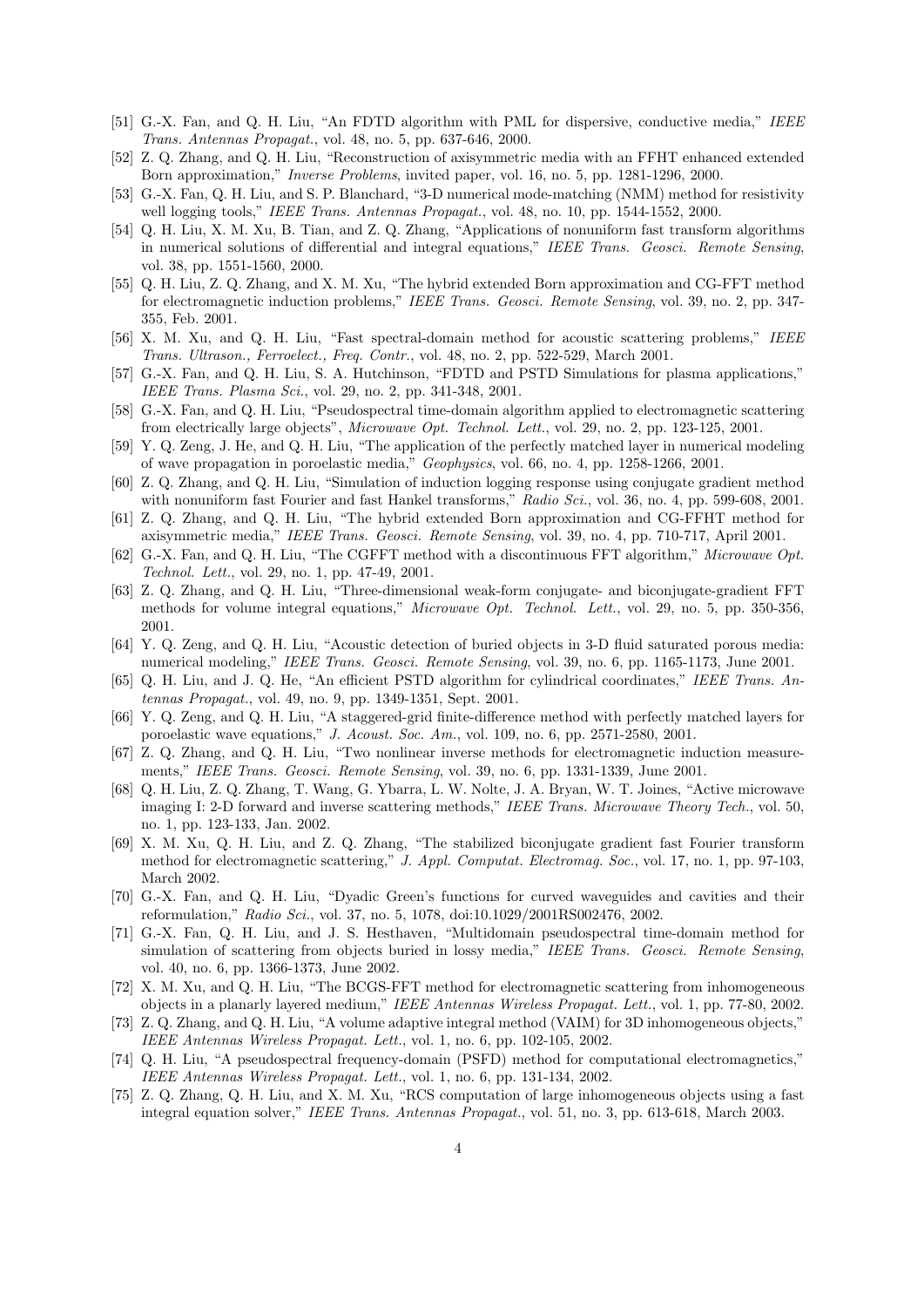- [76] G. Zhao, and Q. H. Liu, "The 2.5-D multidomain pseudospectral time-domain algorithm," *IEEE Trans. Antennas Propagat.*, vol. 51, no. 3, pp. 619-627, March 2003.
- [77] Z. Q. Zhang, and Q. H. Liu, "Applications of the BCGS-FFT method to 3-D induction well logging problems," *IEEE Trans. Geosci. Remote Sensing*, vol. 41, no. 5, pp. 998-1004, 2003.
- [78] Q. H. Liu, and B. K. Sinha, "A 3-D cylindrical PML/FDTD method for elastic waves in fluid-filled pressurized boreholes in triaxially stressed formations," *Geophysics*, vol. 68, no. 5, pp. 1731-1743, 2003.
- [79] X. Millard, and Q. H. Liu, "A fast volume integral equation solver for electromagnetic scattering from large inhomogeneous objects in planarly layered media," *IEEE Trans. Antennas Propagat.*, vol. 51, no. 9, pp. 2393-2401, 2003.
- [80] G. Zhao, Y. Q. Zeng, and Q. H. Liu, "The 3-D multidomain pseudospectral time-domain method for wideband simulation," *IEEE Microwave Wireless Compon. Lett.*, vol. 13, no. 5, pp. 184-186, May 2003.
- [81] T. Xiao, and Q. H. Liu, "Finite difference computation of head-related transfer function for human hearing," *J. Acous. Soc. Am.*, vol. 113, no. 5, pp. 2434-2441, 2003.
- [82] I. N. Deshmukh, and Q. H. Liu, "Pseudospectral beam propagation method for optical waveguides," *IEEE Photon. Technol. Lett.*, vol. 15, no. 1, pp. 60-62, Jan. 2003.
- [83] Z. B. Tang, and Q. H. Liu, "The 2.5-D FDTD and Fourier PSTD methods and applications," *Microwave Opt. Technol. Lett.*, vol. 36, no. 6, pp. 430-436, 2003.
- [84] Z. Q. Zhang, and Q. H. Liu, C. Xiao, E. Ward, G. Ybarra, and W. T. Joines, "Microwave breast imaging: 3-D forward scattering simulation," *IEEE Trans. Biomed. Eng.*, vol. 50, no. 10, pp. 1180-1189, Oct. 2003.
- [85] G.-X. Fan, and Q. H. Liu, "A strongly well-posed PML in lossy media," *IEEE Antennas Wireless Propagat. Lett.*, vol. 2, no. 7, pp. 97-100, 2003.
- [86] G. Zhao, and Q. H. Liu, "The unconditionally stable multidomain pseudospectral time-domain method," *IEEE Microwave Wireless Compon. Lett.*, vol. 13, no. 11, pp. 475-477, 2003.
- [87] Z. Q. Zhang, and Q. H. Liu, "3-D nonlinear image reconstruction for microwave biomedical imaging," *IEEE Trans. Biomed. Eng.*, vol. 51, no. 3, pp. 544-548, 2004.
- [88] G.-X. Fan, and Q. H. Liu, "Fast Fourier transform for discontinuous functions," *IEEE Trans. Antennas Propagat.*, vol. 52, no. 2, pp. 461-465, Feb. 2004.
- [89] X. Millard, and Q. H. Liu, "Simulations of near-surface detection of objects in layered media by the BCGS-FFT method," *IEEE Trans. Geosci. Remote Sensing*, vol. 42, no. 2, pp. 327-334, 2004.
- [90] T. Xiao, and Q. H. Liu, "A staggered upwind embedded boundary method to eliminate the FDTD staircasing error," *IEEE Trans. Antennas Propagat.*, vol. 52, no. 3, pp. 730-741, March 2004.
- [91] G. Zhao, and Q. H. Liu, "The 3-D multidomain pseudospectral time-domain method for inhomogeneous conductive media," *IEEE Trans. Antennas Propagat.*, vol. 52, no. 3, pp. 742-749, March 2004.
- [92] Y. Q. Zeng, Q. H. Liu, and G. Zhao, "Multidomain pseudospectral time-domain (PSTD) method for acoustic waves in lossy media," *J. Computational Acoust.*, vol. 12, no. 3, pp. 277-299, Sept. 2004.
- [93] S. A. Wartenberg, and Q. H. Liu, "A coaxial-to-microstrip transition for multi-layer substrates," *IEEE Trans. Microwave Theory Tech.*, vol. 52, no. 2, pp. 584-588, Feb. 2004.
- [94] Q. H. Liu, and G. Zhao, "Review of PSTD Methods for transient electromagnetics," *Intl. J. Numer. Modelling: Electronic Networks, Devices and Fields*, vol. 22, no. 17, pp. 299-323, 2004.
- [95] F. Li, Q. H. Liu, and L.-P. Song, "Three-dimensional reconstruction of objects buried in layered media using Born and distorted Born iterative methods," *IEEE Geosci. Remote Sensing Lett.*, vol. 1, no. 2, pp. 107-111, 2004.
- [96] Y. Q. Zeng, and Q. H. Liu, "A multidomain PSTD method for 3D elastic wave equations," *Bulletin Seis. Soc. Am.,* vol. 94, no. 3, pp. 1002-1015, 2004.
- [97] J. Liu, and Q. H. Liu, "A spectral integral method (SIM) for periodic and nonperiodic structures," *IEEE Microwave Wireless Compon. Lett.*, vol. 14, no. 3, pp. 97-99, March 2004.
- [98] T. Xiao, and Q. H. Liu, "Enlarged cells for the conformal FDTD method to avoid the time step reduction," *IEEE Microwave Wireless Compon. Lett.*, vol. 14, pp. 551-553, 2004.
- [99] Q. H. Liu, C. Cheng, and H. Z. Massoud, "The spectral grid method: A novel fast Schrödingerequation solver for semiconductor nanodevice simulation," *IEEE Trans. Computer Aided Design Integrated Circ. Systems*, vol. 23, no. 8, pp. 1200-1208, Aug. 2004.
- [100] L.-P. Song, and Q. H. Liu, "Fast three-dimensional electromagnetic nonlinear inversion in layered media with a novel scattering approximation," *Inverse Problems*, vol. 20, no. 6, pp. S171-194, Dec. 2004.
- [101] L.-P. Song, and Q. H. Liu, "GPR landmine imaging: 2D seismic migration and 3D inverse scattering in layered media," *Radio Science*, vol. 40, RS1S90, doi:10.1029/2004RS003087, 2004.
- [102] C. Cheng, Q. H. Liu, J. H. Lee, and H. Z. Massoud, "Spectral element method for the Schrödinger-Poisson System," *J. Computat. Electronics*, vol. 3, pp. 417-421, 2004.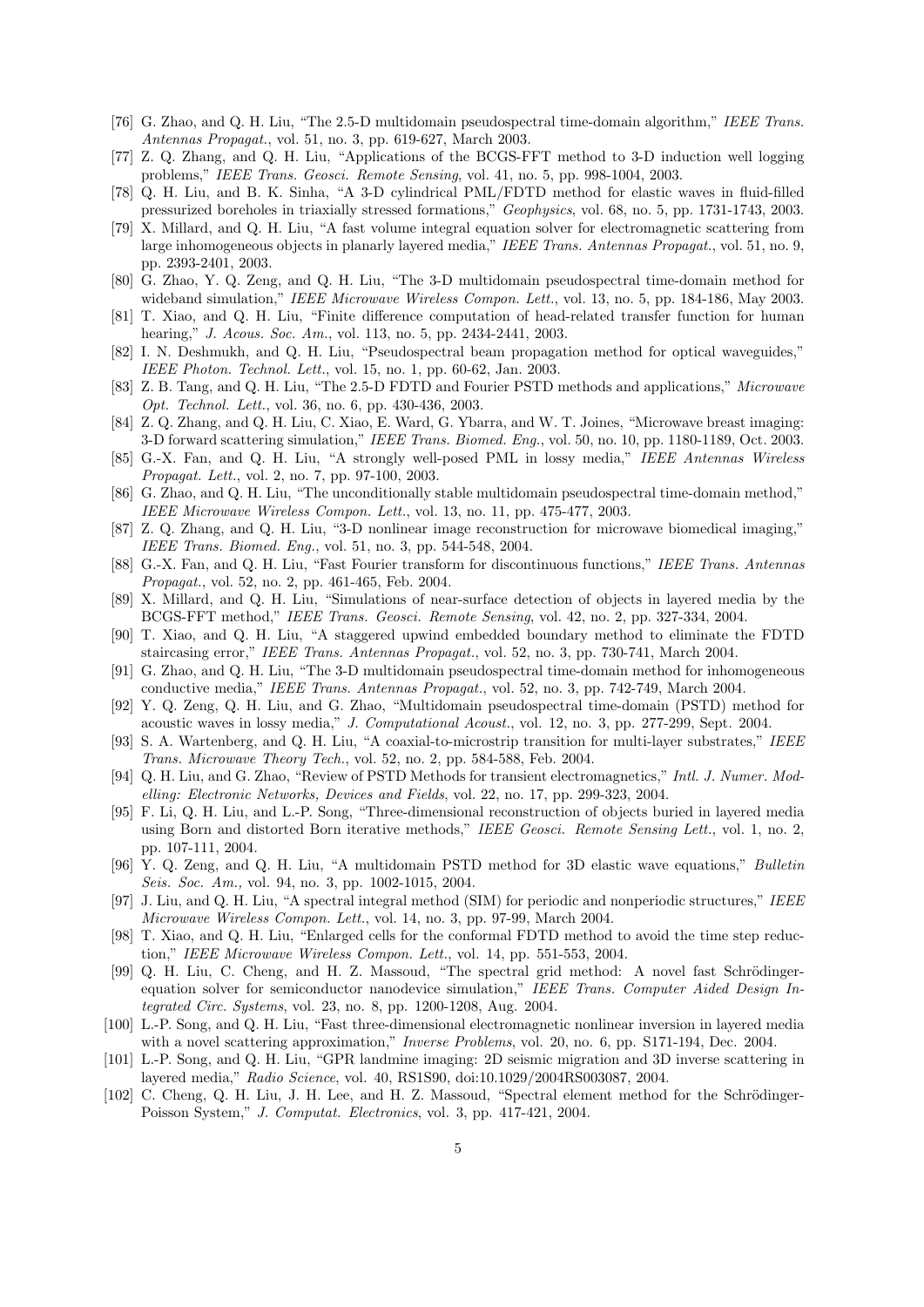- [103] L.-P. Song, Q. H. Liu, F. Li, and Z. Q. Zhang, "Reconstruction of three-dimensional objects in layered media: Theory and numerical experiments," *IEEE Trans. Antennas Propagat.*, vol. 53, no. 4, pp. 1556-1561, April 2005.
- [104] L.-P. Song, and Q. H. Liu, "A new approximation to three-dimensional electromagnetic scattering," *IEEE Geosci. Remote Sensing Lett.*, vol. 2, no. 2, pp. 238-242, April 2005.
- [105] Y. Chen, W. T. Joines, M. Chai, Q. H. Liu, and L. Carin, "Design and construction of a broadband balun for coaxial-to-planar transmission lines," *Microwave Opt. Technol. Lett.*, vol. 44, no. 6, pp. 501-504, 2005.
- [106] S. A. Wartenberg, G. Zhao, and Q. H. Liu, "Electro-Thermal Coupling of Interconnects on GaAs," *J. Electronic Materials*, vol.34, no. 3, pp. 294-298, 2005.
- [107] J.-H. Lee, and Q. H. Liu, "An efficient 3-D spectral element method for Schrödinger equation in nanodevice simulation," *IEEE Trans. Computer Aided Design Integrated Circ. Systems*, vol. 24, no. 12, pp. 1848-1858, Dec. 2005.
- [108] D. Liu, G. Kang, L. Li, Y. Chen, S. Vasudevan, W. Joines, Q. H. Liu, J. Krolik, and L. Carin, "Electromagnetic time-reversal imaging of a target in a cluttered environment," *IEEE Trans. Antennas Propagat.*, vol. 53, no. 9, pp. 3058-3066, 2005.
- [109] T. Xiao, and Q. H. Liu, "Three-dimensional unstructured-grid discontinuous Galerkin method for Maxwell's equations with well-posed perfectly matched layer," *Microwave Opt. Technol. Lett.*, vol. 46, no. 5, pp. 459-463, 2005.
- [110] L.-P. Song, C. Yu, and Q. H. Liu, "Through-wall imaging (TWI) by radar: 2D tomographic results and analyses," *IEEE Trans. Geosci. Remote Sensing*, vol. 43, no.12, pp. 2793-2798, 2005.
- [111] C. Yu, L.-P. Song, and Q. H. Liu, "Inversion of multi-frequency experimental data for imaging complex objects by a hybrid DTA-CSI method," *Inverse Prob.*, Invited Paper, vol. 21, no. 6, S165-S178, Dec. 2005.
- [112] L. P. Song, E. Simsek, and Q. H. Liu, "A fast 2-D volume integral equation solver for scattering from inhomogeneous objects in layered media," *Microwave Opt. Technol. Lett.*, vol. 47, no. 2, pp. 128-134, 2005.
- [113] E. Simsek, Q. H. Liu, and B. Wei, "Singularity subtraction for evaluation of Green's functions for multilayer media," *IEEE Trans. Microwave Theory Tech.*, vol. 54, no. 1, pp. 216-225, Jan. 2006.
- [114] J.-H. Lee, T. Xiao, and Q.H. Liu, "A 3-D spectral element method using mixed-order curl conforming vector basis functions for electromagnetic fields," *IEEE Trans. Microwave Theory Tech.*, vol. 54, no. 1, pp. 437-444, Jan. 2006.
- [115] J. Song, Q. H. Liu, K. Kim, and W. R. Scott, Jr., "High-resolution 3-D radar imaging through nonuniform fast Fourier transform (NUFFT)," *Comm. Computat. Phys.*, vol. 1, no. 1, pp. 176-191, 2006.
- [116] M. Chai, T. Xiao, and Q. H. Liu, "A conformal method to eliminate the ADI-FDTD staircasing errors," *IEEE Trans. Electromag. Compatibility*, vol. 48, no. 2, pp. 273-281, 2006.
- [117] Y. Liu, J.-H. Lee, T. Xiao, and Q. H. Liu, "A spectral element time-domain solution of Maxwell's equations," *Microwave Opt. Technol. Lett.*, vol. 48, no. 4, pp. 673-680, 2006.
- [118] E. Simsek, J. Liu, and Q. H. Liu, "A spectral integral method (SIM) for layered media," *IEEE Trans. Antennas Propagat.*, vol. 54, no. 6, pp. 1742-1749, June 2006.
- [119] J. Song, Q. H. Liu, P. Torrione, and L. Collins, "2-D and 3-D NUFFT migration method for landmine detection using ground-penetrating radar," *IEEE Trans. Geosci. Remote Sensing*, vol. 44, no. 6, pp. 1462-1469, June 2006.
- [120] K. H. Lim, J.-H. Lee, G. Ye, and Q. H. Liu, "An efficient forward solver in electrical impedance tomography by spectral element method," *IEEE Trans. Med. Imaging*, vol. 25, no. 8, pp. 1044-1051, August 2006.
- [121] Y. Chen, Z. Xie, W. T. Joines, Q. H. Liu, and L. Carin, "Double-sided Exponentially Tapered GPR Antenna and Its Transmission Line Feed Structure," *IEEE Trans. Antennas Propagat.*, vol. 54, no. 9, pp. 2615-2623, Sept. 2006.
- [122] B. K. Sinha, E. Simsek, Q. H. Liu, "Elastic-wave propagation in deviated wells in anisotropic formations," *Geophysics*, vol. 71, no. 6, pp. D191-202, 2006.
- [123] E. Simsek, J. Liu, and Q. H. Liu, "A spectral integral method and hybrid SIM/FEM for layered media," *IEEE Trans. Microwave Theory Tech.*, vol. 54, no. 11, pp. 3878-3884, Nov. 2006.
- [124] J. Song, and Q. H. Liu, "Improving non-Cartesian MRI reconstruction through discontinuity subtraction," *Intl. J. Biomed. Imaging*, vol. 2006, Article ID 87092, 2006. doi: 10.1155/IJBI/2006/87092.
- [125] B. Wei, E. Simsek, Q. H. Liu, "Improved diagonal tensor approximation (DTA) and hybrid DTA/BCGS-FFT method for accurate simulation of 3-D inhomogeneous objects in layered media," *Waves in Random*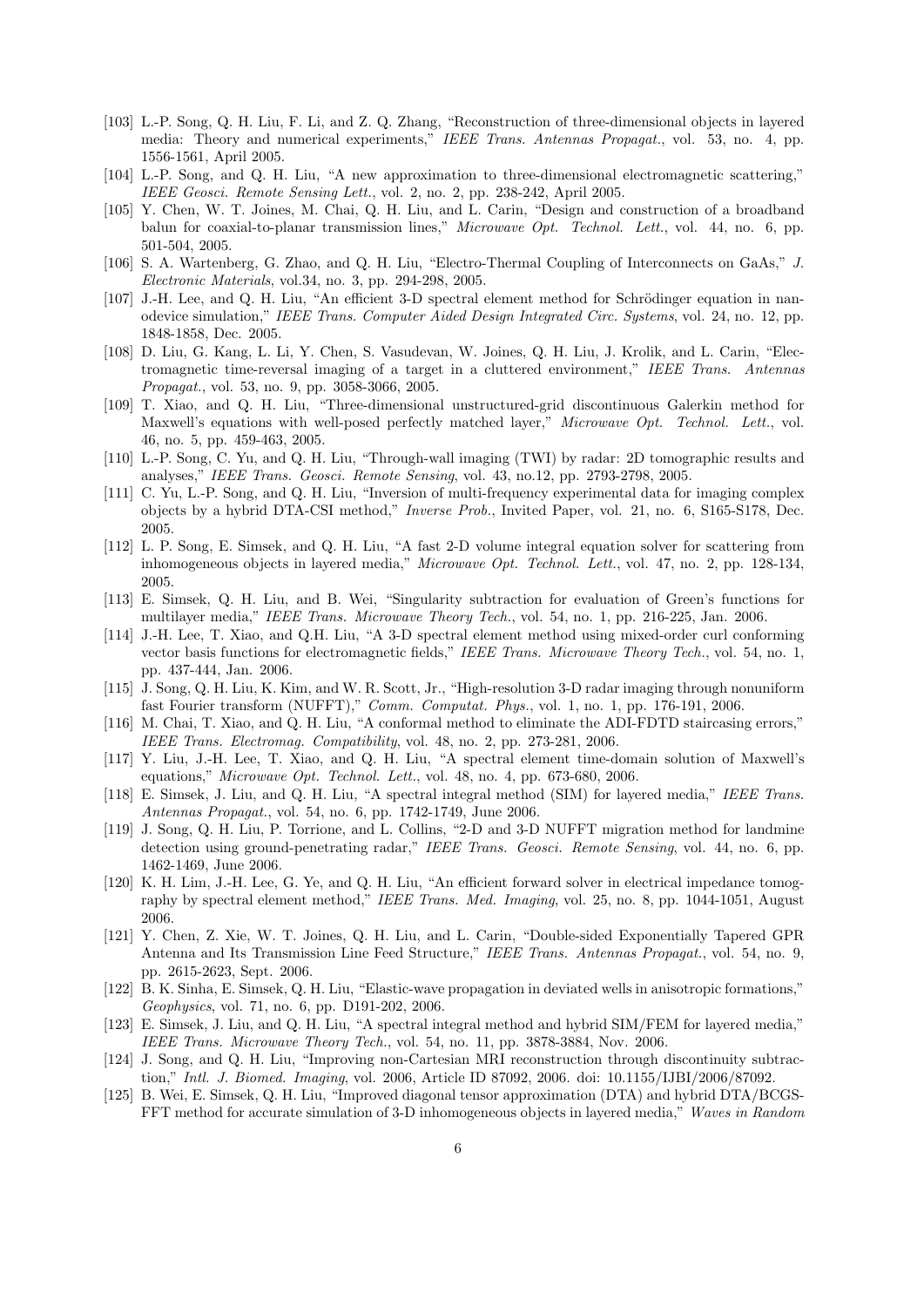*and Complex Media*, vol. 17, no. 1, pp. 55-66, Feb. 2007.

- [126] B. Wei, E. Simsek, C. Yu, and Q. H. Liu, "Fast three-dimensional electromagnetic nonlinear inversion in layered media by a hybrid diagonal tensor approximation stabilized biconjugate gradient fast Fourier transform method," *Waves in Random and Complex Media*, vol. 17, no. 2, pp. 129-147, May 2007.
- [127] M. Chai, T. Xiao, G. Zhao, and Q. H. Liu, "A Hybrid PSTD/ADI-CFDTD Method for Mixed-Scale Electromagnetic Problems," *IEEE Trans. Antennas Propagat.*, vol. 55, no. 5, pp. 1398-1406, May 2007.
- [128] J.-H. Lee, and Q. H. Liu, "A 3-D spectral element time-domain method for electromagnetic simulation," *IEEE Trans. Microwave Theory Tech.*, vol. 55, no. 5, pp. 983-991, May 2007.
- [129] J. Liu, and Q. H. Liu, "A novel radiation boundary condition for finite-element method," *Microwave Opt. Technol. Lett.*, vol. 49, no. 8, pp. 1995-2002, 2007.
- [130] C. Cheng, J.-H. Lee, K. H. Lim, H. Z. Massoud, and Q. H. Liu , "3D quantum transport solver based on the perfectly matched layer and spectral element methods for the simulation of semiconductor nanodevices," *J. Computat. Phys.*, doi: 10.1016/j.jcp.2007.07.028, vol. 227, pp. 455-471, 2007.
- [131] K. H. Lim, G. Shi, K. McCarter, R. George, Jr. G. A. Ybarra, W. T. Joines, S. Wartenberg, and Q. H. Liu, "2D EIT for biomedical imaging: design, measurement, simulation, and image reconstruction," *Microwave Opt. Technol. Lett.*, vol. 49, no. 12, pp. 2989-2998, 2007.
- [132] J. Song, Q. H. Liu, G. A. Johnson, and C. T. Badea, "Sparseness prior based iterative image reconstruction for retrospectively gated cardia micro-CT," *Med. Phys.*, vol. 34, no. 11, pp. 4476-4483, 2007.
- [133] K. H. Lim, J.-H. Lee, and Q. H. Liu, "Thermoacoustic Tomography Forward Modeling with the Spectral Element Method," *Medical Physics*, vol. 35, no. 1, pp. 4-12, Jan. 2008.
- [134] B. J. Wei, G. J. Zhang, Q. H. Liu, "Recursive algorithm and accurate computation of dyadic Green's functions for stratified uniaxial anisotropic media," *Science in China, F - Information Sciences*, vol. 51, no. 1, pp. 63-80, 2008.
- [135] T. Xiao, and Q. H. Liu, "A 3-D enlarged cell technique (ECT) for the conformal FDTD method," *IEEE Trans. Antennas Propagat.*, vol. 56, no. 3, pp. 765-773, March 2008.
- [136] C. Yu, M. Yuan, J. Stang, E. Bresslour, R. T. George, G. A. Ybarra, W. T. Joines, and Q. H. Liu, "Active microwave imaging II: 3-D system prototype and image reconstruction from experimental data," *IEEE Trans. Microwave Theory Tech.*, vol. 56, no. 4, pp. 991-1000, 2008.
- [137] Y. Huang, W.-Y. Yin, and Q. H. Liu, "Performance prediction of carbon nanotube bundle dipole antennas," *IEEE Trans. Nanotechnol.*, vol. 7, no. 3, pp. 331-337, March 2008.
- [138] C. Cheng, J.-H. Lee, H. Z. Massoud, and Q. H. Liu, "3-D self-consistent Schrödinger-Poisson solver: the spectral element method," *J. Computat. Electronics*, vol. 7, no. 3, pp. 337-341, Sept. 2008.
- [139] Y. Liu, Z. Nie, and Q. H. Liu, "Reducing the number of elements in a linear antenna array by the matrix pencil method," *IEEE Trans. Antennas Propag.*, vol. 56, no. 9, pp. 2955-2962, Sept. 2008.
- [140] G. P. Chen, Z. Q. Zhao, Z. P. Nie, Q. H. Liu, "The prototype of microwave-induced thermo-acoustic tomography imaging by time reversal mirror," *J. Electromag. Waves Appl.*, vol. 22, no. 11, 1565-1574, 2008.
- [141] Y. Liu, Z. Nie, and Q. H. Liu, "DIFFT: A fast and accurate algorithm for Fourier transform integrals of discontinuous functions," *IEEE Microwave Wireless Compon. Lett.*, vol. 18, no. 11, pp. 716-718, 2008.
- [142] G. P. Chen, Z. Q. Zhao, Z. P. Nie, Q. H. Liu, "A computational study of time reversal mirror technique for microwave-induced thermo-acoustic tomography," *J. Electromag. Waves Appl.*, vol. 22, no. 12, 2191-2204, 2008.
- [143] G. Ye, K. H. Lim, R. George, Jr., G. Ybarra, W. T. Joines, and Q. H. Liu, "3-D EIT for Breast Cancer Imaging: System, Measurements, and Reconstruction," *Microwave Opt. Technol. Lett.*, vol. 50, no. 12, pp. 3261-3271, 2008.
- [144] M. Luo, Q. H. Liu, and Z. Li, "Two-dimensional Green's function tensor and projected local density of state for TM and TE modes in dispersive and anisotropic photonic crystals," *Waves in Random and Complex Media*, vol. 19, no. 1, pp. 28-38, 2009.
- [145] Q. H. Liu, Y. Lin, J. Liu, J.-H. Lee, and E. Simsek, "A 3-D spectral integral method (SIM) for surface integral equations," *IEEE Microwave Wireless Compon. Lett.*, vol. 19, no. 2, pp. 62-64, Feb. 2009.
- [146] M. Luo, Q. H. Liu, and Z. Li, "Spectral element method for band structures of two-dimensional anisotropic photonic crystals," *Phys. Rev. E*, vol. 79, no. 2, 026705, 2009.
- [147] C. Yu, M. Yuan, and Q. H. Liu, "Reconstruction of 3-D objects with multi-frequency experimental data using the fast DBIM-BCGS method," *Inverse Prob.*, vol. 25, 024007, doi:10.1088/0266- 5611/25/2/024007, 2009.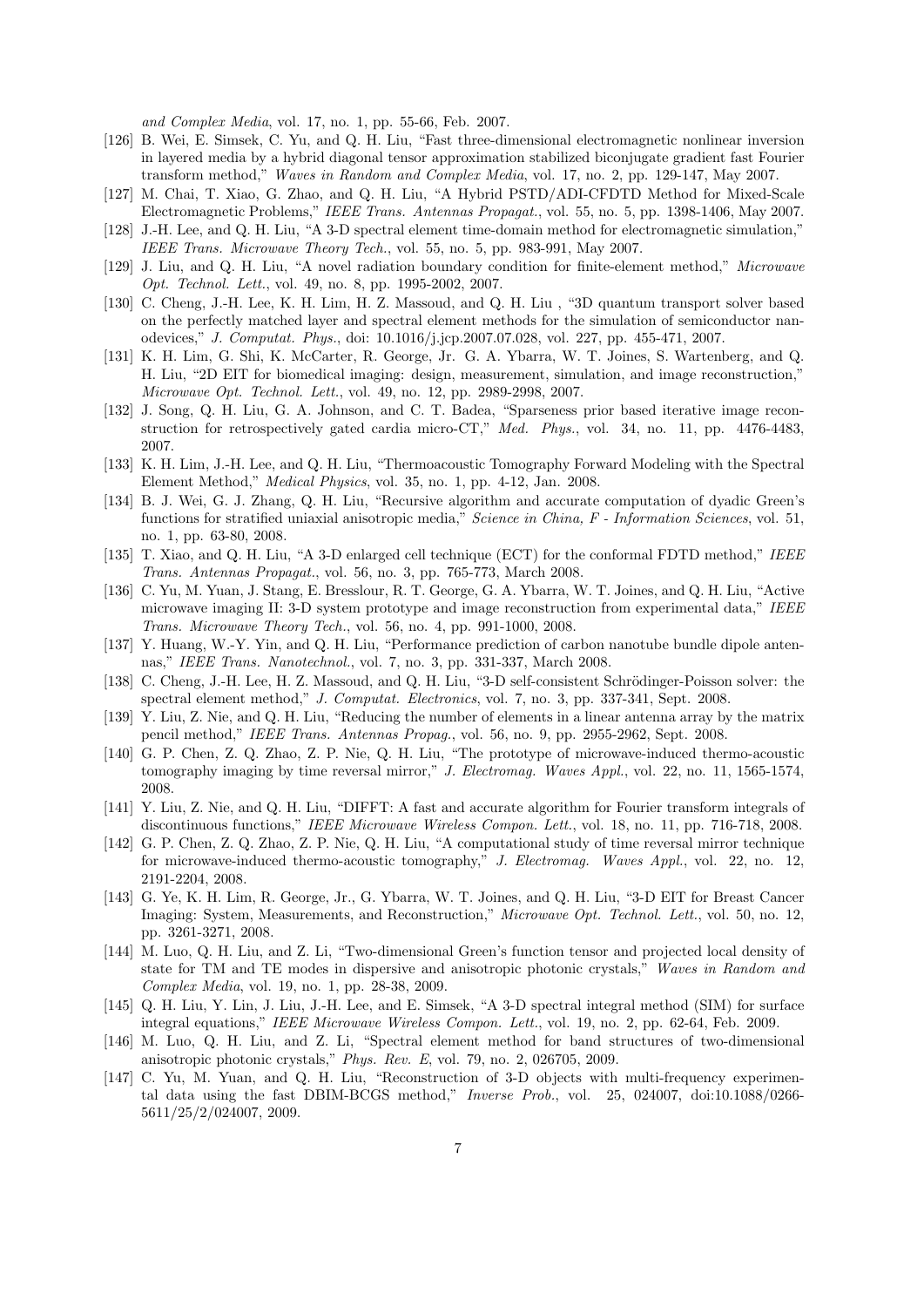- [148] W.-J. Zheng, Z.-Q. Zhao, Z.-P. Nie, and Q. H. Liu, "Evaluation of TRM in the complex through wall environment," *Progress Electromag. Res.*, PIER 90, pp. 235-254, 2009.
- [149] S. Y. Yang, Q. H. Liu, J. W. Lu, S. L. Ho, G. Z. Ni, P. H. Ni, S. M. Xiong, "Application of support vector machines to accelerate the solution speed of metaheuristic algorithms," *IEEE Trans. Magnetics*, vol. 45, no. 3, pp. 1502-1505, 2009.
- [150] J. Wang, W. Y. Yin, Q. H. Liu, "FDTD (2,4)-compatible conformal technique for treatment of dielectric surfaces," *Electronic Lett.*, vol. 45, no. 3, pp. 146-147, 2009.
- [151] Y. Liu, Q. H. Liu, and Z. Nie, "A new efficient FDTD time-to-frequency-domain conversion algorithm," *Progress Electromag. Res.*, PIER 92, pp. 33-46, 2009.
- [152] S.-N. Pu, W.-Y. Yin, J.-F. Mao, and Q. H. Liu, "Crosstalk prediction of single- and double-walled carbon-nanotube (SWCNT/DWCNT) bundle interconnects," *IEEE Trans. Electronic Dev.*, vol. 56, no. 4, pp. 560-568, April 2009.
- [153] Q. F. Liu, W. Y. Yin, M. F. Xue, J. F. Mao, and Q. H. Liu, "Shielding characterization of metallic enclosures with multiple slots and a thin wire antenna loaded: multiple oblique EMP incidences with arbitrary polarizations," *IEEE Trans. Electronmag. Compatibility*, vol. 51, no. 2, pp. 284-292, May 2009.
- [154] J. Song, Y. Liu, S. L. Gewalt, G. Cofer, G. A. Johnson, and Q. H. Liu, "General least square NUFFT methods applied to 2D and 3D radially encoded MR image reconstruction," *IEEE Trans. Biomed. Eng.*, vol. 56, no. 4, pp. 1134-1153, 2009.
- [155] G. P. Chen, Z. Q. Zhao, W. J. Zheng, Z. P. Nie, Q. H. Liu, "Application of time reversal mirror technique in microwave-induced thermo-acoustic tomography system," Sci. China Series E, vol. 52, no. 7, pp. 2087-2095, 2009.
- [156] M. Luo, and Q. H. Liu, "Accurate determination of band structures of 2D dispersive anisotropic photonic crystals by the spectral element method," *J. Opt. Soc. Am. A*, vol. 26, no. 7, pp. 1598-1605, 2009.
- [157] Y. Zhao, G. Dai, Y. Tang, and Q. H. Liu, "Symplectic discretization for spectral element solution of Maxwell's equations," *J. Phys. A: Math. Theor.*, vol. 42, 325203, 2009.
- [158] J. Chen, and Q. H. Liu, "A non-spurious vector spectral element method for Maxwell's equations," *Progress Electromag. Res.*, PIER 96, pp. 205-215, 2009.
- [159] Y. B. Shi, W.-Y. Yin, F.-F. Mao, P. G. Liu, Q. H. Liu, "Transient electrothermal analysis of multilevel interconnects in the presence of ESD pulses using the nonlinear time-domain finite-element method," *IEEE Trans. Electromagn. Compatibility*, vol. 51, no. 3, pp. 774-783, Aug. 2009.
- [160] J. H. Lee, J. Chen, and Q. H. Liu, "A 3-D discontinuous spectral element time-domain method for Maxwell's equations," *IEEE Trans. Antennas Propagat.*, vol. 57, no. 9, pp. 2666-2674, Sept. 2009.
- [161] S. Yang, Y. Liu, Q. H. Liu, "Combined strategies based on matrix pencil method and Tabu search algorithm to minimize elements of non-uniform antenna array," *Progress Electromag. Res. B*, vol. 18, pp. 259-277, 2009.
- [162] J. Chen, J.-H. Lee, and Q. H. Liu, "A high precision integration scheme for the spectral-element timedomain method in electromagnetic simulation," *IEEE Trans. Antennas Propagat.*, vol. 57, no. 10, pp. 3223-3231, Oct. 2009.
- [163] J. Yu, M. Yuan, and Q. H. Liu, "A wideband half oval patch antenna for breast imaging," *Progress in Electromag. Res.*, PIER 98, pp. 1-13, 2009.
- [164] M. Luo, and Q. H. Liu, "Spectral element method for band structures of three-dimensional anisotropic photonic crystals," *Phys. Rev. E*, vol. 80, 056702, 2009.
- [165] Y. Lin, J.-H. Lee, J. Liu, M. Chai, J. A. Mix, and Q. H. Liu, "A hybrid SIM-SEM method for 3-D electromagnetic scattering problems," *IEEE Trans. Antennas Propagat.*, vol. 57, no. 11, pp. 3655-3663, Nov. 2009.
- [166] Q. F. Liu, W. Y. Yin, M. Tang, and Q. H. Liu, "Time-domain investigation on cable-induced transient coupling into metallic enclosures," *IEEE Trans. Electronmag. Compatibility*, vol. 51, no. 4, pp. 953-962, Nov. 2009.
- [167] H.-S. Leong, J. Guo, R. G. Lindquist, and Q. H. Liu, "Surface plasmon resonance in nanostructured metal films under the Kretschmann configuration," *J. Appl. Phys.*, vol. 106, 124314, 2009.
- [168] Z. Ren, W.-Y. Yin, Y.-B. Shi, and Q. H. Liu, "Thermal accumulation effects on the transient temperature responses in LDMOSFETs under the impact of a periodic electromagnetic pulse (EMP)," *IEEE Trans. Electron Dev.*, vol. 57, no. 1, pp. 345-352, Jan. 2010.
- [169] J. Chen, Q. H. Liu, M. Chai, and J. A. Mix, "A non-spurious 3-D vector discontinuous Galerkin finiteelement time-domain method," *IEEE Microwave Wireless Compon. Lett.*, vol. 20, no. 1, pp. 1-3, Jan. 2010.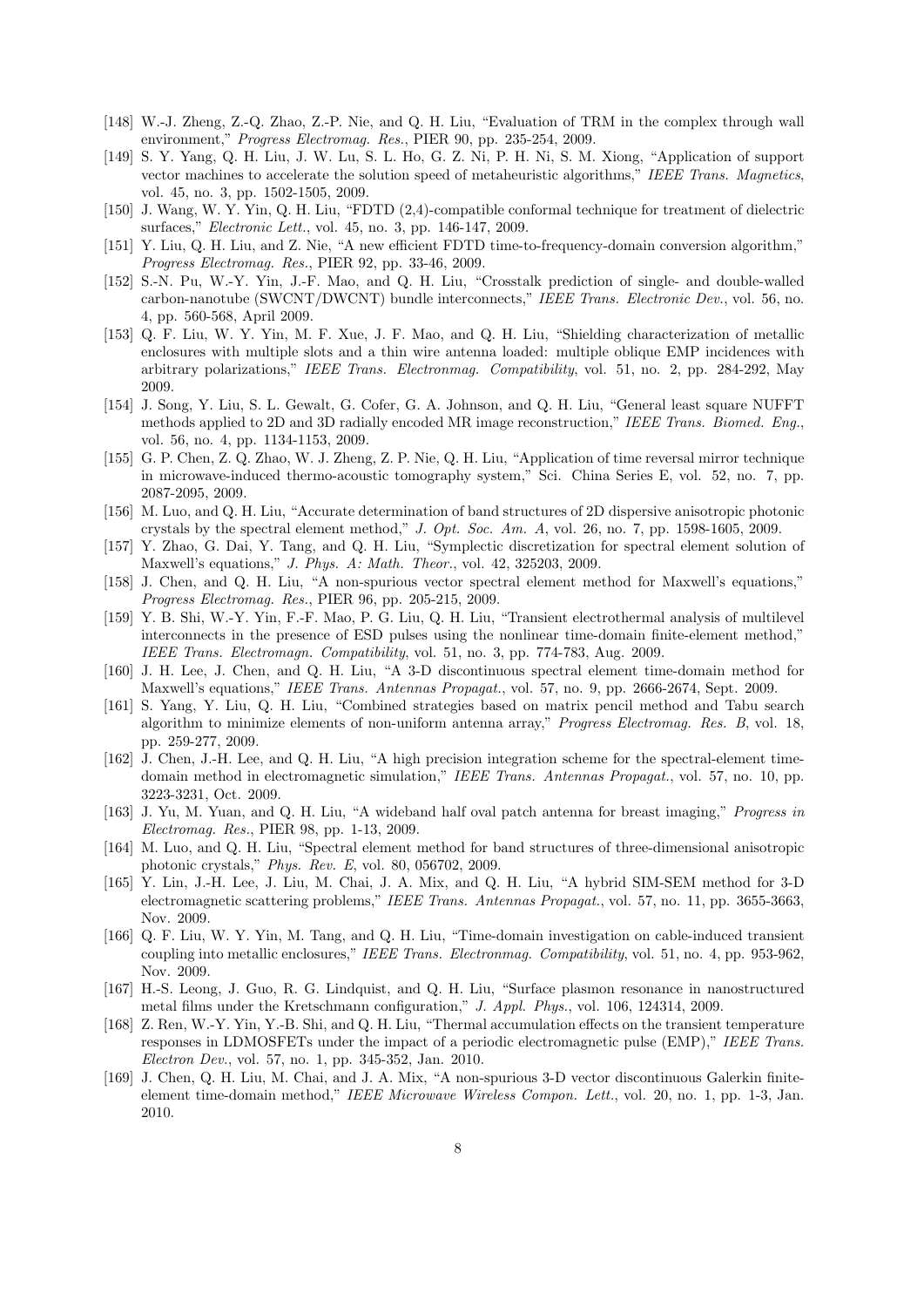- [170] C. Yu, M. Yuan, Y. Zhang, J. Stang, R. T. George, G. A. Ybarra, W. T. Joines, and Q. H. Liu, "Microwave imaging in layered media: 3-D image reconstruction from experimental data," *IEEE Trans. Antennas Propagat.*, vol. 58, no. 2, pp. 440-448, Feb. 2010.
- [171] Y. Liu, Q. H. Liu, and Z. Nie, "Reducing the number of elements in the synthesis of shaped-beam patterns by the forward-backward matrix pencil method," *IEEE Trans. Antennas Propagat.*, vol. 58, no. 2, pp. 604-608, Feb. 2010.
- [172] M. Luo, Q. H. Liu, and J. Guo, "A spectral element method calculation of extraordinary light transmission through periodic subwavelength slits," *J. Opt. Soc. Am. B*, vol. 27, no. 3, pp. 560-566, 2010.
- [173] Y.-Q. Huang, Y.-H. Liu, Q. H. Liu, and J.-Z. Zhang, "Improved 3-D GPR detection by NUFFT combined with MPD method," *Progress in Electromagnetics Res.*, PIER 103, pp. 185-199, 2010.
- [174] X. Rui, J. Hu, and Q. H. Liu, "Fast inhomogeneous plane wave algorithm for scattering from PEC body of revolution," *Microwave Opt. Technol. Lett.*, vol. 52, no. 8, 1915-1922, 2010.
- [175] Y. He, L. Li, C. H. Liang, Q. H. Liu, L. Li and H. B. Wen, "Leafy EBG structures for ultra-wideband SSN suppression in power/ground plane pairs," *IEE Electron. Lett.*, vol. 46, no. 11, pp. 768-769, May 2010.
- [176] X. Rui, J. Hu, and Q. H. Liu, "Fast inhomogeneous plane wave algorithm for homogeneous dielectric body of revolution," *Commun. Comput. Phys.*, vol. 8, no. 4, pp. 917-932, 2010.
- [177] X. Rui, J. Hu, and Q. H. Liu, "Higher order finite element method for inhomogeneous axisymmetric resonators," *Progress in Electromagnetics Res. B*, vol. 21, pp. 189-201, 2010.
- [178] M. Luo, Q. H. Liu, "Three-dimensional dispersive metallic photonic crystals with a band gap and a high cutoff frequency," *J. Opt. Soc. Am. A*, vol. 27, no. 8, pp. 1878-1884, 2010.
- [179] Y. He, L. Li, H. Q. Zhai, X. J. Dang, C. H. Liang, and Q. H. Liu, "Sierpinski space-filling curves and their application in high-speed circuits for ultrawideband SSN suppression," *IEEE Antennas Wireless Propagat. Lett.*, vol. 9, pp. 568-571, 2010.
- [180] Y. Liu, Z.-P. Nie, and Q. H. Liu, "A new method for the synthesis of non-uniform linear arrays with shaped power patterns," *Progress in Electromagnetics Res.*, PIER 107, pp. 349-363, 2010.
- [181] Y. He, L. Li, C. H. Liang, and Q. H. Liu, "EBG structures with fractal topologies for ultra-wideband ground bounce noise suppression," *J. Electromagn. Waves Appl.*, vol. 24, no. 10, pp. 1365-1374, 2010.
- [182] X. Rui, J. Hu, and Q. H. Liu, "Fast inhomogeneous plane wave algorithm for analysis of composite bodies of revolution," *Progress in Electromagnetics Res.*, PIER 108, pp. 235-247, 2010.
- [183] F. Z. Kong, W. Y. Yin, J. F. Mao, and Q. H. Liu, "Electro-thermo-mechanical characterizations of various wire bonding interconnects illuminated by an electromagnetic pulse," *IEEE Trans. Adv. Packaging*, vol. 33, no. 3, pp. 729-737, Aug. 2010.
- [184] J. Wang, W.-Y. Yin, P.-G. Liu, Q. H. Liu, "High-order interface treatment techniques for modeling curved dielectric objects," *IEEE Trans. Antennas Propagat.*, vol. 58, no. 9, pp. 2946-2953, Sept. 2010.
- [185] C.-H. Zhu, Q. H. Liu, Y. Shen, and L. Liu, "A high accuracy conformal method for evaluating the discontinuous Fourier transform," *Progress in Electromagnetics Res.*, PIER 109, 425-440, 2010.
- [186] Y. He, L. L, H. Q. Zhai, X. J. Dang, C. H. Liang, Q. H. Liu, "Sierpinski space-filling curves and their application in high-speed circuits for ultrawideband SSN suppression," IEEE Antennas Wireless Propag. Lett., vol.9, pp. 568-571, 2010.
- [187] B. Zhu, J. Chen, W. Zhong, and Q. H. Liu, "A Hybrid FETD-FDTD Method with Nonconforming Meshes," *Commun. Comput. Phys.*, vol. 9, no. 3, pp. 828-842, 2011. doi: 10.4208 /cicp.230909.140410s.
- [188] J. Chen, B. Zhu, W. Zhong, and Q. H. Liu, "A semi-analytical spectral element method for the analysis of 3D layered structures," *IEEE Trans. Microwave Theory Tech.*, vol. 59, no. 1, pp. 1-8, 2011.
- [189] Y. H. Liu, Z. P. Nie, Z. Q. Zhao, and Q. H. Liu, "Generalization of iterative Fourier interpolation algorithms for single frequency estimation," *Digital Signal Processing*, vol. 21, no. 1, pp. 141-149, 2011.
- [190] Y. Huang, J. Zhang, and Q. H. Liu, "Three-dimensional GPR ray tracing based on wavefront expansion with irregular cells," *IEEE Trans. Geosci. Remote Sensing*, vol. 49, no. 2, pp. 679-687, 2011.
- [191] M. Luo, and Q. H. Liu, "Extraordinary transmission of a thick film with a periodic structure consisting of strongly dispersive materials," *J. Opt. Soc. Am. B*, vol. 28, no. 4, pp. 629-636, 2011.
- [192] M. Yuan, and Q. H. Liu, "The diagonal tensor approximation (DTA) for objects in a non-canonical inhomogeneous background," *Progress in Electromagnetics Res.*, PIER 112, pp. 1-21, 2011.
- [193] J. Zhang, Y. Huang, L.-P. Song, and Q. H. Liu, "Fast and accurate 3-D ray tracing using bilinear traveltime interpolation and the wave front group marching," *Geophys. J. Int.*, vol. 184, pp. 1327-1340, 2011.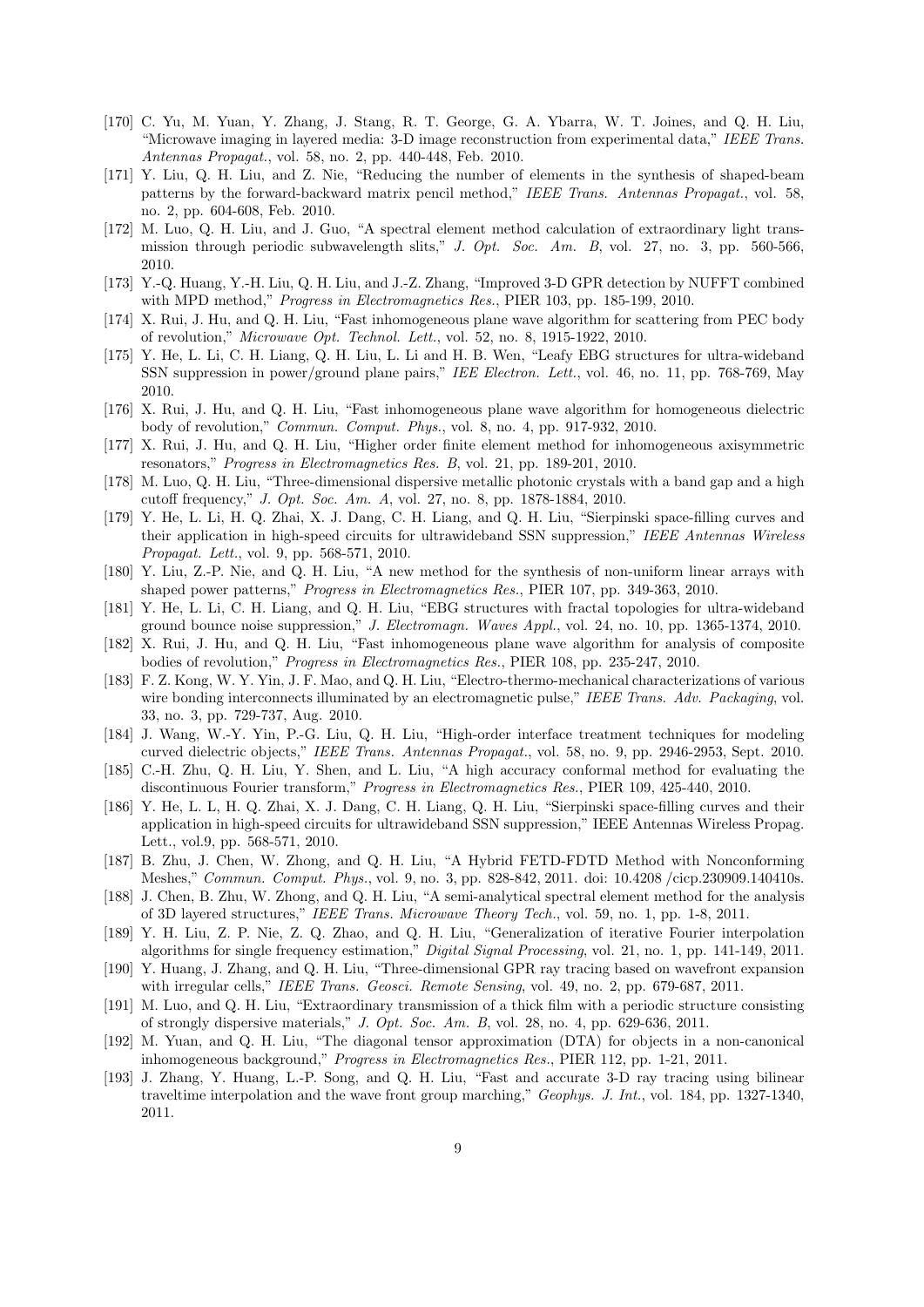- [194] Y. He, C.-H. Liang, and Q. H. Liu, "Novel array EBG structures for ultrawideband simultaneous switching noise suppression," *IEEE Antennas Wireless Propagat. Lett.*, vol. 10, pp. 588-591, 2011.
- [195] L. Tobon, J. Chen, and Q. H. Liu, "Spurious solutions in mixed finite element method for Maxwell's equations: Dispersion analysis and new basis functions," *J. Computat. Phys.*, vol. 30, 7300-7310, 2011.
- [196] Y.-H. Liu, Q. H. Liu, Z.-P. Nie, and Z.-Q. Zhao, "Discontinuous fast Fourier transform with triangle mesh for two-dimensional discontinuous functions," *J. Electromag. Waves Appl.*, vol. 25, no. 7, pp. 1045-1057, 2011.
- [197] X. Zhu, Z. Zhao, W. Yang, Y. Zhang, Z.-P. Nie, and Q. H. Liu, "Iterative time-reversal mirror method for imaging the buried object beneath rough ground surface," Progress in Electromagnetics Research, PIER 117, pp. 19-33, 2011.
- [198] K. Yang, Z. Zhao, Z.-P. Nie, J. Ouyang, and Q. H. Liu, "Synthesis of conformal phased arrays with embedded element pattern decomposition," *IEEE Trans. Antennas Propag.*, vol. 59, no. 8, 2882-2888, Aug. 2011.
- [199] C. H. Zhu, Q. H. Liu, Y. H. Liu, Y. Shen, and L. Liu, "An accurate conformal Fourier transform method for 2D discontinuous functions," *Prog. in Electromag. Res.*, vol. 120, pp. 165-179, 2011.
- [200] M. Luo, and Q. H. Liu, "Enhancement of second-harmonic generation in an air-bridge photonic crystal slab: simulation by spectral element method," *J. Opt. Soc. Am. B*, vol. 28, no. 12, pp. 2879-2887, 2011.
- [201] C. H. Zhu, Q. H. Liu, Y. Shen, and L. Liu, "An analytical convolution method combined with the conformal Fourier transform for solving volume integral equations," *IEEE Antennas Wireless Propagat. Lett.*, vol. 10, pp. 1267-1269, 2011.
- [202] J. Chen, L. Tobon, M. Chai, and J. A. Mix, and Q. H. Liu, "Efficient implicit-explicit time stepping scheme with domain decomposition for multiscale modeling of layered structures," *IEEE Trans. Compon. Packag. Manufact. Technol.*, vol. 1, no. 9, pp. 1438-1446, Sept. 2011.
- [203] L. Wang, M. Yuan, T. Xiao, W. T. Joines, and Q. H. Liu, "Broadband electromagnetic radiation modulated by dual memristors," *IEEE Antennas Wireless Propagat. Lett.*, vol. 10, pp. 623-626, 2011.
- [204] L. Wang, M. Yuan, and Q. H. Liu, "A dual-band printed electrically small antenna covered by two capacitive split-ring resonators," *IEEE Antennas Wireless Propagat. Lett.*, vol. 10, pp. 824-826, 2011.
- [205] Z. Y. He, Z. Q. Zhao, Z. P. Nie, P. Tang, J. Wang, and Q. H. Liu, "Method of solving ambiguity for sparse array via power estimation based on MUSIC algorithm," *Signal Processing*, vol. 92, no. 2, pp. 542-546, 2012.
- [206] Z. Liu, Q. H. Liu, C. H. Zhu, and J. Y. Yang, "A fast inverse polynomial reconstruction method based on conformal Fourier transformation," *Prog. Electromagnet. Res.*, vol. 122, pp. 119-136, 2012.
- [207] J. Wu, Z. Li, Y. Huang, Q. H. Liu, and J. Yang, "Processing one-stationary bistatic SAR data using inverse scaled Fourier transform," *Prog. Electromag. Res.*, vol. 129, pp. 143-159, 2012.
- [208] Z. Y. He, Z. Q. Zhao, Z. P. Nie, P. Ma, and Q. H. Liu, "Resolving manifold ambiguities for sparse array using planar substrates," *IEEE Trans. Antennas Propagat.*, vol. 60, no. 5, pp. 2558-2662, 2012.
- [209] B. Zhu, J. Chen, W. Zhong, and Q. H. Liu, "Analysis of photonic crystals using the hybrid finiteelement/finite-difference time domain technique based on the discontinuous Galerkin method," *Intl. J. Numer. Methods Eng.*, vol. 92, no. 5, pp. 495-506, 2012.
- [210] B. Zhu, J. Chen, W. Zhong, and Q. H. Liu, "Hybrid finite-element/finite-difference method with an implicit-explicit time-stepping scheme for Maxwell's equations," *Intl. J. Numer. Modelling-Electronic Networks Devices and Fields*, vol. 25, no. 5-6, Special Issue, pp. 607-620, DOI: 10.1002 / jnm.1853, 2012.
- [211] K. Yang, Z. Zhao, J. Ouyang, Z. Nie, Q. H. Liu, "Optimisation method on conformal array element positions for low sidelobe pattern synthesis," *IET Microwaves Antennas Propagat.*, vol. 6, no. 6, pp. 646-652, DOI: 10.1049 / iet-map.2011.0330, 2012.
- [212] K. Yang, Z. Zhao, and Q. H. Liu, "An iterative FFT based flat-top footprint pattern synthesis method with planar array," *J. Electromag. Waves Appl.*, vol. 26, pp. 1956-1966, 2012.
- [213] J.-G. Wang, Z.-Q. Zhao, J. Song, and Q. H. Liu, "Reconstruction of microwave absorption properties in heterogeneous tissue for microwave-induced thermo-acoustic tomography," *Prog. Electromag. Research*, PIER vol. 130, pp. 225-240, DOI: 10.2528 / PIER12062704, 2012.
- [214] K. D. Xu, Y. H. Zhang, Y. Fan, W. T. Joines, and Q. H. Liu, "Novel circular dual-mode filter with both capacitive and inductive source-load coupling for multiple transmission zeros," *J. Electromag. Waves Appl.*, vol. 26, no. 13, pp. 1675-1684, 2012.
- [215] Z. Liu, Q. H. Liu, C. H. Zhu, and J. Y. Yang, "A fast inverse polynomial reconstruction method based on conformal Fourier transformation," *Prog. Electromag. Research*, PIER vol. 122, pp. 119-136, 2012.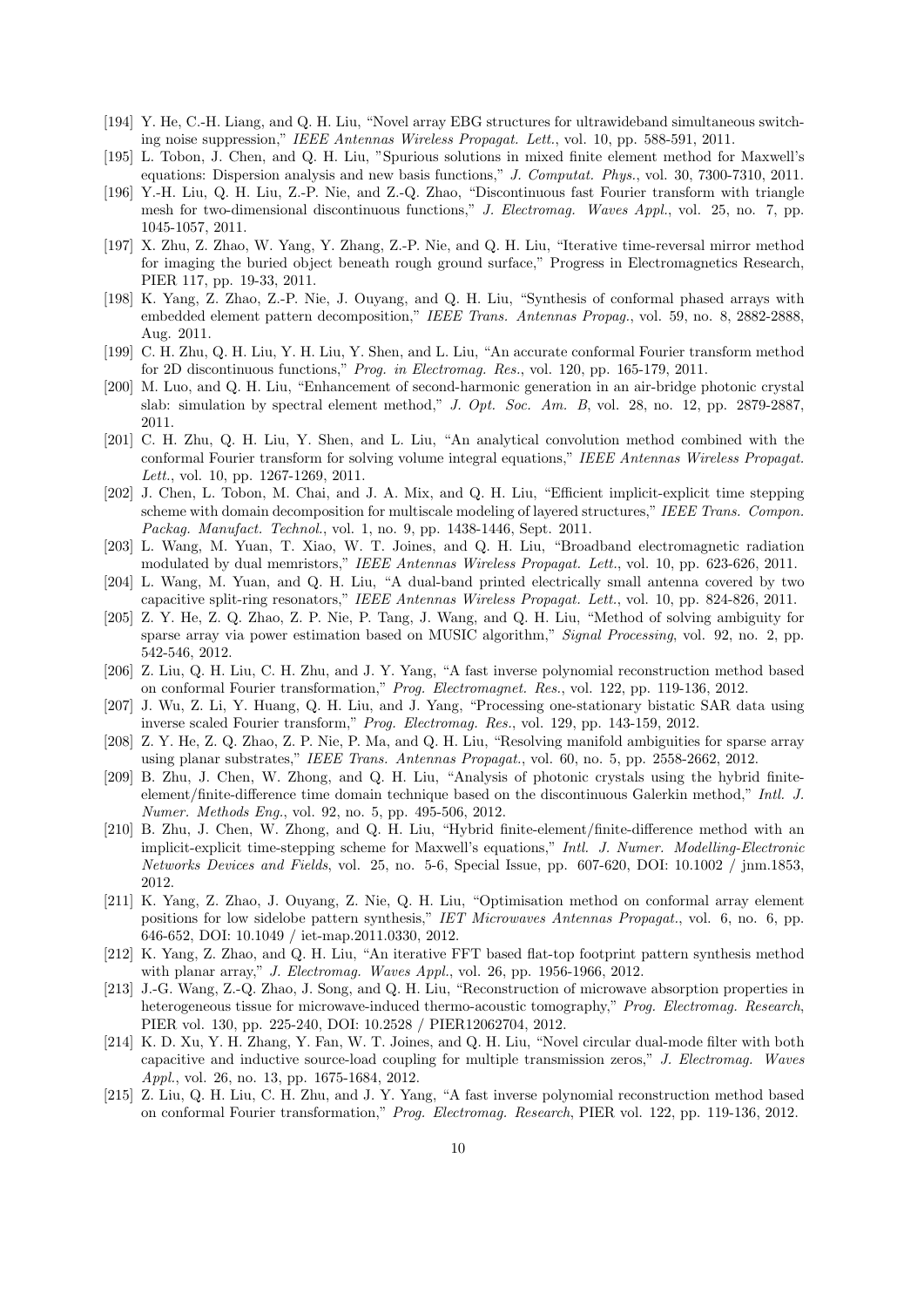- [216] J. Wu, Z. Li, Y. Huang, Q. H. Liu, and J. Yang, "Processing one-stationary bistatic SAR data using inverse scaled Fourier transform," *Prog. Electromag. Research*, PIER vol. 129, pp. 143-159, 2012.
- [217] Z. Zhao, J. Song, X. Zhu, J. Wang, J. Wu, Y. Liu, Z.-P. Nie, and Q. H. Liu, "System development of microwave induced thermo-acoustic tomography and experiments on breast tumor," *Prog. Electromag. Research*, vol. 134, 323-336, 2013.
- [218] J. Wu, Z. Zhao, Z. Nie, Q. H. Liu, "A broadband unidirectional antenna based on closely spaced loading method," *IEEE. Trans. Antennas Propagat.*, vol. 61, no. 1, 109-116, DOI: 10.1109/TAP.2012.2216492, Jan. 2013.
- [219] J. Song, Z. Zhao, J. G. Wang, Z. Nie, and Q. H. Liu, "An integrated simulation approach and experimental research on microwave induced thermo-acoustic tomography system," *Progress in Electromagnetic Res.*, PIER-140, 385-400, DOI: 10.2528 / PIER13041704, 2013.
- [220] K. Yang, Z. Zhao, and Q. H. Liu, "Robust adaptive beamforming against array calibration errors," *Progress in Electromagnetic Res.*, PIER-140, 341-351, DOI: 10.2528 / PIER13042203, 2013.
- [221] Y. Zhang, M. Yuan, and Q. H. Liu, "Ultra wide band response of an electromagnetic wave shield based on a diode grid," *Progress in Electromagnetic Res.*, PIER-141, 591-605, DOI: 10.2528 / PIER13053004, 2013.
- [222] J. Zhu, Q. H. Liu, and T. Lin, "Manipulating light absorption of graphene using plasmonic nanoparticles," *Nanoscale*, vol. 5, no. 17, 7785-7789, DOI: 10.1039 / c3nr02660d, 2013.
- [223] R. Pierri, J.-C. Bolomey, Q. H. Liu, "Inverse Scattering and Microwave Tomography in Safety, Security, and Health," Special Issue, *Int. J. Antennas Propagat.*, Article Number: 589598, DOI: 10.1155 / 2013/589598, 2013.
- [224] K. Xu, Y. Zhang, D. Li, Q. H. Liu, "Novel design of a compact triple-band bandpass filter using short stub-loaded SIRS and embedded SIRS structure," *Progress in Electromagnetic Res.*, PIER-142, 309-320, DOI: 10.2528 / PIER13080507, 2013.
- [225] J. Zheng, T. Su, and Q. H. Liu, "Fast parameter estimation algorithm for cubic phase signal based on quantifying effects of Doppler frequency shift," *Progress in Electromagnetic Res.*, PIER-142, 57-74, DOI: 10.2528 / PIER13061008, 2013.
- [226] Q. H. Liu, L. Jiang, and W. C. Chew, *Large-Scale Electromagnetic Computation for Modeling and Applications*, Ed., "Scanning the issue," Special Issue, *Proc. IEEE*, vol. 101, no. 2, pp. 242-253, Feb. 2013.
- [227] J. Chen, and Q. H. Liu, "Discontinuous Galerkin time-domain methods for multiscale electromagnetic simulations: A review," invited review paper, *Proc. IEEE*, vol. 101, no. 2, pp. 242-253, Feb. 2013.
- [228] M. Luo, Y. Lin, and Q. H. Liu, "Spectral methods and domain decomposition for nanophotonic applications," invited paper, *Proc. IEEE*, vol. 101, no. 2, pp. 473-483, Feb. 2013.
- [229] G. Chen, X. Wang, J. Wang, Z. Zhao, Z.-P. Nie, and Q. H. Liu, "TR adjoint imaging method for mitat," *Prog. Electromag. Res. B*, vol. 46, 41-57, 2013.
- [230] K. Yang, Z. Zhao, and Q. H. Liu, "Fast pencil beam pattern synthesis of large unequally spaced antenna arrays," *IEEE Trans. Antennas Propagat.*, vol. 61, no. 2, 627-634, DOI: 10.1109 / TAP.2012.2220319, Feb. 2013.
- [231] X. Zhu, Z. Zhao, J. Wang, Z. Nie, and Q. H. Liu, "Microwave-Induced Thermal Acoustic Tomography for Breast Tumor Based on Compressive Sensing," *IEEE Trans. Biomed. Eng.*, vol. 60, no. 5, 1298-1307, DOI: 10.1109 / TBME.2012.2233737, May 2013.
- [232] K. Xu, Y. H. Zhang, Y. Yang, W. T. Joines, Q. H. Liu, and Y. Fan, "A tri-mode bandpass filter using capacitive and inductive source-load coupling," *Microwave J.*, vol. 56, no. 5, 178-188, May 2013.
- [233] J. Chen, L. Tobon, and Q. H. Liu, "Locally implicit discontinuous Galerkin finite element method for transient analysis of 3D layered structures with electrically small details," *Microwave Opt. Technol. Lett.*, vol. 55, no. 8, 1912-1916, DOI: 10.1002 / mop.27673, Aug. 2013.
- [234] K. Xu, Y. H. Zhang, W. T. Joines, and Q. H. Liu, "Tri-Band bandpass filter using shorted stub-loaded dual-mode resonators," *Microwave J.*, vol. 56, no. 9, 1016-1020, Sept. 2013.
- [235] J. Liu, Z. Zhao, Z. He, Z. Nie, and Q. H. Liu, "Resolving manifold ambiguities for direction-of-arrival estimation of sparse array using semi-circular substrates," *IET Microwaves Antennas Propagat.*, vol. 7, 1016-1020, DOI: 10.1049 / iet-map.2012.0417, Sept. 2013.
- [236] T. Tan, and Q. H. Liu, "Unconditionally stable ADI/Crank-Nicolson implementation and lossy split error revisited," *IEEE Trans. Antennas Propagat.*, vol. 61, 5627-5636, DOI: 10.1109 / TAP.2013.2278857, Nov. 2013.
- [237] J. Li, Z. He, and Q. H. Liu, "Higher-order statistics correlation stacking for DC electrical data in the wavelet domain," J. Appl. Geophysics, vol. 99, pp. 51-59, Dec. 2013.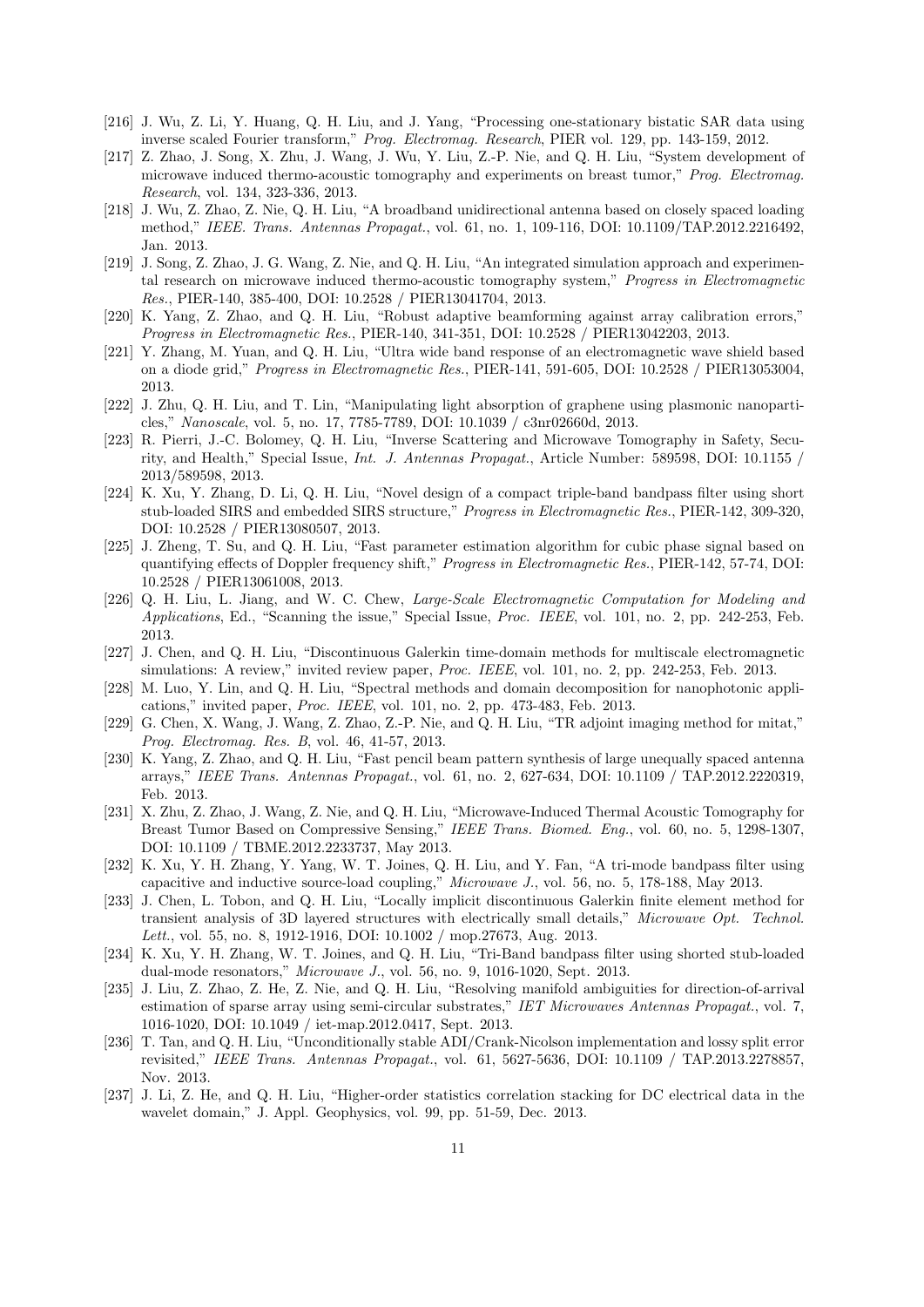- [238] J. Wu, Z. Li, Y. Huang, and Q. H. Liu, "Focusing Bistatic Forward-Looking SAR With Stationary Transmitter Based on Keystone Transform and Nonlinear Chirp Scaling," IEEE Geosci. Remote Sensing Lett., vol. 11, no. 1, pp. 148-152, Jan. 2014.
- [239] J. Wu, Z. Zhao, Z. Nie, and Q. H. Liu, "Bandwidth Enhancement of a Planar Printed Quasi-Yagi Antenna With Size Reduction," IEEE Trans. Antennas Propagat., vol. 62, no. 1, pp. 463-467, Jan. 2014.
- [240] J. Wu, Z. Li, Y. Huang, and Q. H. Liu, "Omega-K Imaging Algorithm for One-Stationary Bistatic SAR," IEEE Trans. Aerospace Electron. Syst., vol. 50, no. 1, pp. 33-52, Jan. 2014.
- [241] Z. Li, T. Jin, J. Wu, and Q. H. Liu, "Azimuth Stacking Algorithm for Synthetic Aperture Radar Imaging," Progress in Electromagnetics Research, PIER 144, pp. 103-114, 2014.
- [242] Y. Liu, and Q. H. Liu, "Combining triangle Gaussian integration and modified NUFFT for evaluating two-dimensional. Fourier transform integrals," AEU-Intl. J. Electronics Comm., vol. 68, no. 3, pp. 254-259, 2014
- [243] J. Liu, Z. Zhao, K. Yang, and Q. H. Liu, "A Hybrid Optimization for Pattern Synthesis of Large Antenna Arrays," Progress in Electromagnetics Research, PIER 145, pp. 81-91, 2014.
- [244] J. Wu, Z. Zhao, Z. Nie, and Q. H. Liu, "A Printed UWB Vivaldi Antenna Using Stepped Connection Structure Between Slotline and Tapered Patches," IEEE Antennas Wireless Propagat. Lett., vol. 13, pp. 698-701, 2014.
- [245] Y. Liu, Q. H. Liu, and Z. Nie, "Reducing the Number of Elements in Multiple-Pattern Linear Arrays by the Extended Matrix Pencil Methods," IEEE Trans. Antennas Propagat., vol. 62, no. 2, pp. 652-660, Feb. 2014.
- [246] K. Yang, Z. Zhao, J. Liu, and Q. H. Liu, "Robust adaptive beamforming using an iterative FFT algorithm," Signal Processing, vol. 96, pp. 253-260, Part B, March 2014.
- [247] K.-D. Xu, Y.-H. Zhang, Y. Fan, and Q. H. Liu, "Planar dual- and tri-band bandpass filters using single improved ring resonator and simple feed scheme," Microwave Opt. Technol. Lett., vol. 56, no. 3, pp. 574-577, March 2014.
- [248] N. Feng, Y. Yue, C. Zhu, and Q. H. Liu, "Efficient Z-Transform Implementation of the D-B CFS-PML for Truncating Multi-Term Dispersive FDTD Domains," Appl. Computat. Electromagnetics Soc. J., vol. 29, no. 3, pp. 190-196, March 2014.
- [249] L. Tobon, Q. Ren, and Q. H. Liu, "Spectral-Prism Element for Multi-Scale Layered Package-Chip Co-Simulations Using the Discontinuous Galerkin Time-Domain Method," Electromagnetics, vol. 34, no. 3-4, invited, pp. 270-285, Feb. 2014.
- [250] J. Liu, Z. Zhao, K. Yang, and Q. H. Liu, "A Hybrid Optimization for Pattern Synthesis of Large Antenna Arrays," Progress Electromagnetics Res., vol. PIER-145, pp. 81-91, 2014.
- [251] W. Jiang, N. Liu, Y. Tang, Q. H. Liu, "Mixed Finite Element Method for 2D Vector Maxwell's Eigenvalue Problem in Anisotropic Media," Progress Electromag. Res. PIER 148, pp. 159-170, 2014.
- [252] Z. Li, J. Wang, and Q. H. Liu, "Interpolation-Free Stolt Mapping for SAR Imaging," IEEE Geosci. Remote Sensing Lett., vol. 11, no. 5, pp. 926-929, May 2014.
- [253] K. D. Xu, Y. H. Zhang, L. Wang, M. Q. Yuan, W. T. Joines, and Q. H. Liu, "Two Memristor SPICE Models and Their Applications in Microwave Devices IEEE Trans. Nanotechnology, vol. 13, no. 3, pp. 607-616, May 2014.
- [254] J. Wu, Z. Zhao, Z. Nie, and Q. H. Liu, "Design of Anti-Phase Feeding Network for W8JK Array Based on In-Phase Power Divider," IEEE Trans. Antennas Propagat., vol. 62, no. 5, pp. 2870-2873, May 2014.
- [255] F. Li, Q. H. Liu, and D. P. Klemer, "Plasmon Resonance Effects in GaAs/AlGaAs Heterojunction Devices: An Analysis Based on Spectral Element Simulation," IEEE Trans. Electron Devices, vol. 61, no. 5, pp. 1477-1482, May 2014.
- [256] J. Wu, Z. Zhao, M. Ellis, Z. Nie, and Q. H. Liu, "Enhanced directivity and bandwidth of a stepped open-slot antenna with L-shaped slots and parasitic strip," IET Microwaves Antennas, Propagat., vol. 8, no. 7, pp. 465-473, May 2014.
- [257] J. Wu, Z. Zhao, Z. Nie, and Q. H. Liu, "Design of a Wideband Planar Printed Quasi-Yagi Antenna Using Stepped Connection Structure," IEEE Trans. Antennas Propagat., vol. 62, no. 6, pp. 3431-3435, June 2014.
- [258] J. Zheng, T. Su, W. Zhu, and Q. H. Liu, "ISAR Imaging of Targets With Complex Motions Based on the Keystone Time-Chirp Rate Distribution," IEEE Geosci. Remote Sensing Lett., vol. 11, no. 7, pp. 1275-1279, July 2014.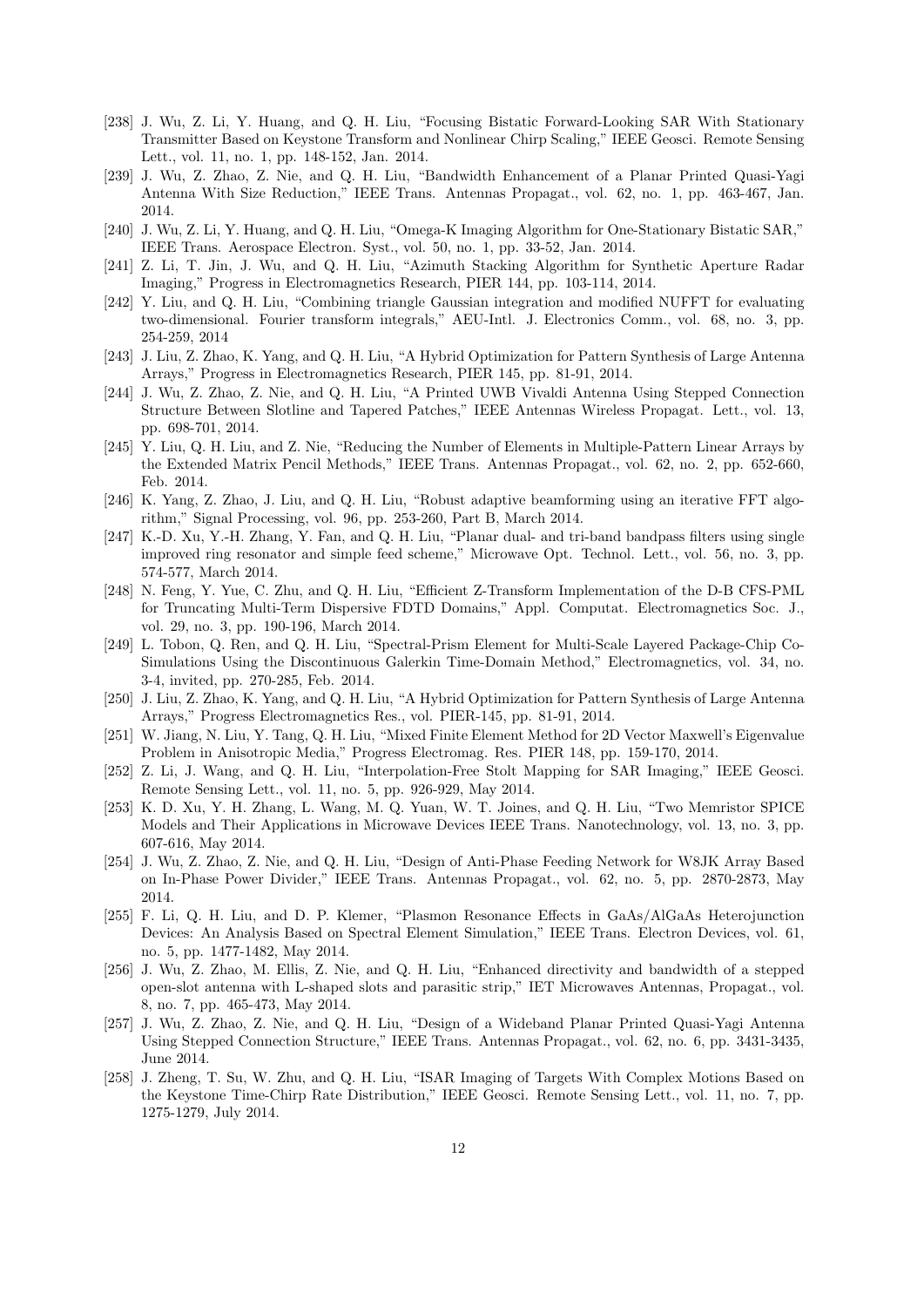- [259] X. Zhu, Z. Zhao, J. Wang, G. Chen, and Q. H. Liu, "Active Adjoint Modeling Method in Microwave Induced Thermoacoustic Tomography for Breast Tumor," IEEE Trans. Biomed. Eng., vol. 61, no. 7, pp. 1957-1966, July 2014.
- [260] K.-D. Xu, Y.-H.Zhang, J. L.-W. Li, W. T. Joines, and Q. H. Liu, "Compact ultra-wideband bandpass filter using quad-T-stub-loaded ring structure," Microwave Opt. Technol. Lett., vol. 56, no. 9, pp. 1988-1991, Sept. 2014.
- [261] Z. Yu, M. Chai, J. A. Mix, K. P. Slattery, Q. H. Liu, "Inverse Source Solver for a High Resolution Near Field Scanner in Microelectronic Applications," IEEE Trans. Compon. Packag. Manufact. Technol., vol. 4, no. 9, pp. 1495-1502, Sept. 2014.
- [262] J. Wu, Z. Li, Y. Huang, and Q. H. Liu, "A Generalized Omega-K Algorithm to Process Translationally Variant Bistatic-SAR Data Based on Two-Dimensional Stolt Mapping," IEEE Trans. Geosci. Remote Sensing, vol. 52, no. 10, pp. 6597-6614, Oct. 2014.
- [263] J. Wu, Z. Li, Y. Huang, J. Yang, and Q. H. Liu, "An Omega-K Algorithm for Translational Invariant Bistatic SAR Based on Generalized Loffeld's Bistatic Formula," IEEE Trans. Geosci. Remote Sensing, vol. 52, no. 10, pp. 6699-6714, Oct. 2014.
- [264] J. Niu, M. Luo, Y. Fang, Q. H. Liu, "Boundary integral spectral element method analyses of extreme ultraviolet multilayer defects," J. Opt. Soc. Am. A, vol. 31, no. 10, pp. 2203-2209, Oct. 2014.
- [265] S. Lei, Z. Zhao, Z. Nie, Q. H. Liu, "A CFAR Adaptive Subspace Detector Based on a Single Observation in System-Dependent Clutter Background," IEEE Trans. Signal Processing, vol. 62, no. 20, pp. 5260- 5269, Oct. 2014.
- [266] J. Zheng, T. Su, L. Zhang, W. Zhu, and Q. H. Liu, "ISAR Imaging of Targets With Complex Motion Based on the Chirp Rate-Quadratic Chirp Rate Distribution," IEEE Trans. Geosci. Remote Sensing, vol. 52, no. 11, pp. 7276-7289, Nov. 2014.
- [267] J. Wu, Z. Zhao, M. S. Ellis, Z. Nie, Q. H. Liu, "Printed double-dipole antenna with high directivity using a new feeding structure," IET Microwaves Antennas Propagat., vol. 8, no. 14, pp. 1186-1191, Nov. 2014.
- [268] Z. Yu, W. Zhang, and Q. H. Liu, "A Mixed-order Stabilized Biconjugate Gradient FFT Method for Magnetodielectric Objects," IEEE Trans. Antennas Propagat., vol. 62, no. 11, pp. 5647-5655, Nov. 2014.
- [269] G. Ye, C. Deng, and Q. H. Liu, "The PSTD Method with the 4th-Order Time Integration for 3D TAT Reconstruction of a Breast Model," J. Computat. Acoustics, vol. 22, no. 4, Dec. 2014.
- [270] J. Liu, Z. Zhao, M. Yuan, G. A. Ybarra, Q. H. Liu, "The Filter Diagonalization Method in Antenna Array Optimization for Pattern Synthesis," IEEE Trans. Antennas Propagat., vol. 62, no. 12, pp. 6123-6130, Dec. 2014.
- [271] W. Zhang, Q. H. Liu, "Three-Dimensional Scattering and Inverse Scattering from Objects With Simultaneous Permittivity and Permeability Contrasts," IEEE Trans. Geosci. Remote Sensing, vol. 53, no. 1, pp. 429-439, Jan. 2015.
- [272] S. Lei, Z. Zhao, Z. Nie, Q. H. Liu, "Adaptive polarimetric detection method for target in partially homogeneous background," Signal Processing, vol. 106, pp. 301-311, Jan. 2015.
- [273] Y. J. Cai, J. F. Zhu, and Q. H. Liu, "Tunable enhanced optical absorption of graphene using plasmonic perfect absorbers," Appl. Phys. Lett., vol. 106, no. 4, 043105, Jan. 2015.
- [274] J. Wang, Z. Zhao, Z. Nie, Q. H. Liu, "Electromagnetic Inverse Scattering Series Method for Positioning Three-Dimensional Targets in Near-Surface Two-Layer Medium With Unknown Dielectric Properties," IEEE Geosci. Remote Sensing Lett., vol. 12, no. 2, pp. 299-303, Feb. 2015.
- [275] K. D. Xu, Y. H. Zhang, R. Spiegel, W. T. Joines, and Q. H. Liu, "Design of a Stub-Loaded Ring-Resonator Slot for Antenna Applications," IEEE Trans. Antennas Propagat., vol. 63, no. 2, pp. 517-524, Feb. 2015.
- [276] C. H. Zhu, Q. H. Liu, L. J. Liu, Y. H. Liu, "An Accurate Conformal Fourier Transform Method for 3D Discontinuous Functions," IEEE Trans. Antennas Propagat., vol. 63, no. 2, pp. 804-809, Feb. 2015.
- [277] N. Liu, L. Tobon, Y. Tang, Q. H. Liu, "Mixed Spectral Element Method for 2D Maxwell Eigenvalue Problem," Communications in Computational Physics, vol. 17, no. 2, pp. 458-486, 2015.
- [278] L. E. Tobon, Q. Ren, and Q. H. Liu, "A new efficient 3D Discontinuous Galerkin Time Domain (DGTD) method for large and multiscale electromagnetic simulations," J. Computat. Phys., vol. 283, pp. 374- 387, Feb. 2015.
- [279] N. Liu, L. Tobon, Y. Zhao, Y. Tang, Q. H. Liu, "Mixed Spectral Element Method for 3-D Maxwell Eigenvalue Problem," IEEE Transactions on Microwave Theory and Techniques, vol. 64, no. 2, pp. 317 -325, 2015.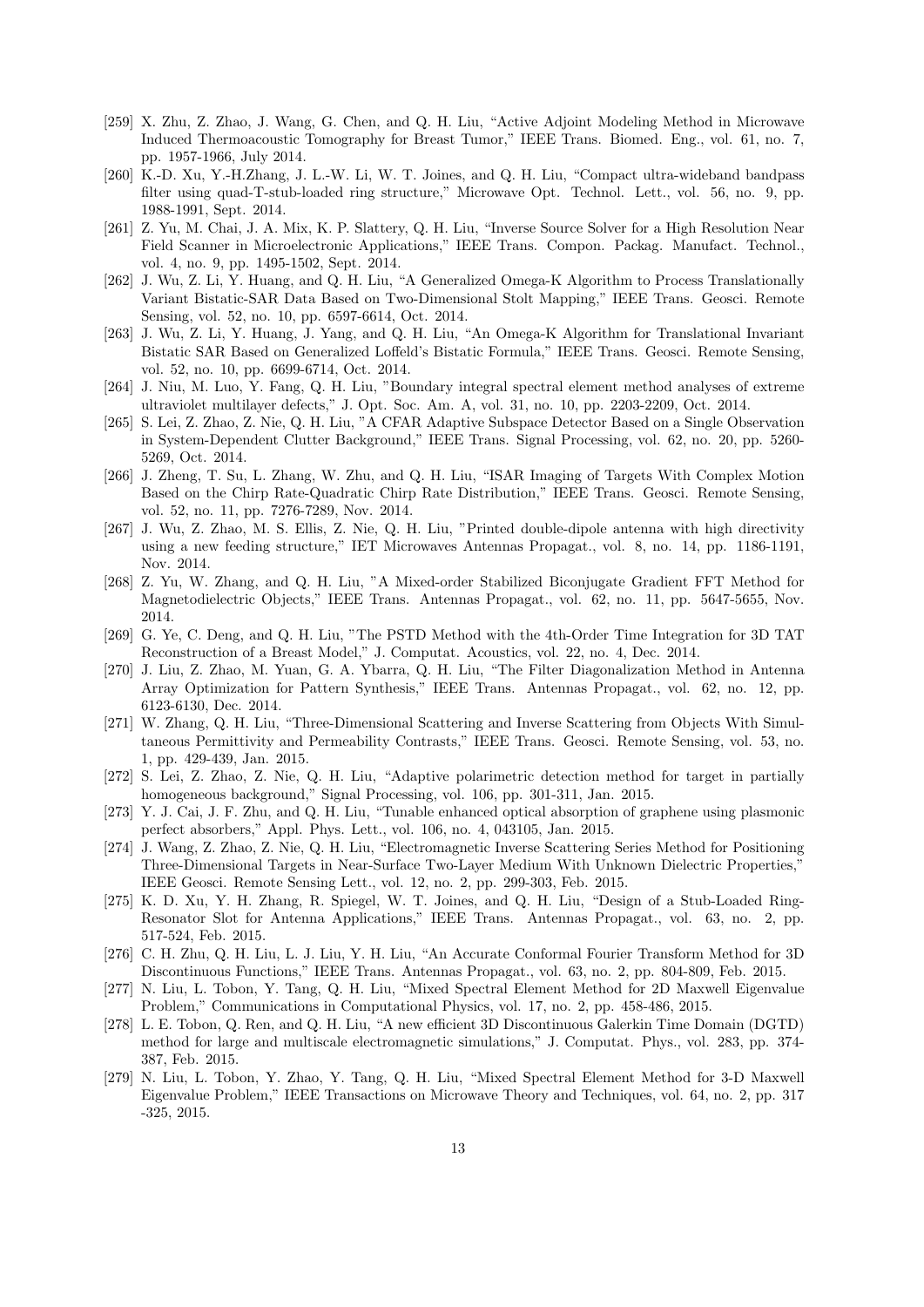- [280] K. D. Xu, Y. H. Zhang, Y. Fan, W. T. Joines, and Q. H. Liu, "Microstrip dual-mode bandpass filter design using pie-section truncated semi-circle and quarter-circle resonators," IET Microwaves Antennas Propagat., Vol. 9, no. 3, pp. 224-229, Feb. 2015.
- [281] J. Niu, M. Luo, J. F. Zhu, and Q. H. Liu, "Enhanced plasmonic light absorption engineering of graphene: simulation by boundary-integral spectral element method," Optics Express, vol. 23, no. 4, pp. 4539- 4551, Feb. 2015.
- [282] J. Song, Z. Q. Zhao, J. G. Wang, X. Z. Zhu, J. N. Wu, Z. P. Nie, and Q. H. Liu, "Evaluation of Contrast Enhancement by Carbon Nanotubes for Microwave-Induced Thermoacoustic Tomography," IEEE Trans. Biomed. Eng., vol. 62, no. 3, pp. 930-938, March 2015.
- [283] J. Zheng, T. Su, L. Zhang, W. Zhu, X. H. He, and Q. H. Liu, "Radar High-Speed Target Detection Based on the Scaled Inverse Fourier Transform," IEEE Jo. Selected Topics in Applied Earth Observations and Remote Sensing, vol. 8, no. 3, pp. 1108-1119, March 2015.
- [284] Z. Li, J. Wang, J. Wu, Q. H. Liu, "A Fast Radial Scanned Near-Field 3-D SAR Imaging System and the Reconstruction Method," IEEE Trans. Geosci. Remote Sensing, vol. 53, no. 3, pp. 1355-1363, Mar. 2015.
- [285] N. X. Feng, Y. Q., Yue, C. H. Zhu, L. T. Wan, and Q. H. Liu, "Second-order PML: Optimal choice of nth-order PML for truncating FDTD domains," J. Computat. Phys., vol. 285, pp. 71-83, March 2015.
- [286] N. Li, G. L. Cui, L. J. Kong, and Q. H. Liu, "Moving target detection for polarimetric multiple-input multiple-output radar in Gaussian clutter," IET Radar Sonar and Naviation, vol. 9, no. 3, pp. 285-298, March 2015.
- [287] N. X. Feng, Y. Q. Yue, and Q. H. Liu, "Direct Z-Transform Implementation of the CFS-PML Based on Memory-Minimized Method," IEEE Trans. Microwave Theory Tech., vol. 63, no. 3, pp. 877-882, March 2015.
- [288] H. N. Yang, T. J. Li, Z. M. He, and Q. H. Liu, "Impulse Borehole Radar Imaging Based on Compressive Sensing," IEEE Geosci. Remote Sensing Lett., vol. 12, no. 4, pp. 766-770, April 2015.
- [289] Z. Li, J. Wang, and Q. H. Liu, "Frequency-Domain Backprojection Algorithm for Synthetic Aperture Radar Imaging," IEEE IEEE Geosci. Remote Sensing Lett., vol. 12, no. 4, pp. 905-909, Arpil 2015.
- [290] J. N. Wu, Z. Q. Zhao, and Q. H. Liu, "A novel vivaldi antenna with extended ground plate stubs for ultrawideband applications," Microwave Opt. Technol. Lett., vol. 57, no. 4, pp. 983-987, April 2015.
- [291] Y. H. Liu, L. Zhang, C. H. Zhu, and Q. H. Liu, "Synthesis of Nonuniformly Spaced Linear Arrays With Frequency-Invariant Patterns by the Generalized Matrix Pencil Methods," IEEE Trans. Antennas Propagat., vol. 63, no. 4, pp. 1614-1625, April 2015.
- [292] J. N. Wu, Z. Q. Zhao, Z. P. Nie, and Q. H. Liu, "A Printed Unidirectional Antenna With Improved Upper Band-Edge Selectivity Using a Parasitic Loop," IEEE Trans. Antennas Propagat., vol. 63, no. 4, pp. 1832-1837, April 2015.
- [293] P. F. You, Y. H. Liu, X. Huang, L. Zhang, and Q. H. Liu, "Efficient phase-only linear array synthesis including coupling effect by GA-FFT based on least-square active element pattern expansion method," Electronics Letters, vol. 51, no. 10, pp. 791, 2015.
- [294] N. Li, G. L. Cui, H. N. Yang, L. J. Kong, Q. H. Liu, S. Iommelli, "Adaptive detection of moving target with MIMO radar in heterogeneous environments based on Rao and Wald tests," Signal Processing, vol. 114, pp. 198-208, 2015.
- [295] M. Luo, and Q. H. Liu, "Extraordinary enhancement of second harmonic generation in a periodically patterned distributed Bragg reflector," J. Opt. Soc. Am. B, Vol. 32, No. 6, pp. 1193-1201, June 2015.
- [296] Q. Ren, L. E. Tobon, Q. T. Sun, and Q. H. Liu, "A New 3-D Nonspurious Discontinuous Galerkin Spectral Element Time-Domain (DG-SETD) Method for Maxwell's Equations," IEEE Trans. Antennas Propagat., vol.63, no. 6, pp. 2585-2594, 2015.
- [297] L. Zhang, Z. Y. Song, and Q. H. Liu, "Optical cross-polarization converter with an octave bandwidth based on anisotropic plasmonic meta-surfaces," Europ. Phys. Lett., vol. 111, no. 2, 27001, 2015, DI 10.1209/0295-5075/111/27001.
- [298] M. S. Ellis, Z. Q. Zhao, J. N. Wu, Z. P. Nie, and Q. H. Liu, "Small planar monopole ultra-wideband antenna with reduced ground plane effect," IET Microwaves Antenna Propagat., vol. 9, no. 10, pp. 1028-1034, 2015.
- [299] J. W. Dai, and Q. H. Liu, "Efficient Computation of Electromagnetic Waves in Anisotropic Orthogonal-Plano-Cylindrically Layered Media Using the Improved Numerical Mode Matching (NMM) Method," IEEE Trans. Antennas Propagat., vol. 63, no. 8, pp. 3569-3578, 2015.
- [300] N. Li, G. L. Cui, H. N. Yang, L. J. Kong, Q. H. Liu, and S. Iommelli, "Adaptive detection of moving target with MIMO radar in heterogeneous environments based on Rao and Wald tests," Signal Processing, vol.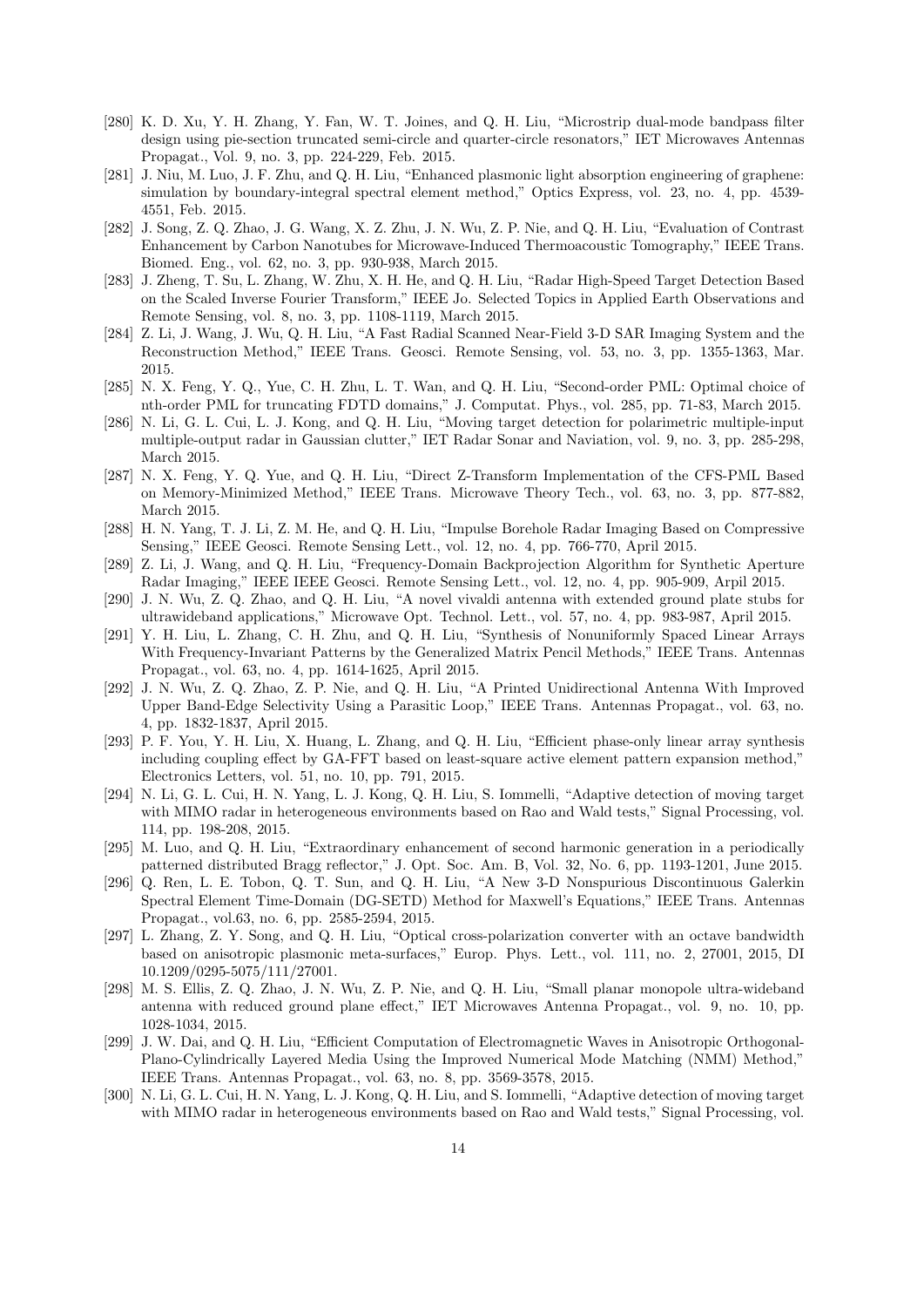114, pp. 198-208, 2015.

- [301] J. B. Zheng, T. Su, W. T. Zhu, L. Zhang, Z. Liu, and Q. H. Liu, "ISAR Imaging of Nonuniformly Rotating Target Based on a Fast Parameter Estimation Algorithm of Cubic Phase Signal," IEEE Trans. Geosci. Remote Sensing, vol. 53, no. 9, pp. 4727-4740, 2015.
- [302] H. N. Yang, T. J. Li, N. Li, Z. M. He, and Q. H. Liu, "Efficient Near-Field Imaging for Single-Borehole Radar With Widely Separated Transceivers," IEEE Trans. Geosci. Remote Sensing, vol. 53, no. 10, pp. 5327-5337, 2015.

# **B. Book Chapters**

- [303] Q. H. Liu, "Some current trends in numerical methods for transient acoustic and elastic waves in multidimensional inhomogeneous media," in *Current Topics in Acoustical Research*, Research Trends, vol. 2, pp. 31-42, 1998.
- [304] Q. H. Liu, and Z. Q. Zhang, "FFT-Accelerated Fast Forwave and Inverse Scattering Methods for Microwave Imaging," *Microwave Nondestructive Evaluation and Imaging*, Research Signpost. Editor: M. Pastorino, 2002.
- [305] Q. H. Liu, G.-X. Fan, G. Zhao, and Y. Zeng, "The PSTD methods for computational electromagnetics," Recent Research Developments in Microwave Theory and Techniques, Transworld Research Network. Editors: B. Baker, and Y. Chen, 2002.
- [306] Q. H. Liu, "Fast Fourier Transforms and NUFFT," *Encyclopedia of RF and Microwave Engineering*, pp. 1401-1418, Wiley-Interscience. Editor: K. Chang, Jan. 2005.
- [307] Q. H. Liu, and G. Zhao, "Advances in PSTD Techniques." Chapter 17, *Computational Electromagnetics: The Finite-Difference Time-Domain Method*, A. Taflove, and S. Hagness, Artech House, Inc., 2005.
- [308] W. T. Joines, Q. H. Liu, and G. Ybarra, "Electromagnetic Imaging of Biological Systems," in *CRC Handbook on Biological Effects of Electromagnetic Fields*, eds. B. Greenebaum and F. Barnes. 2006.
- [309] G. A. Ybarra, Q. H. Liu, J. Stang, W. T. Joines, "Microwave Breast Imaging," in *Emerging Technologies in Breast Imaging and Mammography*, ed.: J. Suri, R. M. Rangayyan, and S. Laxminarayan, American Scientific Publishers, 2008.
- [310] G. A. Ybarra, Q. H. Liu, G. Ye, K. H. Lim, R. George, W. T. Joines, Breast Imaging using Electrical Impedance Tomography (EIT)," in *Emerging Technologies in Breast Imaging and Mammography*, ed.: J. Suri, R. M. Rangayyan, and S. Laxminarayan, American Scientific Publishers, 2008.

## **C. Refereed Conference Proceedings**

- [311] W. C. Chew, and Q. Liu, "Resonance frequency of a microstrip patch," Proc. 1987 Antennas Applications Symposium, University of Illinois, 1987.
- [312] Q. Liu, and W. C. Chew, "Simple formulas for the resonant frequencies of microstrip patches," Intl. IEEE AP-S Symposium, Syracuse, NY, 1988.
- [313] W. C. Chew, B. Anderson, E. Yannakakis, M. Moghaddam, and Q. H. Liu, "Computation of transient electromagnetic waves in inhomogeneous media," Proceedings of the 1989 URSI International Symposium on Electromagnetic Theory, pp. 310-312, Stockholm, Sweden, August 1989.
- [314] W. C. Chew, Z. Nie, Q. H. Liu, and Y. T. Lo, "Some methods of analysis of a probe-fed microstrip disk antenna," 1990 Intl. IEEE AP-S Symposium, Dallas, TX, pp. 346-349, May 1990.
- [315] W. C. Chew, Z. Nie, Q. H. Liu, and B. Anderson, "A full wave analysis of wave propagation in multiregion, cylindrically stratified media," 1990 Intl. IEEE AP-S Symposium, Dallas, TX, pp. 602-605, May 1990.
- [316] W. C. Chew, Z. Nie, Q. H. Liu, and B. Anderson, "Modeling of well logging tools in a multi-bed environment with invasions," 10th Intl. Geoscience & Remote Sensing Symposium, Washington, D. C., May, 1990.
- [317] Q. H. Liu, B. Anderson, and T. Barber, "Interpretation of multiarray logs in complex formations," SPWLA, Oklahoma City, OK, June 1992.
- [318] Q. H. Liu, B. Anderson, and M. G. Lüling, "Supporting interpretation of invaded thin beds with forward modeling of induction and 2-MHz resistivity tools in 2-D axisymmetric formations," 1992 Intl. Geoscience & Remote Sensing Symposium (IGARSS'92), Houston, TX, May 1992.
- [319] Q. H. Liu, "Modeling of a  $2\frac{1}{2}$ -dimensional problem in electromagnetic well logging," 1992 Intl. Geoscience & Remote Sensing Symposium (IGARSS'92), Houston, TX, May 1992.
- [320] Q. H. Liu, "Radiation of an off-axis point source in a cylindrical medium with an arbitrary number of layers in radial and axial directions," 1992 Intl. IEEE AP-S Symposium, Chicago, IL, July 1992.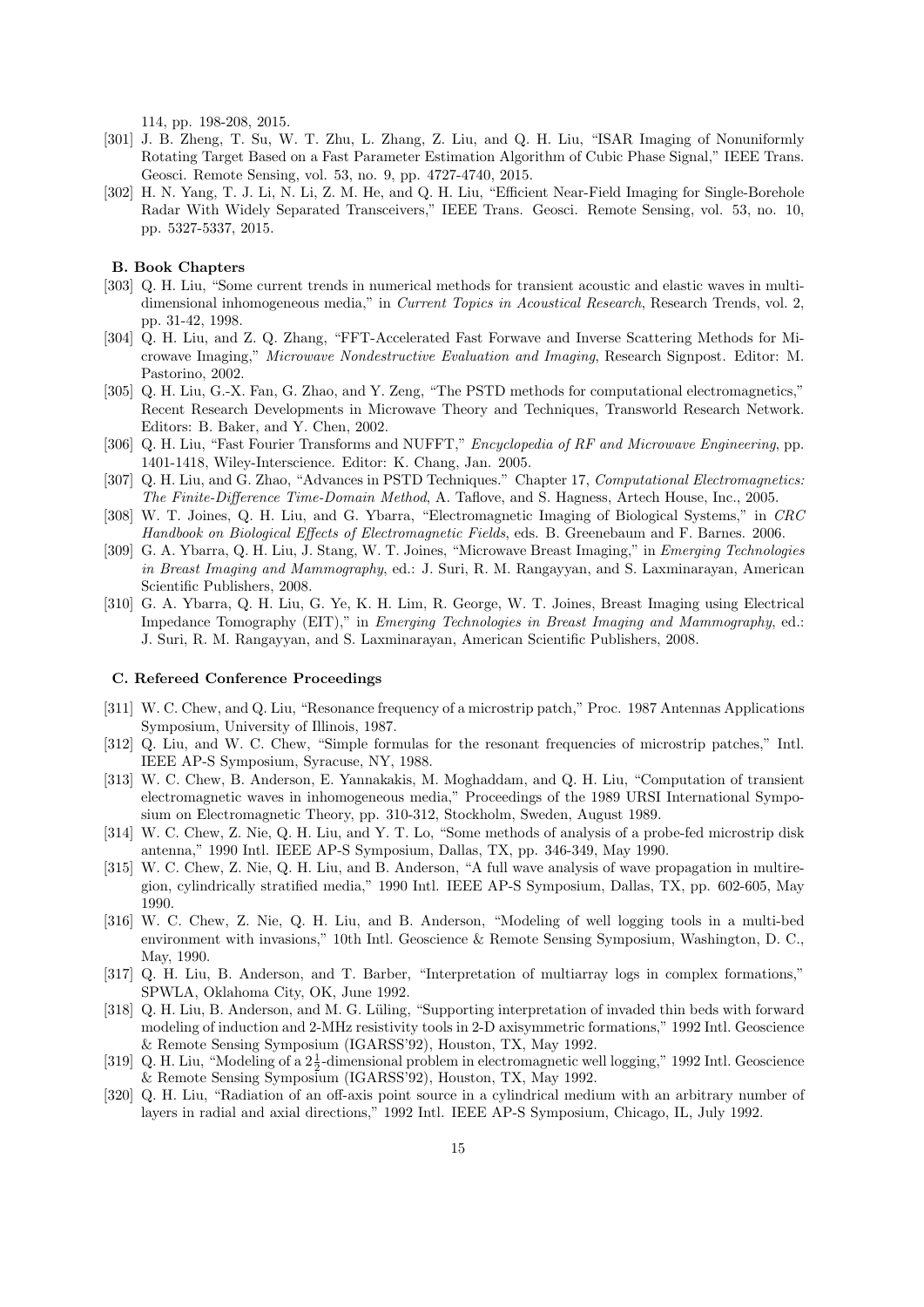- [321] Q. H. Liu, and W. C. Chew, "A CG-FFHT method for the solution of EM field in axisymmetric inhomogeneous media," Proceedings of the 9th Annual Review of Progress in Applied Computational Electromagnetics, pp. 672-677, Monterey, CA, March 1993.
- [322] D. F. Allen, B. I. Anderson, T. Barber, Q. H. Liu, and M. G. Luling, "Supporting interpretation of complex, axisymmetric invasion by modeling wireline induction and 2-MHz LWD resistivity tools," SPWLA Annual Symposium, Calgary, Alberta, Canada, June 1993.
- [323] Q. H. Liu, "DBIM for the inversion of two-dimensional axisymmetric inhomogeneous media," 1993 Intl. IEEE AP-S Symposium, Ann Arbor, MI, June 1993.
- [324] Q. H. Liu, B. Anderson, and W. C. Chew, "Modeling low-frequency electrode-type resistivity tools in 2-D formations," 1993 Intl. Geoscience & Remote Sensing Symposium (IGARSS'93), Tokyo, Japan, August 1993.
- [325] Q. H. Liu, and C. Chang, "Compressional head waves in attenuative formations," SEG Intl. Exposition & 64th Annual Meeting, Extended Abstract, pp. 12-15, Oct. 1994.
- [326] B. K. Sinha, and Q. H. Liu, "Flexural waves in pressurized boreholes: A finite-difference approach," 65th Ann. Internat. Mtg., Soc. Expl. Geophys., Expanded Abstract, pp. 26-29, Oct. 1995.
- [327] W. C. Chew, and Q. H. Liu, "Using perfectly matched layers for elastodynamics," 1996 Intl. IEEE AP-S Symposium Digest, Baltimore, MD, July 1996.
- [328] Q. H. Liu, "The pseudospectral time-domain (PSTD) method: A new algorithm for solutions of Maxwell's equations," Intl. IEEE AP-S Symposium Digest, pp. 122-125, Montreal, Canada, July 1997.
- [329] Q. H. Liu, "Finite-difference and pseudospectral time-domain methods for subsurface radar applications," Intl. IEEE AP-S Symposium Digest, pp. 990-993, Montreal, Canada, July 1997.
- [330] Q. H. Liu, "A new numerical method for large-scale complex media: The PSTD algorithm," Proc. 17th Intl. Geoscience & Remote Sensing Symposium (IGARSS'97), Singapore, August 1997.
- [331] Q. H. Liu, "Using GPR and seismic reflection measurements to characterize buried objects: Largescale simulations," Proc. 17th Intl. Geoscience & Remote Sensing Symposium (IGARSS'97), Singapore, August 1997.
- [332] Q. H. Liu, Y.-L. Li, and J. C. Liao, "The PSTD algorithm: a fast and accurate method for electronic package characterization," Electrical Performance of Electronic Packaging Conference, San Jose, CA, October 1997.
- [333] Y. H. Chen, W. C. Chew, and Q. H. Liu, "A three-dimensional finite difference code for the modeling of sonic logging tools," 67th Ann. Internat. Mtg., Soc. Expl. Geophys., Expanded Abstract, October 1997.
- [334] Q. H. Liu, and J. Q. He, "A PSTD algorithm in cylindrical coordinates," in *Proc. 14th Annual Review of Progress in Applied Computational Electromagnetics*, Monterey, CA, March 1998.
- [335] G.-X. Fan, and Q. H. Liu, "A PML-FDTD algorithm for general dispersive media," in *Proc. 14th Annual Review of Progress in Applied Computational Electromagnetics*, Monterey, CA, March 1998.
- [336] Q. H. Liu, "On the PSTD method for large-scale problems," media," in *Proc. 14th Annual Review of Progress in Applied Computational Electromagnetics*, Monterey, CA, March 1998.
- [337] Q. H. Liu, and N. Nguyen, "An accurate algorithm for nonuniform fast Fourier transforms (NUFFT's) and its applications," in *Proc. 14th Annual Review of Progress in Applied Computational Electromagnetics*, Monterey, CA, March 1998.
- [338] J.-Q. He, and Q. H. Liu, "A systematic study of three PML absorbing boundary conditions through a unified formulation in cylindrical coordinates," in *Proc. 14th Annual Review of Progress in Applied Computational Electromagnetics*, Monterey, CA, March 1998.
- [339] Q. H. Liu, "A new algorithm for simulations of GPR and acoustic reflection measurements," 7th Intl. Conf. Ground Penetrating Radar, Lawrence, KS, May 1998.
- [340] J.-Q. He, and Q. H. Liu, "Borehole radar modeling with a nonuniform cylindrical FDTD algorithm," 7th Intl. Conf. Ground Penetrating Radar, Lawrence, KS, May 1998.
- [341] G.-X. Fan, and Q. H. Liu, "A 3D PML-FDTD algorithm for simulating ground-penetrating radar on dispersive earth media," 7th Intl. Conf. Ground Penetrating Radar, Lawrence, KS, May 1998.
- [342] G.-X. Fan, and Q. H. Liu, "A PML-FDTD algorithm for general dispersive media in GPR and plasma applications," Intl. IEEE AP-S Symposium Digest, Atlanta, GA, June 1998.
- [343] Q. H. Liu, N. Nguyen, "Nonuniform fast Fourier transform (NUFFT) algorithm and its applications," Intl. IEEE AP-S Symposium Digest, Atlanta, GA, June 1998.
- [344] X. Y. Tang, and Q. H. Liu, "CG-FFT for Nonuniform Inverse Fast Fourier Transforms (NU-IFFT's)," Intl. IEEE AP-S Symposium Digest, Atlanta, GA, June 1998.
- [345] Z. B. Tang, and Q. H. Liu, "The 2.5D pseudospectral time-domain (PSTD) algorithm with PML absorbing boundary condition," Intl. IEEE AP-S Symposium Digest, Atlanta, GA, June 1998.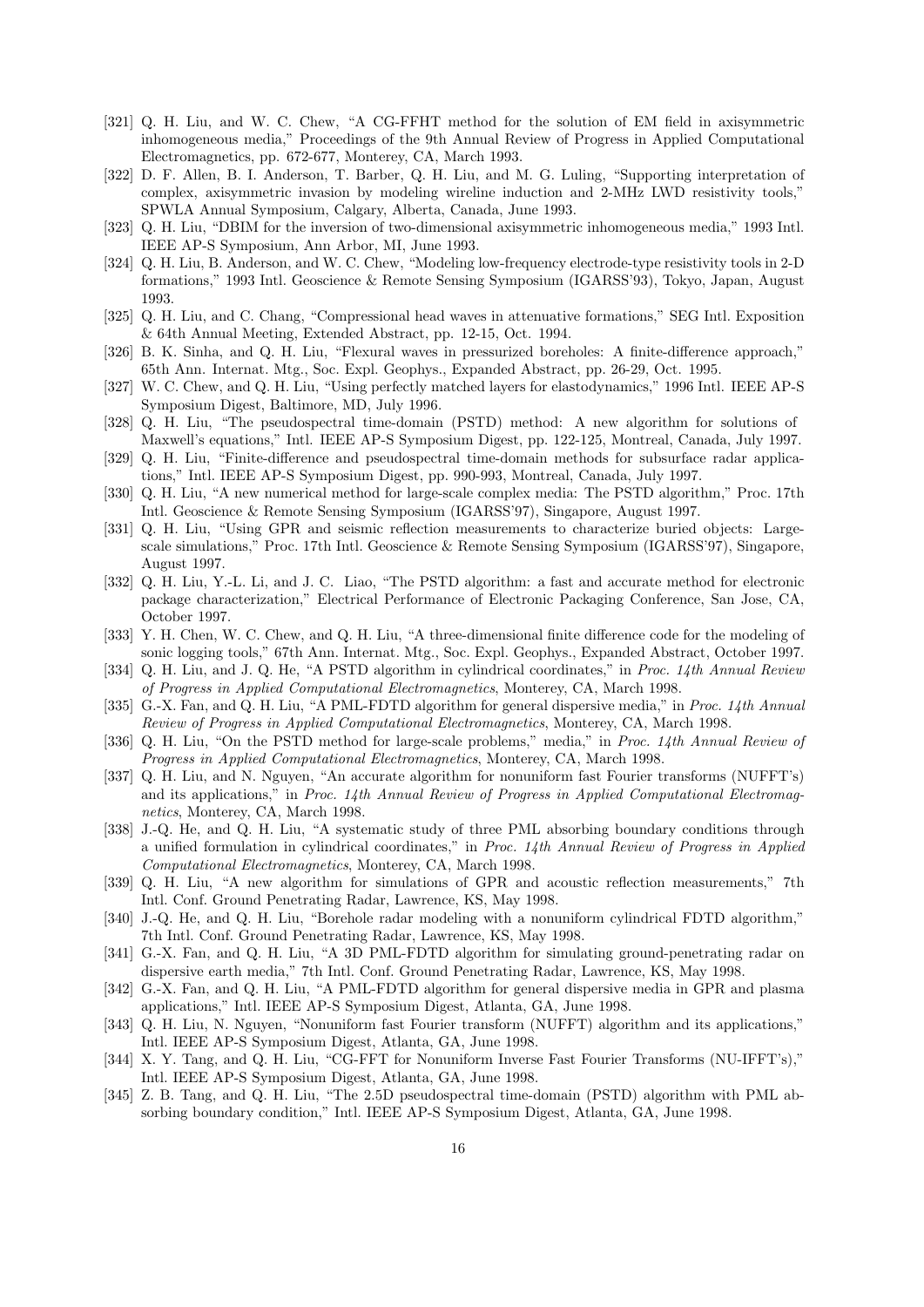- [346] G.-X. Fan, and Q. H. Liu, "Dyadic Green's functions for curved waveguides and cavities and their reformulation," Intl. IEEE AP-S Symposium Digest, Atlanta, GA, June 1998.
- [347] Q. H. Liu, and J.-Q. He, "An efficient PSTD algorithm in cylindrical coordinates," Intl. IEEE AP-S Symposium Digest, Atlanta, GA, June 1998.
- [348] J.-Q. He, and Q. H. Liu, "A nonuniform cylindrical FDTD algorithm using new split PML formulations," Intl. IEEE AP-S Symposium Digest, Atlanta, GA, June 1998.
- [349] Q. H. Liu, N. Nguyen, and X. Y. Tang, "Accurate algorithms for nonuniform fast forward and inverse Fourier transforms and their applications," Intl. Geoscience Remote Sensing Symposium (IGARSS'98), Seattle, WA, July 1998.
- [350] J.-Q. He, and Q. H. Liu, "A nonuniform cylindrical FDTD algorithm with PML for borehole radar modeling," Intl. Geoscience Remote Sensing Symposium (IGARSS'98), Seattle, WA, July 1998.
- [351] Q. H. Liu, and G.-X. Fan, "A PSTD algorithm for general dispersive media and its applications to GPR simulations," Intl. Geoscience Remote Sensing Symposium (IGARSS'98), Seattle, WA, July 1998.
- [352] X. Xu, and Q. H. Liu, "The conjugate-gradient nonuniform fast Fourier transform (CG-NUFFT) method and its applications in subsurface sensing," Intl. Geoscience Remote Sensing Symposium (IGARSS'99), Hamburg, Germany, 1999.
- [353] H. Jiang, and Q. H. Liu, "2.5-D cylindrical PSTD and nonuniform FDTD methods," Intl. Geoscience Remote Sensing Symposium (IGARSS'99), Hamburg, Germany, 1999.
- [354] Q. H. Liu, "Multidimensional nonuniform fast forward and inverse Fourier transforms," Intl. Geoscience Remote Sensing Symposium (IGARSS'99), Hamburg, Germany, 1999.
- [355] Q. H. Liu, "PML and PSTD algorithm for arbitrary lossy bianisotropic media," Intl. IEEE AP-S Symposium Digest, Orlando, FL, July 1999.
- [356] H. Jiang, and Q. H. Liu, "A 2.5-D PSTD algorithm in cylindrical coordinates," Intl. IEEE AP-S Symposium Digest, Orlando, FL, July 1999.
- [357] Q. H. Liu, G.-X. Fan, "Frequency-dependent PSTD method and its applications to GPR modeling," Intl. IEEE AP-S Symposium Digest, Orlando, FL, July 1999.
- [358] Q. H. Liu, "PML-FDTD method for elastic waves in cylindrical and spherical coordinates," Intl. IEEE AP-S Symposium Digest, Orlando, FL, July 1999.
- [359] B. Tian, and Q. H. Liu, "Nonuniform fast cosine transform and the Chebyshev PSTD algorithm," Intl. IEEE AP-S Symposium Digest, Orlando, FL, July 1999.
- [360] S. P. Blanchard, G.-X. Fan, and Q. H. Liu, "3-D numerical mode-matching (NMM) method for inhomogeneous media," Intl. IEEE AP-S Symposium Digest, Orlando, FL, July 1999.
- [361] G.-X. Fan, and Q. H. Liu, "Pseudospectral time-domain algorithm applied to electromagnetic scattering from electrically large objects," Intl. IEEE AP-S Symposium Digest, Orlando, FL, July 1999.
- [362] B. K. Sinha, Q. H. Liu, T. J. Plona, and K. W. Winkler, "A finite-difference formulation of borehole wave propagation in prestressed formations," 69th Annual Meeting of Society of Exploration Geophysicists, Houston, TX, *Expanded Abstracts*, vol. 1, pp. 49-52, 1999.
- [363] G.-X. Fan, and Q. H. Liu, "Fast Fourier transform of functions with jump discontinuities," in *Proc. 16th Annual Review of Progress in Applied Computational Electromagnetics*, Monterey, CA, March 2000.
- [364] Q. H. Liu, X. M. Xu, and Z. Q. Zhang, "Applications of nonuniform fast transform algorithms in numerical solutions of integral equations," in *Proc. 16th Annual Review of Progress in Applied Computational Electromagnetics*, Monterey, CA, March 2000.
- [365] Q. H. Liu, X. M. Xu, and Z. Q. Zhang, "Applications of nonuniform fast Fourier transform (NUFFT) algorithms in subsurface sensing," *AP2000 Millennium Conference on Antennas and Propagation,* Davos, Switzerland, April 2000.
- [366] Y. Q.Zeng, and Q. H. Liu, "A poroelastic model for acoustic landmine detection," in *Proc. SPIE*, Orlando, FL, April 2000.
- [367] X. M. Xu, and Q. H. Liu, "The conjugate-gradient nonuniform fast Fourier transform (CG-NUFFT) method for one and two-dimensional media," Intl. IEEE AP-S Symposium Digest, Salt Lake City, UT, July 2000.
- [368] G.-X. Fan, Q. H. Liu, "Fast Fourier transform of functions with jump discontinuities," Intl. IEEE AP-S Symposium Digest, Salt Lake City, UT, July 2000.
- [369] Q. H. Liu and Z. Q. Zhang, and X. M. Xu, "A spectral hybrid EBA method for integral equations," Intl. IEEE AP-S Symposium Digest, Salt Lake City, UT, July 2000.
- [370] Z. Q. Zhang, and Q. H. Liu, "The hybrid extended Born approximation and CG-FFH method for axisymmetric media," Intl. IEEE AP-S Symposium Digest, Salt Lake City, UT, July 2000.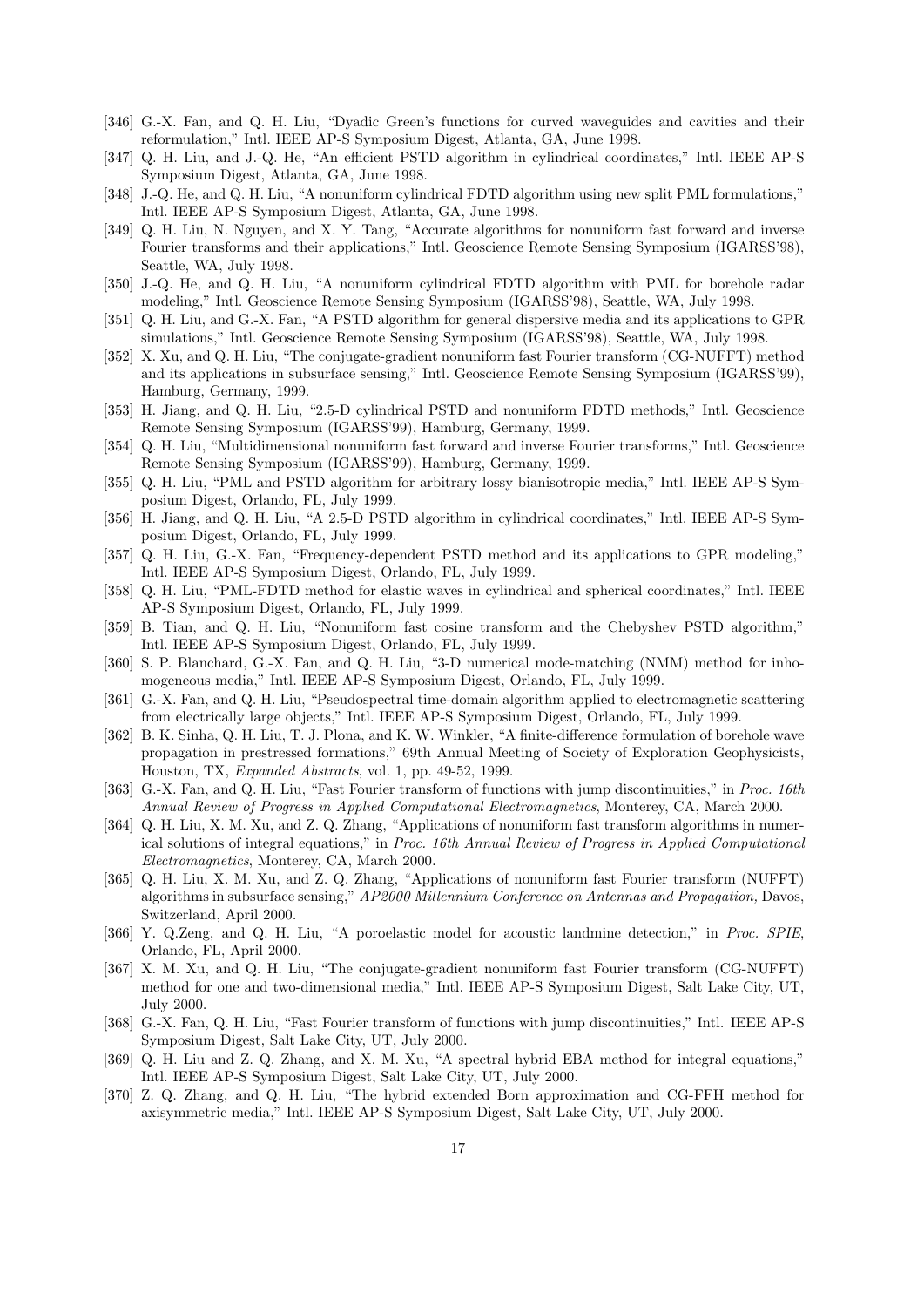- [371] Z. Q. Zhang, and Q. H. Liu, "Simulation of borehole induction using the hybrid extended Born approximation and CG-FFHT method," in *Proc. SPIE*, San Diego, CA, July 2000.
- [372] Q. H. Liu and Z. Q. Zhang, "A novel inverse algorithm for borehole induction measurements Using a spectral hybrid EBA forward method," in *Proc. SPIE*, San Diego, CA, July 2000.
- [373] Y. Zeng, and Q. H. Liu, "Acoustic landmine detection: A 3D poroelastic model," *Proc. SPIE*, Orlando, FL, April 2001.
- [374] Z. Q. Zhang, and Q. H. Liu, "Microwave imaging for breast tumor: 2D forward and inverse methods," Intl. IEEE AP-S Symposium Digest, Boston, MA, July 2001.
- [375] Z. Q. Zhang, and Q. H. Liu, "Simulation of 3D EM fields by a weak-Form biconjugate gradient FFT method," Intl. IEEE AP-S Symposium Digest, Boston, MA, July 2001.
- [376] Z. Q. Zhang, and Q. H. Liu, "Two nonlinear inverse methods for electromagnetic induction measurements," Intl. IEEE AP-S Symposium Digest, Boston, MA, July 2001.
- [377] G.-X. Fan, and Q. H. Liu, "A well-posed PML ABC for lossy media," *IEEE Antennas and Propagat. Soc. Intl. Symp.*, vol. 3, pp. 2-5, July 2001.
- [378] Q. H. Liu, and Z. Q. Zhang, "RCS calculation for large inhomogeneous penetrable objects," Intl. IEEE AP-S Symposium Digest, Boston, MA, July 2001.
- [379] G.-X. Fan, and Q. H. Liu, "Multi-domain pseudospectral time-domain method for lossy media," Intl. IEEE AP-S Symposium Digest, Boston, MA, July 2001.
- [380] Z. Q. Zhang, and Q. H. Liu, "Applications of Microwave Imaging to three-dimensional biological tissues," Intl. IEEE AP-S Symposium Digest, San Antonio, TX, June 2002.
- [381] X. M. Xu, Q. H. Liu, and Z. Q. Zhang, "The stabilized biconjugate gradient fast Fourier transform method for electromagnetic scattering," Intl. IEEE/AP-S Symposium Digest, San Antonio, TX, June 2002.
- [382] G. Zhao, and Q. H. Liu, "Applications of the 2.5-D multidomain pseudospectral time-domain algorithm," Intl. IEEE AP-S Symposium Digest, San Antonio, TX, June 2002.
- [383] L. Sha, L. Nolte, Z. Q. Zhang, and Q. H. Liu, "Performance analysis for Bayesian microwave imaging in decision aided breast tumor diagnosis," *ISBI 2002 Proc.*, Washington, D.C., July 2002.
- [384] B. K. Sinha, and Q. H. Liu, "Acoustic waves in pressurized boreholes in formations with triaxial stresses," *IEEE Ultrasonics Symposium, 2002. Proceedings*, vol. 1, pp. 505-510, Oct. 8-11, 2002.
- [385] Q. H. Liu, and G. Zhao, "Review of PSTD Methods for Transient Electromagnetics," 5th International Workshop on Computat. Electromagnetics in Time Domain-TLM, FDTD and Other Techniques (CEM-2003), Halifax, Nova Scotia, Canada, June 2003.
- [386] T. Xiao, and Q. H. Liu, "Unstructured-grid spectral method for 3D Maxwell's equations with well-posed PML," Intl. IEEE/AP-S Symposium Digest, Columbus, OH, June 2003.
- [387] T. Xiao, and Q. H. Liu, "A staggered time integration technique for spectral methods," Intl. IEEE AP-S Symposium Digest, vol. 1, pp. 694-697, Columbus, OH, June 2003.
- [388] G. Zhao, and Q. H. Liu, "Unconditionally stable multidomain pseudospectral time-domain (PSTD) method," Intl. IEEE/AP-S Symposium Digest, vol. 1, pp. 336-339, Columbus, OH, June 2003.
- [389] G. Zhao, and Q. H. Liu, "The 3-D multidomain pseudospectral time-domain algorithm for inhomogeneous conductive media," Intl. IEEE AP-S Symposium Digest, vol. 3, pp. 559-562, Columbus, OH, June 2003.
- [390] L.-P. Song, Q. H. Liu, F. Li, and Z. Q. Zhang, "GPR landmine imaging: 2D migration and 3D inverse scattering in layered media," 2004 URSI EMTS Intl. Symposium on Electromagnetic Theory, vol. 1, pp. 391-393, May 2004.
- [391] F. Li, Q. H. Liu, and L.-P. Song, "Reconstruction of 3-D objects buried in layered media using Born and distorted Born iterative methods," 2004 URSI EMTS Intl. Symposium on Electromagnetic Theory, vol. 1, pp. 1095-1097, May 2004.
- [392] F. Li, L.-P. Song, and Q. H. Liu, "Three-Dimensional Reconstruction of Objects Buried in Layered Media," Intl. IEEE/AP-S Symposium Digest, Monterey, CA, June 2004.
- [393] J. Liu, and Q. H. Liu, "An Embedded Boundary Method to Eliminate the ADI-FDTD Staircasing Error," Intl. IEEE/AP-S Symposium Digest, Monterey, CA, June 2004.
- [394] L.P. Song, Q. H. Liu, and F. Li, "3D Nonlinear Electromagnetic Inversion for Buried Objects in Layered Media," Intl. IEEE/AP-S Symposium Digest, Monterey, CA, June 2004.
- [395] L.P. Song, C. Yu, and Q. H. Liu, "2-D Nonlinear Image Reconstruction for Buried Objects in Layered Media," Intl. IEEE AP-S Symposium Digest, Washington, DC, July 2005.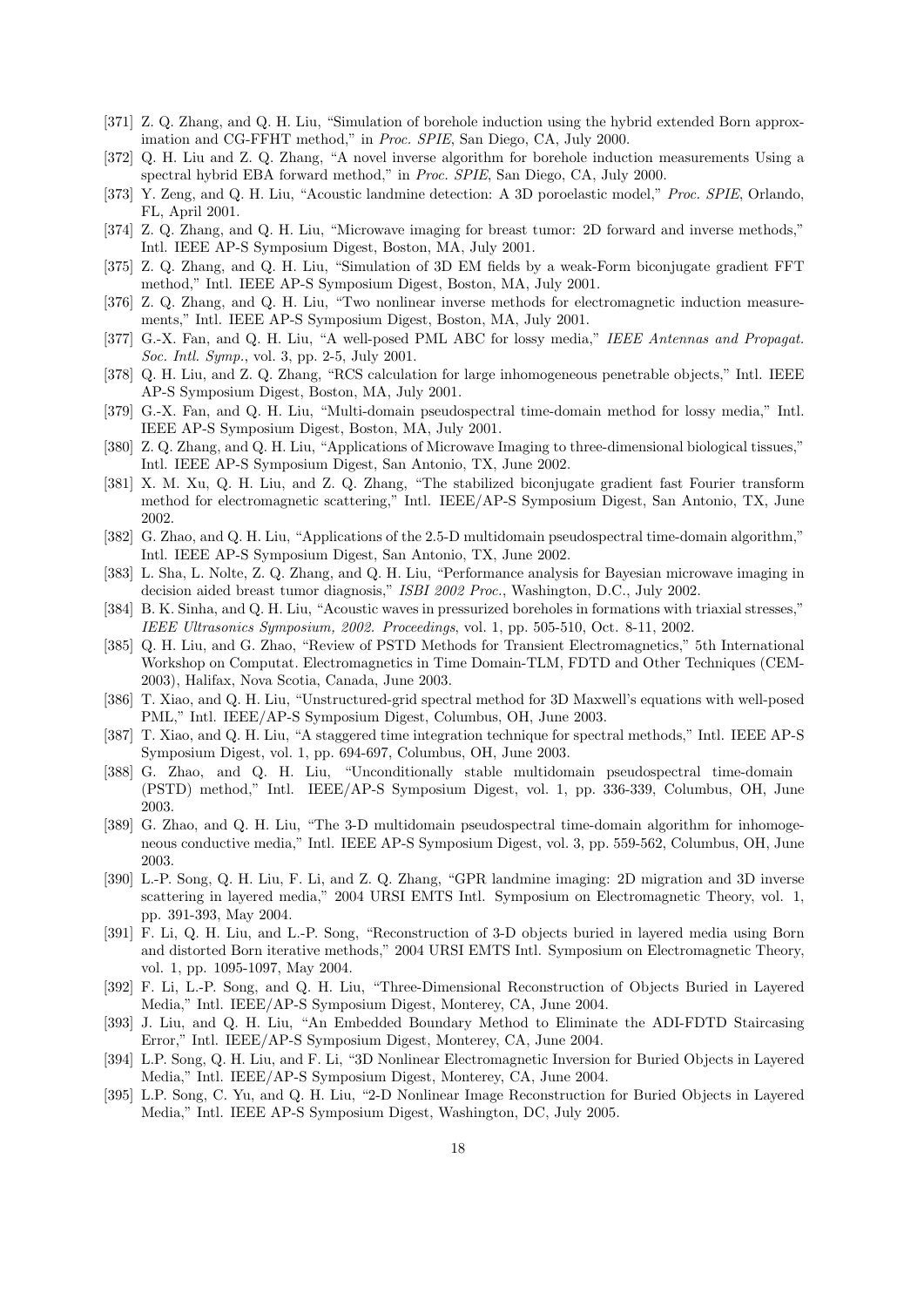- [396] L.P. Song, C. Yu, and Q. H. Liu, "Image Reconstruction from Measured Scattering Data," Intl. IEEE AP-S Symposium Digest, Washington, DC, July 2005.
- [397] G. Ye, K. H. Lim, R. George, G. Ybarra, W. T. Joines, and Q. H. Liu, "A 3D EIT System for Breast Cancer Imaging," 2006 IEEE International Symposium on Biomedical Imaging Proc., pp. 1092-1093, Washington D.C., 2006.
- [398] J. Song, and Q. H. Liu, "A Novel MR Image Reconstruction for Arbitrary K-space Trajectory without Density Compensation," IEEE 2006 Intl. Conf. Eng. Med. Biol. Soc., New York, NY, Sept. 2006.
- [399] M. Chai, and Q. H. Liu, "A Hybrid PSTD-FDTD Method for Indoor Wireless Communication Systems," Intl. IEEE AP-S Symposium Digest, Honolulu, HI, June 2007.
- [400] J. H. Lee, and Q. H. Liu, "Nanophotonic Applications of the Discontinuous Spectral Element Time-Domain (DG-SETD) Method," Intl. IEEE AP-S Symposium Digest, Honolulu, HI, June 2007.
- [401] Q. H. Liu, C. Yu, J. Stang, M. Yuan, E. Bresslour, R. T. George, G. A. Ybarra, W. T. Joines, "Experimental and Numerical Investigations of a High-Resolution 3D Microwave Imaging System for Breast Cancer Detection," Intl. IEEE AP-S Symposium Digest, Honolulu, HI, June 2007.
- [402] J. Liu, Y. Lin, J. H. Lee, E. Simsek, and Q. H. Liu, "Application of the Hybrid Spectral Integral Method with Spectral Element Method," Intl. IEEE AP-S Symposium Digest, Honolulu, HI, June 2007.
- [403] Q. H. Liu, "Fast Algorithms in Inversion and Imaging," (Invited Speaker for a one-week lecture), 2007 Inversion and Imaging National Postgraduate Summer School, Chengdu, China, July 2007.
- [404] J. Wang, Q.-F. Liu, W.-Y. Yin, J.-F. Mao, Q. H. Liu, "A new conformal technique for FDTD (2, 4) scheme for modeling perfectly conducting composites," Asia-Pacific Symposium on Electromagnetic Compatibility and 19th International Zurich Symposium on Electromagnetic Compatibility, pp. 64-67, Singapore, May 2008.
- [405] F.-Z. Kong, W.-Y. Yin, J.-F. Mao, and Q. H. Liu, Hybrid Physical Field Simulation: Transient Electro-Thermo-Mechanical Responses of Interwafer Interconnects under the Impact of an EMP, Intl. IEEE/AP-S Symposium Digest, San Diego, CA, June 2008.
- [406] Y. Liu, Z. Nie, Z. Zhao, and Q. H. Liu, "A cascaded correction method to reduce the contamination of ionospheric frequency modulation for HF skywave radars," Intl. IEEE AP-S Symposium Digest, Charleston, SC, June 2009.
- [407] Q. H. Liu, "Application of PML to electromagnetics, acoustics, elasticity, and quantum mechanics," invited, Intl. IEEE AP-S Symposium Digest, Charleston, SC, June 2009.
- [408] Y. B. Shi, W. Y. Yin, and Q. H. Liu, Electro-Thermal Investigation on Transient Temperature Responses of Active Semiconductor Devices under the Impact of an EMP, Intl. IEEE/AP-S Symposium Digest, Charleston, SC, June 2009.
- [409] Y. Huang, Q. H. Liu, J. Zhang, "Fast three-dimensional GPR forward and inverse scattering based on wideband diagonal tensor approximation," 14th Biennial IEEE Conference on Electromagnetic Field Computation (IEEE CEFC2010), Chicago, IL, May 2010.
- [410] Y. Huang, J. Chen, J. Zhang, Q. H. Liu, "A Parallel High Precision Integration Scheme with Spectral Element Method for Transient Electromagnetic Computation," 14th Biennial IEEE Conference on Electromagnetic Field Computation (IEEE CEFC2010), Chicago, IL, May 2010.
- [411] J. Chen, Q. H. Liu, M. Chai, J. Mix, "Analysis of Spurious Modes in Mixed Finite Element Method for Maxwell?s Equation with E and H as Variables," 14th Biennial IEEE Conference on Electromagnetic Field Computation (IEEE CEFC2010), Chicago, IL, May 2010.
- [412] C. E. Kim, M. H. Jeon, P. S. Shin, Q. H. Liu, "The Analysis of Flow Characteristics of Molten Metal Coupling Electromagnetic with Navier-Stokes Equation," 14th Biennial IEEE Conference on Electromagnetic Field Computation (IEEE CEFC2010), Chicago, IL, May 2010.
- [413] M. Luo, Q. H. Liu, "A Spectral Element Time Domain Method for Two Dimensional Electromagnetic Scattering of Dispersive Materials," Proc. 27th Annual Review of Progress in Applied Computational Electromagnetics, Williamsberg, VA, March 2011.
- [414] L. Tobon, J. Chen, Q. H. Liu, "Dispersion Analysis for Mixed Finite Element Method for Maxwell's Equations," Proc. 27th Annual Review of Progress in Applied Computational Electromagnetics, Williamsberg, VA, March 2011.
- [415] L. Tobon, J. Chen, Q. H. Liu, "Multilayer microwave filter design using a locally implicit discontinuous Galerkin finite-element time-domain (DG-FETD) method," Intl. IEEE AP-S Symposium Digest, Spokane, WA, July 2011.
- **D. Conference Abstracts**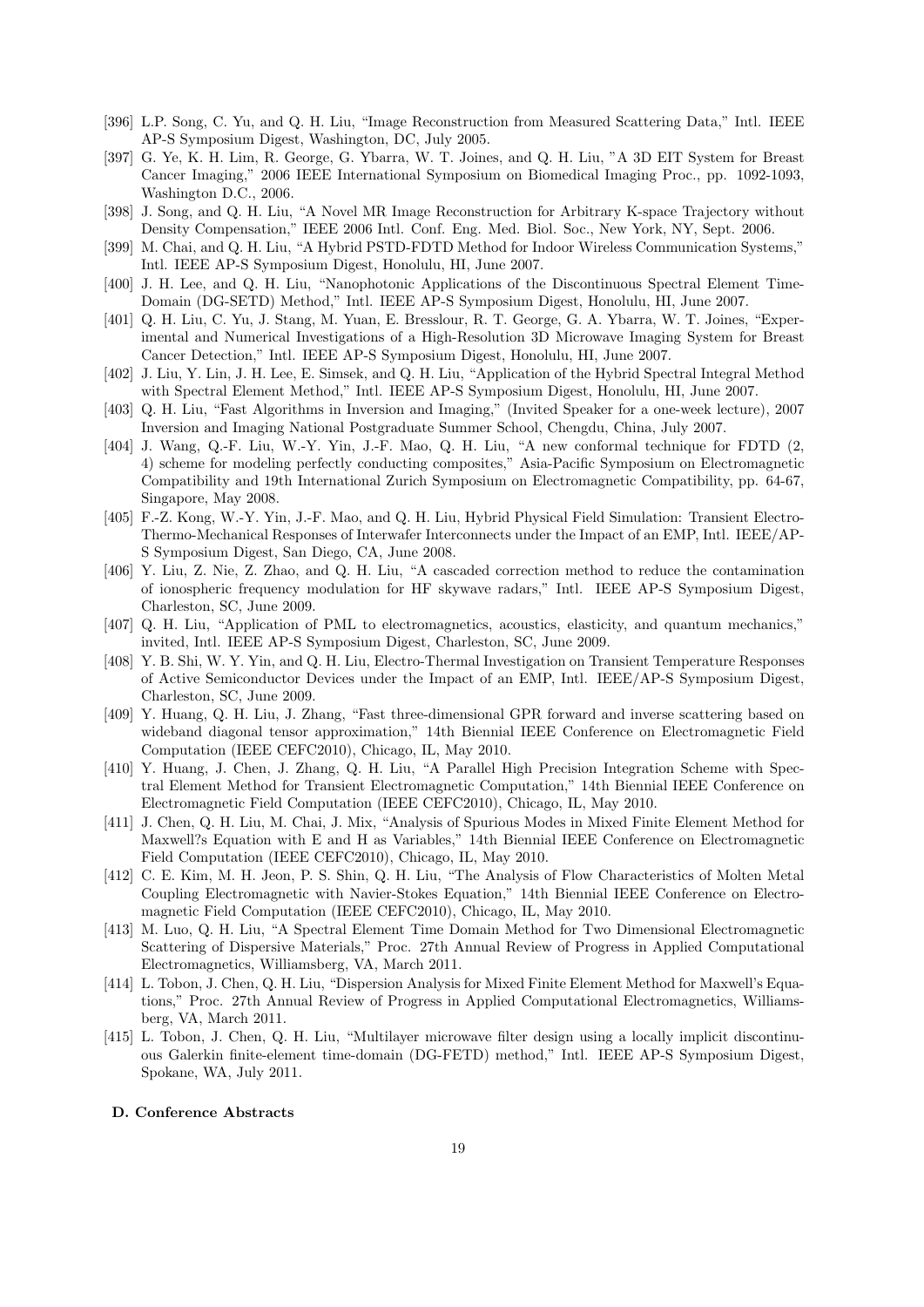- [416] Q. H. Liu, and W. C. Chew, "An efficient numerical method for the multi-region vertically stratified media," National Radio Science Meeting, Boulder, Colorado, Jan. 1989.
- [417] Q. H. Liu, and W. C. Chew, "A numerical method for the obliquely stratified half-space," National Radio Science Meeting, Boulder, Colorado, Jan. 1989.
- [418] W. C. Chew, and Q. H. Liu, "A numerical method for the obliquely stratified inhomogeneous half space: basic studies in microwave remote sensing of earth surface," Progress in Electromagnetics Research Symposium, Boston, Massachusetts, July 1989.
- [419] Q. H. Liu, and W. C. Chew, "Analysis of multi-rectangular dielectric waveguides by numerical mode matching method," National Radio Science Meeting, Boulder, Colorado, Jan. 1990.
- [420] Q. H. Liu, and W. C. Chew, "Analysis of discontinuities in planar dielectric waveguides: a recursive numerical mode matching method," National Radio Science Meeting, Boulder, Colorado, Jan. 1990.
- [421] W. C. Chew, Y. M. Wang, L. Gurel, J. H. Lin, Q. H. Liu, "Fast algorithms for calculating scattering by inhomogeneous and impenetrable objects," Progress in Electromagnetics Research Symposium, Boston, Massachusetts, July 1991.
- [422] Q. H. Liu, and W. C. Chew, "Non-axisymmetric wave propagation in cylindrical structures with horizontal junction discontinuities," Progress in Electromagnetics Research Symposium, Boston, Massachusetts, July 1991.
- [423] Q. H. Liu, and W. C. Chew, "CG-FHT-FFT method for the analysis of radiation from a loop antenna in an inhomogeneous medium with rotational symmetry," 1992 URSI Meeting, Chicago, IL, July 1992.
- [424] Q. H. Liu, "Imaging a 2-D axisymmetric inhomogeneous medium using low-frequency TM measurements," 1993 URSI Meeting, Ann Arbor, MI, June 1993.
- [425] Q. H. Liu, "Reconstruction of two-dimensional axisymmetric inhomogeneous media using induction measurements," Progress in Electromagnetics Research Symposium, Pasadena, CA, July 1993.
- [426] Q. H. Liu, and W. C. Chew, "An efficient CG-FFHT method for the solution of EM field," Progress in Electromagnetics Research Symposium, Pasadena, CA, July 1993.
- [427] Q. H. Liu, "Imaging a two-dimensional axisymmetric inhomogeneous medium using a TM resistivity tool," Progress in Electromagnetics Research Symposium, Pasadena, CA, July 1993.
- [428] W. C. Chew, and Q. H. Liu, "Using CG-FFHT method to solve the borehole inverse problem at induction frequencies," Progress in Electromagnetics Research Symposium, Pasadena, CA, July 1993.
- [429] W. C. Chew, and Q. H. Liu, "Using CG-FFHT method to solve the borehole inverse problem at induction frequencies," URSI General Assembly, Kyoto, Japan, August 1993.
- [430] Q. H. Liu, "K-Space Formulation for electromagnetic scattering problems in time domain," 1994 URSI Meeting, Seattle, WA, June 1994.
- [431] Q. H. Liu, "A new generalized *k*-space (GkS) method for transient elastodynamic scattering problems," 128th Meeting of the Acoustical Society of America, Austin, TX, November 1994.
- [432] Q. H. Liu, E. Schoen, F. Daube, C. Randall, H.-L. Liu, and P. Lee, "Large-scale 3D finite-difference simulation of elastic wave propagation in borehole environments," 128th Meeting of the Acoustical Society of America, Austin, TX, November 1994.
- [433] C.-C. Lu, and Q. H. Liu, "Three-dimensional dyadic Green's function for elastic waves in multilayer cylindrical structures," 128th Meeting of the Acoustical Society of America, Austin, TX, November 1994.
- [434] Q. H. Liu, "An Efficient Generalized *k*-Space (GkS) Method for Transient EM Subsurface Probing," (invited paper), Progress in Electromagnetics Research Symposium, Seattle, WA, July 1995.
- [435] Q. H. Liu, "A Fundamental Forward and Inverse Problem in Borehole Elastic Wave Propagation," (invited paper), Progress in Electromagnetics Research Symposium, Seattle, WA, July 1995.
- [436] Q. H. Liu, "A revisit to the *k*-space method for acoustic scattering problems," 2nd International Conference on Theoretical and Computational Acoustics, Honolulu, Hawaii, August 21-25, 1995.
- [437] Q. H. Liu, "A spectral-domain method with perfectly matched layers for time-domain solutions of Maxwell's equations," 1996 URSI Meeting, Baltimore, MD, July 1996.
- [438] Q. H. Liu, and J. Tao, "Perfectly matched layers for acoustic waves in viscous media: Applications to underwater acoustics," *J. Acous. Soc. Am.*, vol. 101, no. 5, Pt. 2, p. 3182, May 1997 (133rd Acoustical Society of America Meeting).
- [439] Q. H. Liu, "The PSTD algorithm: A time-domain method combining the pseudospectral technique and perfectly matched layers," *J. Acous. Soc. Am.*, vol. 101, no. 5, Pt. 2, p. 3182, May 1997 (133rd Acoustical Society of America Meeting).
- [440] W. C. Chew, and Q. H. Liu, "Perfectly matched layers for elastodynamics," PIERS'97, Boston, MA, July 1997.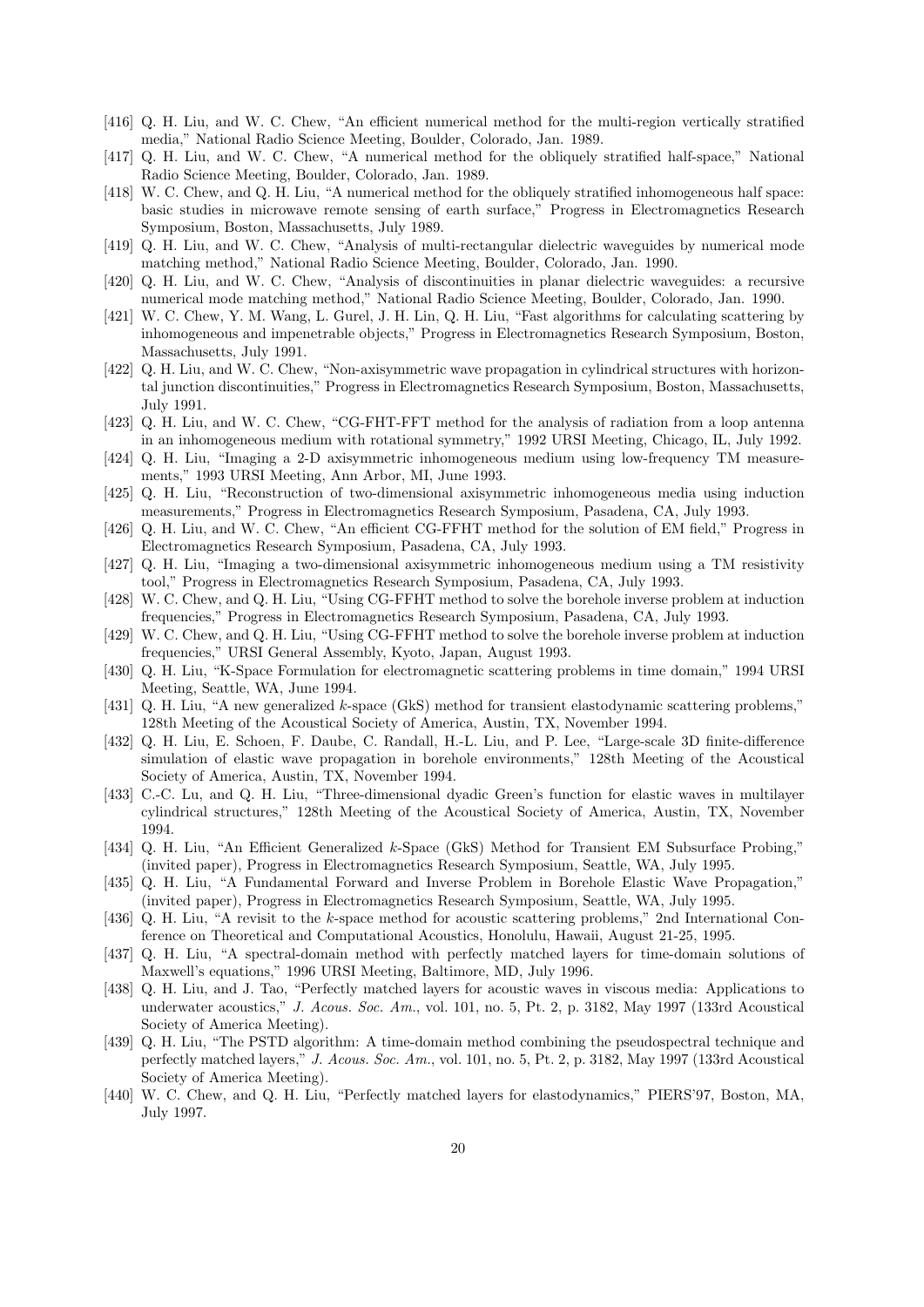- [441] J. He, and Q. H. Liu, "An FDTD method with nonuniform cylindrical grids for inhomogeneous conductive media," 1997 URSI Meeting Abstract, p. 133, Montreal, Canada, July 1997.
- [442] Q. H. Liu, "A New PML formulation for anisotropic media and PSTD algorithm," 1998 URSI Meeting Abstract, Atlanta, GA, June 1998.
- [443] Q. H. Liu, and G.-X. Fan, "A frequency-dependent PSTD algorithm for general dispersive media," 1998 URSI Meeting Abstract, Atlanta, GA, June 1998.
- [444] N. T. Nguyen, and Q. H. Liu, "The method of scaling factors for nonuniform fast Fourier transforms," 1999 Joint Mathematics Meetings, San Antonio, Tx, January 1999.
- [445] X. Xu, and Q. H. Liu, "The CG-NUFFT method for inhomogeneous media," 1999 URSI Meeting Abstract, Orlando, FL, July 1999.
- [446] Q. H. Liu, and Z. Q. Zhang, "The nonuniform fast Hankel transform and its applications for integral equations," 1999 URSI Meeting Abstract, Orlando, FL, July 1999.
- [447] Q. H. Liu, "Pseudospectral time-domain method with a nonuniform fast Fourier transform algorithm," 1999 URSI Meeting Abstract, Orlando, FL, July 1999.
- [448] Y. Q. Zeng, J. Q. He, Q. H. Liu, "The Perfectly Matched Layer (PML) for Elastic Waves in Poroelastic Media," *J. Acous. Soc. Am.*, vol. 106, no. 4, Pt. 2, p. 2131, Nov. 1999 (138th Acoustical Society of America Meeting).
- [449] Q. H. Liu, B. Tian, X. Xu, Z. Q. Zhang, "Recent progress on nonuniform fast Fourier transform algorithms and their applications," *Invited Talk*, *J. Acous. Soc. Am.*, vol. 106, no. 4, Pt. 2, p. 2135, Nov. 1999 (138th Acoustical Society of America Meeting).
- [450] Q. H. Liu, "Theory of perfectly matched layer for elastic waves and their applications in cylindrical and spherical coordinates," *J. Acous. Soc. Am.*, vol. 106, no. 4, Pt. 2, p. 2288, Nov. 1999 (138th Acoustical Society of America Meeting).
- [451] Y. Q. Zeng, Q. H. Liu, "Detection of land mines in fluid-saturated unconsolidated soil: numerical modeling," *J. Acous. Soc. Am.*, vol. 107, no. 5, Pt. 2, p. 2897, May 2000 (139th Acoustical Society of America Meeting).
- [452] X. M. Xu and Q. H. Liu, "The CG-NUFFT method for the solution of integral equations," Progress in Electromagnetics Research Symposium, Boston, MA, July 2000.
- [453] Q. H. Liu and G.-X. Fan, "Simulation of GPR measurements in dispersive media with the PSTD algorithm," Progress in Electromagnetics Research Symposium, Boston, MA, July 2000.
- [454] Z. Q. Zhang and Q. H. Liu, "Hybridization of the extended Born approximation and CG-FFHT method," Progress in Electromagnetics Research Symposium, Boston, MA, July 2000.
- [455] G.-X. Fan and Q. H. Liu, "A fast Fourier transform algorithm for functions with jump discontinuities," Progress in Electromagnetics Research Symposium, Boston, MA, July 2000.
- [456] Q. H. Liu and Z. Q. Zhang, "A novel nonlinear inversion of borehole induction measurements," Progress in Electromagnetics Research Symposium, Boston, MA, July 2000.
- [457] Q. H. Liu and G.-X. Fan, "Recent advances in the PSTD algorithm for large-scale problems," Progress in Electromagnetics Research Symposium, Boston, MA, July 2000.
- [458] Y. Zeng and Q. H. Liu, "Poroelastic wave propagation for acoustic landmine detection," Progress in Electromagnetics Research Symposium, Boston, MA, July 2000.
- [459] B. K. Sinha, Q. H. Liu, T. J. Plona, and K. W. Winkler, "A finite-difference formulation of borehole wave propagation in prestressed formation," Progress in Electromagnetics Research Symposium, Boston, MA, July 2000.
- [460] Z. Q. Zhang, and Q. H. Liu, "Nonlinear inversion of borehole induction measurements using a new fast forward algorithm," 2000 URSI Meeting Abstract, Salt Lake City, UT, July 2000.
- [461] G.-X. Fan, Q. H. Liu, "An improved pseudospectral time-domain method for perfect conductors," 2000 URSI Meeting Abstract, Salt Lake City, UT, July 2000.
- [462] B. Tian, and Q. H. Liu, "Comparison of two Chebyshev PSTD algorithms for inhomogeneous media," 2000 URSI Meeting Abstract, Salt Lake City, UT, July 2000.
- [463] G.-X. Fan, Q. H. Liu, and X. M. Xu, "Reduction of sampling density in CGFFT method: Application of FFT algorithm for discontinuous functions," 2000 URSI Meeting Abstract, Salt Lake City, UT, July 2000.
- [464] R. Duraiswami, L. Davis, S. A. Shamma, H. C. Elman, R. O. Duda, V. R. Algazi, Q. H. Liu, S. T. Raveendra, "Individualized HRTFs using computer vision and computational acoustics," *J. Acous. Soc. Am.*, vol. 108, no. 5, pt. 2, p. 2597, Nov. 2000 (140th Acoustical Society of America Meeting, Newport Beach, CA).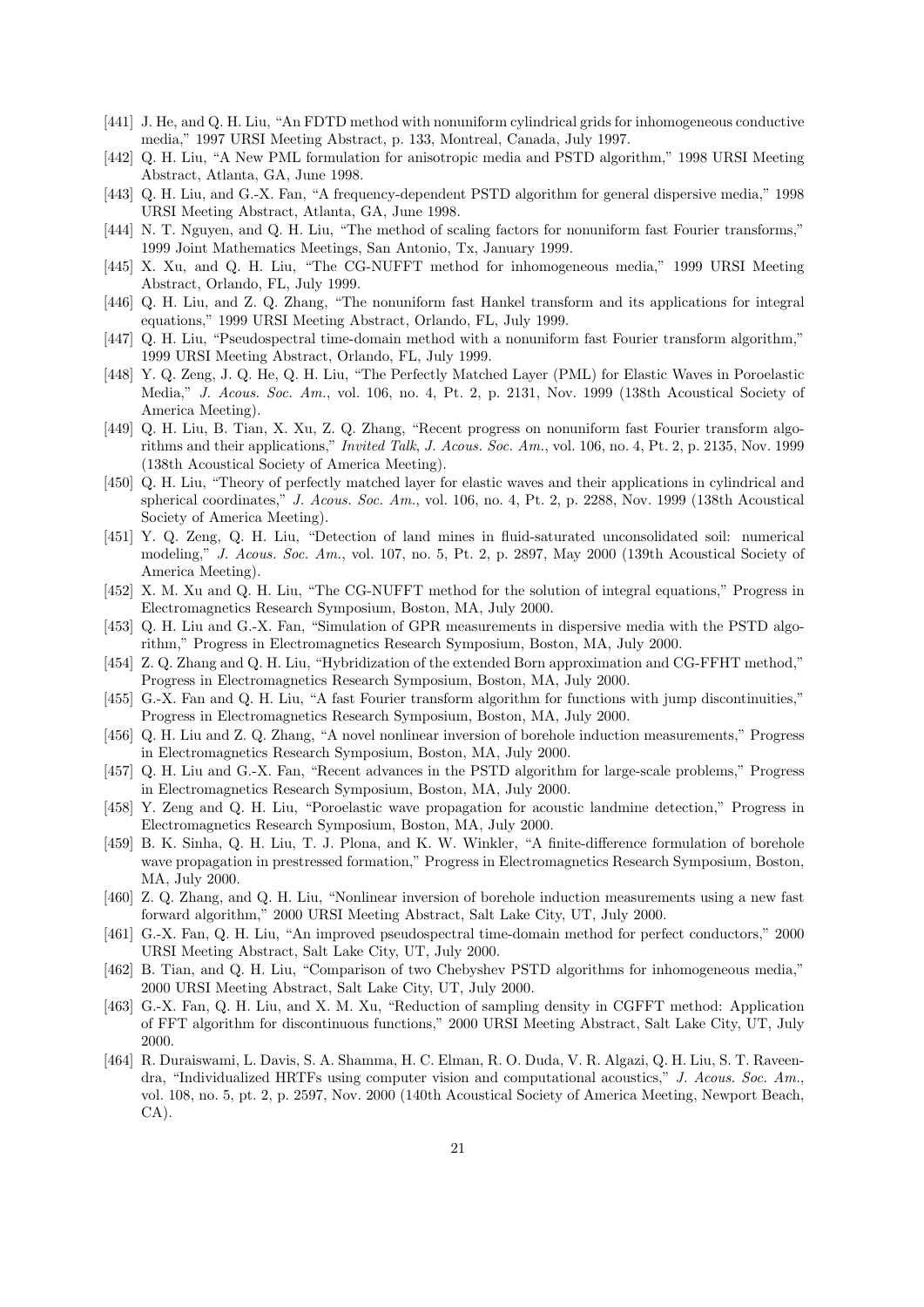- [465] Q. H. Liu, and G.-X. Fan, "A systematic method for unsplit PML and applications in FDTD and PSTD methods," Invited Talk, 2001 URSI Intl. Symp. Electromag. Theory, Victoria, Canada, May 2001.
- [466] T. Xiao, and Q. H. Liu, "Finite-difference computation of head-related transfer functions for human hearing," 141th Acoustical Society of America Meeting, Chicago, IL, June 2001.
- [467] Y. Q Zeng, and Q. H. Liu, "3D multidomain PSTD for elasticity," 141th Acoustical Society of America Meeting, Chicago, IL, June 2001.
- [468] Y. Q Zeng, and Q. H. Liu, "Acoustic landmine detection: Poroelastic model and elastic wave models," 141th Acoustical Society of America Meeting, Chicago, IL, June 2001.
- [469] Y. Q Zeng, Z. Q. Zhang, and Q. H. Liu, "Active ultrasound imaging of breast tumors: Forward and inverse scattering methods," 141th Acoustical Society of America Meeting, Chicago, IL, June 2001.
- [470] Q. H. Liu, X. Xu, Z. Q. Zhang, G. Zhao, "Strategy for modeling objects obstructed by foliage above a penetrable ground: spectral and higher-order methods," 2001 URSI Meeting Abstract, Boston, MA, June 2001.
- [471] Q. H. Liu, and Z. Q. Zhang, "3-D microwave imaging for biomedical applications: numerical simulations," 2001 URSI Meeting Abstract, Boston, MA, June 2001.
- [472] Q. H. Liu, and G. Zhao, "Multidomain pseudospectral time-domain method for 2.5-D problems," 2001 URSI Meeting Abstract, Boston, MA, June 2001.
- [473] Z. Q. Zhang, and Q. H. Liu, "Reconstruction of 3D lossy media by using microwave measurements," 2001 URSI Meeting Abstract, Boston, MA, June 2001.
- [474] X. M. Xu, and Q. H. Liu, A fast numerical method for electromagnetic scattering from inhomogeneous objects in layered medium," 2002 URSI Meeting Abstract, San Antonio, TX, June 2002.
- [475] Q. H. Liu, "A pseudospectral frequency-domain algorithm for computational electromagnetics," 2002 URSI Meeting Abstract, San Antonio, TX, June 2002.
- [476] G. Zhao, and Q. H. Liu, "A 3-D multidomain pseudospectral time-domain algorithm," 2002 URSI Meeting Abstract, San Antonio, TX, June 2002.
- [477] T. Xiao, and Q. H. Liu, "An embedded technique for a highly accurate FDTD method," 2002 URSI Meeting Abstract, San Antonio, TX, June 2002.
- [478] Z. Q. Zhang, and Q. H. Liu, "Fast AIM computation of EM fields from 3D inhomogeneous objects," 2002 URSI Meeting Abstract, San Antonio, TX, June 2002.
- [479] I. Deshmukh, and Q. H. Liu, "Pseudospectral-beam propagation method (PS-BPM) for optical waveguides," 2002 URSI Meeting Abstract, San Antonio, TX, June 2002.
- [480] Z. Q. Zhang, and Q. H. Liu, "3D EM induction imaging for buried object detection and identification," 2002 URSI Meeting Abstract, San Antonio, TX, June 2002.
- [481] Z. Q. Zhang, and Q. H. Liu, "3-D fast forward and inverse methods for subsurface electromagnetic induction sensing," Progress in Electromagnetics Research Symposium, Boston, MA, July 2002.
- [482] Z. Q. Zhang, and Q. H. Liu, "FFT-accelerated fast forward and inverse scattering methods for microwave imaging of breast cancer," Progress in Electromagnetics Research Symposium, Boston, MA, July 2002.
- [483] Q. H. Liu, and L. Carin, "A GPR subsystem suitable for integration with EMI/NQR sensors," UXO / Countermine Forum, Orlando, FL, Sept. 2002.
- [484] Z. Q. Zhang, and Q. H. Liu, "A new method for target detection and discrimination: 3-D inverse scattering," UXO/Countermine Forum, Orlando, FL, Sept. 2002.
- [485] Z. Q. Zhang, and Q. H. Liu, "Target detection and discrimination using 3-D inverse scattering methods," *Proc. SPIE*, Orlando, FL, April 2003.
- [486] M. Chai, and Q. H. Liu, "Efficient 3-D ground penetrating radar simulation with spiral antennas and buried objects," 2003 URSI Meeting Abstract, Columbus, OH, June 2003.
- [487] J. Liu, and Q. H. Liu, "A fast simulation method for 3D photonic crystals," 2003 URSI Meeting Abstract, Columbus, OH, June 2003.
- [488] I. Deshmukh, and Q. H. Liu, "Pseudospectral beam propagation method and finite element method: A hybrid technique in computational photonics," 2003 URSI Meeting Abstract, Columbus, OH, June 2003.
- [489] X. Millard, and Q. H. Liu, "The BCGS-FFT method for 3-D objects in subsurface layered media," 2003 URSI Meeting Abstract, Columbus, OH, June 2003.
- [490] Z. Q. Zhang, and Q. H. Liu, "A fast 3-D inverse scattering method for objects in layered media," 2003 URSI Meeting Abstract, Columbus, OH, June 2003.
- [491] T. Xiao, and Q. H. Liu, "Staggered upwind embedded boundary method for 3D Maxwell's equations," 2003 URSI Meeting Abstract, Columbus, OH, June 2003.
- [492] T. Xiao, and Q. H. Liu, "Spectral methods in general curvilinear simplex grids," 2003 URSI Meeting Abstract, Columbus, OH, June 2003.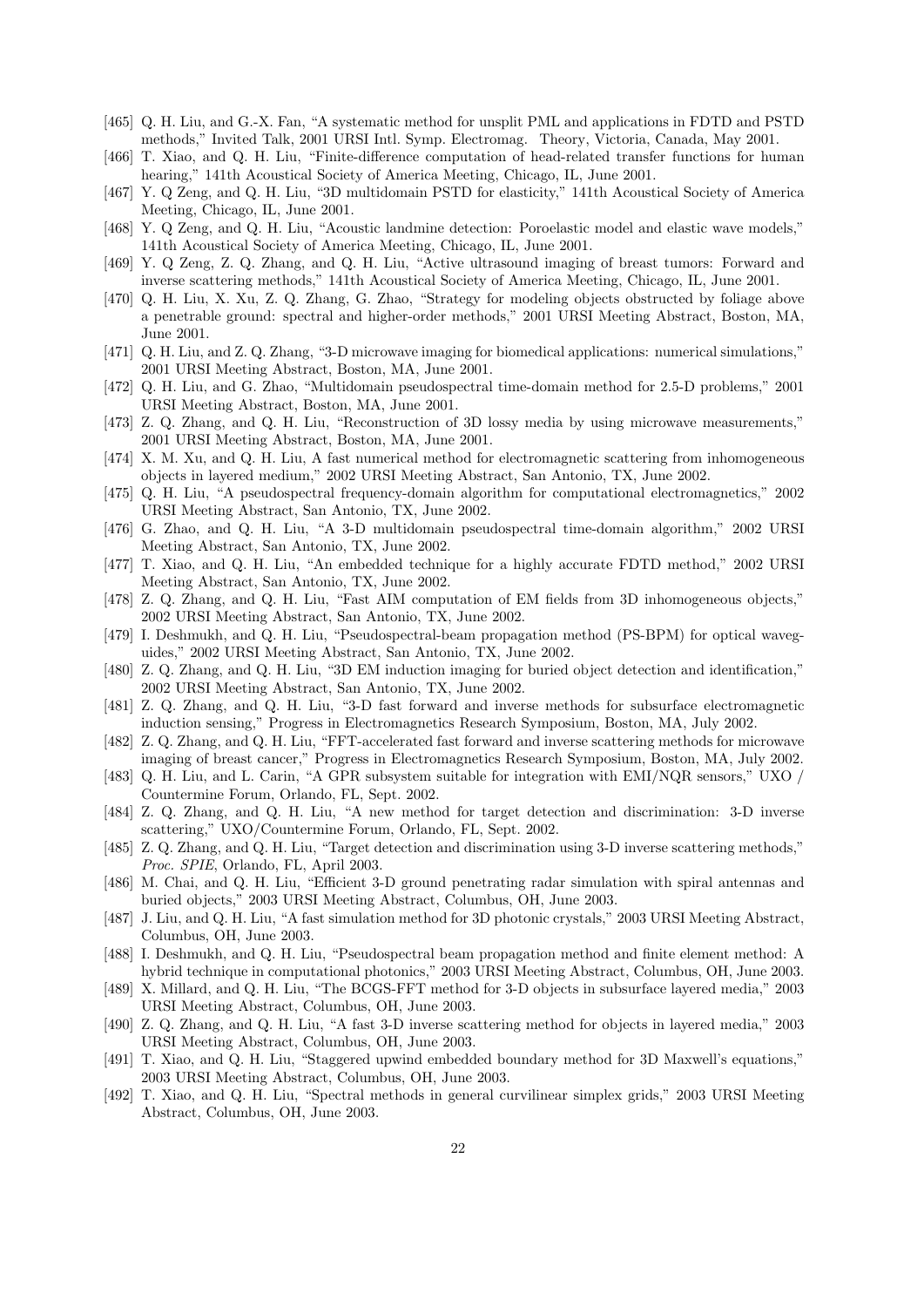- [493] G. Zhao, and Q. H. Liu, "A penalty method for multidomain pseudospectral time-domain (PSTD) algorithm," 2003 URSI Meeting Abstract, Columbus, OH, June 2003.
- [494] M. Chai, and Q. H. Liu, "An Embedded Boundary Method to Eliminate the ADI-FDTD Staircasing Error," 2004 URSI Meeting Abstract, Monterey, CA, June 2004.
- [495] Q. H. Liu, F. Li, and L.-P. Song, "Joint Electromagnetic/Acoustic Reconstruction of Underground Structures," 2004 URSI Meeting Abstract, Monterey, CA, June 2004.
- [496] J. Liu, and Q. H. Liu, "A High-Order Integral Equation Method for Non-Smooth Objects," 2004 URSI Meeting Abstract, Monterey, CA, June 2004.
- [497] J. Song, and Q. H. Liu, "2D Nonuniform Fast Fourier Transform (NUFFT) Method for Synthetic Aperture Radar and Ground Penetrating Radar Signal Processing," 2004 URSI Meeting Abstract, Monterey, CA, June 2004.
- [498] J.-H. Lee, and Q. H. Liu, "Analysis of 3D Eigenvalue Problems Based on a Spectral Element Method," 2004 URSI Meeting Abstract, Monterey, CA, June 2004.
- [499] L.-P. Song, Q. H. Liu, and F. Li, "Hybrid Extended Born Approximation and Contrast Source Inversion for 3-D Inversion in Layered Media," 2004 URSI Meeting Abstract, Monterey, CA, June 2004.
- [500] G. Shi, K. H. Lim, J. Di Sarro, J. Hu, R. T. George, G. Ybarra, W. T. Joines, and Q. H. Liu "A 2-D Electrical Impedance Tomography System and Image Reconstruction," 2004 URSI Meeting Abstract, Monterey, CA, June 2004.
- [501] E. Simsek, Q. H. Liu, and J. Liu, "Fast Computation of Green's Functions for Layered Media and Its Application in Interconnect Simulations," 2004 URSI Meeting Abstract, Monterey, CA, June 2004.
- [502] T. Xiao, and Q. H. Liu, "An Efficient and Flexible Pseudospectral Time-Domain (PSTD) Method for axwell's Equations," 2004 URSI Meeting Abstract, Monterey, CA, June 2004.
- [503] T. Xiao, and Q. H. Liu, "A 3D Spectral Discontinuous Galerkin Method with Hybrid Elements," 2004 URSI Meeting Abstract, Monterey, CA, June 2004.
- [504] G. Zhao, and Q. H. Liu, "A New Pseudospectral Time- Domain (PSTD) Algorithm Based on Discontinuous Galerkin Method (DGM) and Hexahedral Elements," 2004 URSI Meeting Abstract, Monterey, CA, June 2004.
- [505] G. Zhao, and Q. H. Liu, and S. A. Wartenberg, "Application of the 2.5-D Pseudospectral Time-Domain (PSTD) Algorithm to Eccentric Waveguide Analysis," 2004 URSI Meeting Abstract, Monterey, CA, June 2004.
- [506] Q. H. Liu, F. Li, and L.-P. Song, "Multimodality Inversion for Image Reconstruction of Objects Buried in Multilayered Media with Radar and Seismic Measurements," Progress in Electromagnetics Research Symposium, Nanjing, China, Aug. 2004.
- [507] Q. H. Liu, L.-P. Song, X. Millard, and F. Li, "Fast Forward and Inverse Scattering Methods for 3D Objects Buried in Multilayered Media," Progress in Electromagnetics Research Symposium, Nanjing, China, Aug. 2004.
- [508] Q. H. Liu, and J. Liu, "A Spectral Integral Method (SIM) for the Scattering of Periodic and Nonperiodic Structures," Progress in Electromagnetics Research Symposium, Nanjing, China, Aug. 2004.
- [509] Q. H. Liu, T. Xiao, and G. Zhao, "Spectral and High-Order Time-Domain Methods for Transient Electromagnetics," Progress in Electromagnetics Research Symposium, Nanjing, China, Aug. 2004.
- [510] C. Cheng, Q. H. Liu, J. H. Lee, and H. Z. Massoud, "Spectral element method for the Schrödinger-Poisson system," International Workshop on Computational Electronics 10, Oct. 24-27, 2004, Purdue University, West Lafayette, Indiana, USA.
- [511] B. J. Wei, and Q. H. Liu, "Reconstruction of 3-D objects in layered media with arbitrary source and receiver locations," 2005 URSI Meeting Abstract, Washington, DC, July 2005.
- [512] G. Ye, Q. H. Liu, K. H. Lim, K. McCarter, R. George, G. Ybarra, W. T. Joines, "A 3-D EIT System for Breast Cancer Detection," 2005 URSI Meeting Abstract, Washington, DC, July 2005.
- [513] J.-H. Lee, and Q. H. Liu, "A Spectral Element Method with High-Order Geometrical Modeling for 3-D Electromagnetic Fields," 2005 URSI Meeting Abstract, Washington, DC, July 2005.
- [514] J.-H. Lee, and Q. H. Liu, "A Mesh Generator for the SEM and PSTD Methods," 2005 URSI Meeting Abstract, Washington, DC, July 2005.
- [515] J. Liu, and Q. H. Liu, "A Hybrid FEM/SIM Method for Electromagnetic Scattering from Objects with an Exact Radiation Boundary Condition," 2005 URSI Meeting Abstract, Washington, DC, July 2005.
- [516] J. Liu, E. Simsek, and Q. H. Liu, "Fast Simulation of Periodic Structures in a Layered Medium," 2005 URSI Meeting Abstract, Washington, DC, July 2005.
- [517] J. Song, and Q. H. Liu, "3D Non-Uniform Fast Fourier Transform (NUFFT) Based Migration for Subsurface Object Imaging," 2005 URSI Meeting Abstract, Washington, DC, July 2005.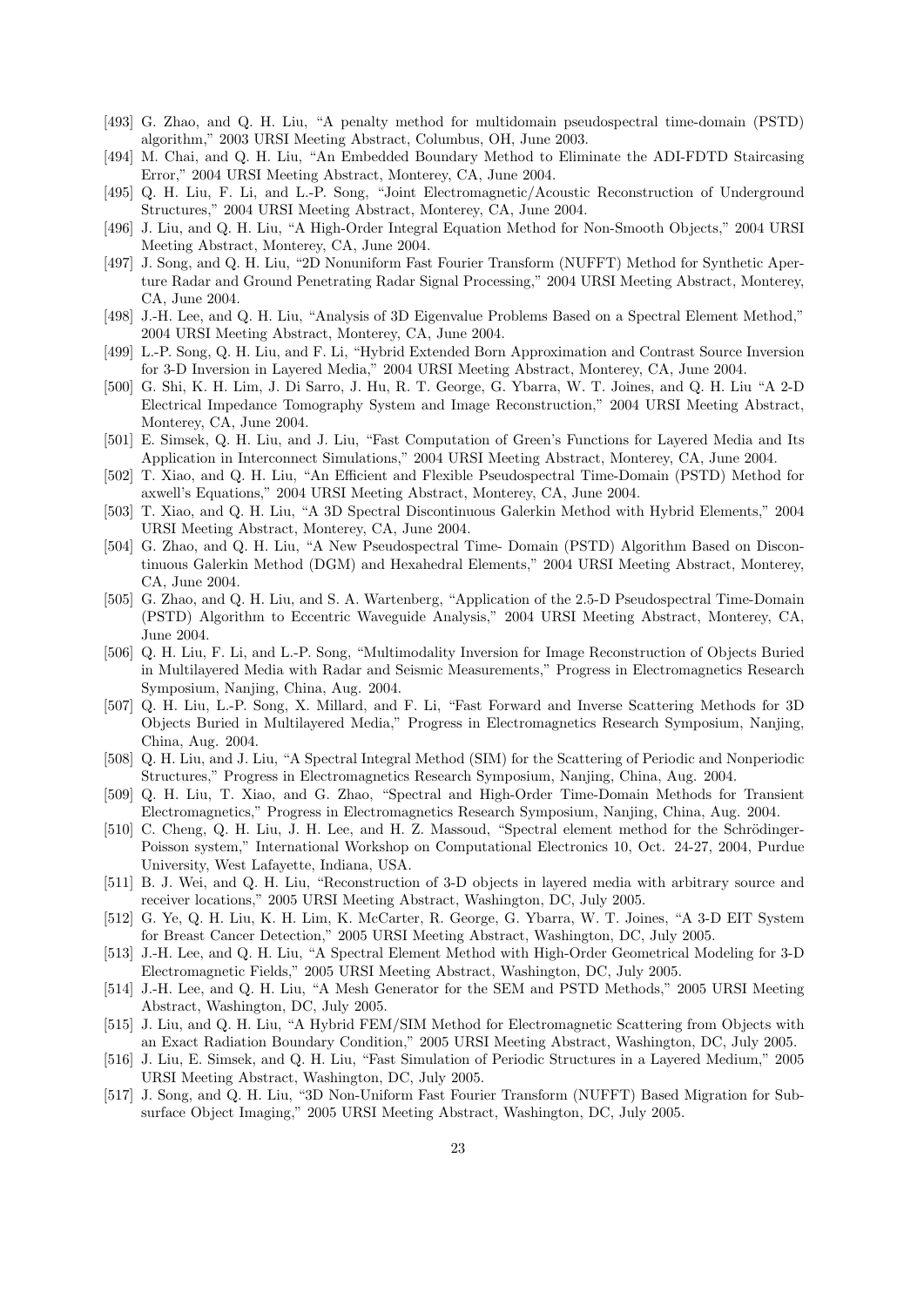- [518] J. Song, and Q. H. Liu, "A Novel Medical Ultrasound Image Reconstruction Method Through Migration," 2005 URSI Meeting Abstract, Washington, DC, July 2005.
- [519] M. Chai, G. Zhao, and Q. H. Liu, "A Hybrid Technique Combining PSTD, ADI, and FDTD Methods for Mixed Scale Problems," 2005 URSI Meeting Abstract, Washington, DC, July 2005.
- [520] D. Liu, G. Kang, J. Krolik, Q. H. Liu, L. Carin, "Electromagnetic Time Reversal Imaging and Communications," 2005 URSI Meeting Abstract, Washington, DC, July 2005.
- [521] T. Xiao, and Q. H. Liu, "Time-Domain Simulation of Negative Refractive Index Materials," 2005 URSI Meeting Abstract, Washington, DC, July 2005.
- [522] T. Xiao, and Q. H. Liu, "An Enlarged Cell Technique for the Conformal FDTD Method to Model Perfectly Conducting Objects," 2005 URSI Meeting Abstract, Washington, DC, July 2005.
- [523] J. Liu, and Q. H. Liu, "A Hybrid FEM/SIM Method for Electromagnetic Scattering from Objects with an Exact Radiation Boundary Condition," 2005 URSI Meeting Abstract, Washington, DC, July 2005.
- [524] E. Simsek, J. Liu, and Q. H. Liu, "A Spectral Integral Method for Layered Media," 2005 URSI Meeting Abstract, Washington, DC, July 2005.
- [525] T. Xiao, Q. H. Liu, Y. Chen, W. T. Joines, S. A. Wartenberg, and L. Carin, " Design of a Resistively-Loaded Printed Vee Antenna for Ground Penetrating Radars Using ECT-CFDTD Method," 2005 URSI Meeting Abstract, Washington, DC, July 2005.
- [526] T. Xiao, M. Chai, and Q. H. Liu, "A Hybrid Time-Domain Method for Electromagnetic Problems in Microelectronic Packaging," PIERS'97, Boston, MA, March 2006.
- [527] J. Liu, J. -H. Lee, E. Simsek, and Q. H. Liu, "A Hybrid Spectral Integral Method/spectral Element Method for Electromagnetic Wave Scattering," 2006 URSI Meeting Abstract, Alberquerque, NM, July 2006.
- [528] T. Xiao, and Q. H. Liu, "A Flexible Multiscale Technique for Electromagnetic Simulation," 2006 URSI Meeting Abstract, Alberquerque, NM, July 2006.
- [529] K. H. Lim, and Q. H. Liu, "Thermoacoustic tomography modeling with spectral element method," 2006 URSI Meeting Abstract, Alberquerque, NM, July 2006.
- [530] C. Yu, E. Simsek, and Q. H. Liu, "Accurate Simulation of Electromagnetic Waves Scattered by 3D Objects in a Multilayered Medium by a Surface Integral Equation Method," 2006 URSI Meeting Abstract, Alberquerque, NM, July 2006.
- [531] J. Liu, E. Simsek, and Q. H. Liu, "A 3-D Spectral Integral Method for Acoustic and Electromagnetic Wave Scattering," 2006 URSI Meeting Abstract, Alberquerque, NM, July 2006.
- [532] K. H. Lim, G. Ye, and Q. H. Liu, "3D EIT Forward and Inverse Modeling," 2006 URSI Meeting Abstract, Alberquerque, NM, July 2006.
- [533] C. Yu, B. Wei, and Q. H. Liu, "Tunnel Detection and Imaging: 2D and 3D Forward and Inverse Solvers," 2006 URSI Meeting Abstract, Alberquerque, NM, July 2006.
- [534] E. Simsek, J. Liu, and Q. H. Liu, "A 2D Hybrid Spectral-Integral/Finite-Element Method for Layered Media," 2006 URSI Meeting Abstract, Alberquerque, NM, July 2006.
- [535] J. -H. Lee, T. Xiao, and Q. H. Liu, "A Discontinuous Spectral Element Time-Domain Method for Electromagnetic Devices," 2006 URSI Meeting Abstract, Alberquerque, NM, July 2006.
- [536] T. Xiao, J. Guo, and Q. H. Liu, "Nanophotonics Application of 3D Spectral Discontinuous Galerkin Method and Enlarged Cell Technique," 2006 URSI Meeting Abstract, Alberquerque, NM, July 2006.
- [537] J. -H. Lee, and Q. H. Liu, "A 3-D Spectral Element Time-Domain (SETD) Method for Electromagnetic Wave Problems," 2006 URSI Meeting Abstract, Alberquerque, NM, July 2006.
- [538] M. Chai, T. Xiao, G. Zhao, and Q. H. Liu, "A Hybrid PSTD/FDTD Method for Multiscale Problems," 2006 URSI Meeting Abstract, Alberquerque, NM, July 2006.
- [539] M. Chai, T. Xiao, and Q. H. Liu, "Large EMI/EMC Simulations with the Hybrid PSTD/FDTD Method," 2006 URSI Meeting Abstract, Alberquerque, NM, July 2006.
- [540] E. Simsek, J. Liu, and Q. H. Liu, "A 3D Spectral Integral Method for Layered Media," 2006 URSI Meeting Abstract, Alberquerque, NM, July 2006.
- [541] Q. H. Liu, C. Yu, J. Stang, M. Yuan, E. Bresslour, R. T. George, G. Ybarra, and W. T. Joines, "Experimental and Numerical Investigations of a High-Resolution 3D Microwave Imaging System for Breast Cancer Detection," 2007 URSI Meeting Abstract, Honolulu, HI, June 2007.
- [542] J. -H. Lee, and Q. H. Liu, "Nanophotonic Applications of the Discontinuous Spectral Element Time-Domain (DG-SETD) Method," 2007 URSI Meeting Abstract, Honolulu, HI, June 2007.
- [543] J. Liu, Y. Lin, J. -H. Lee, E. Simsek, and Q. H. Liu, "Application of the hybrid spectral integral method with spectral element method," 2007 URSI Meeting Abstract, Honolulu, HI, June 2007.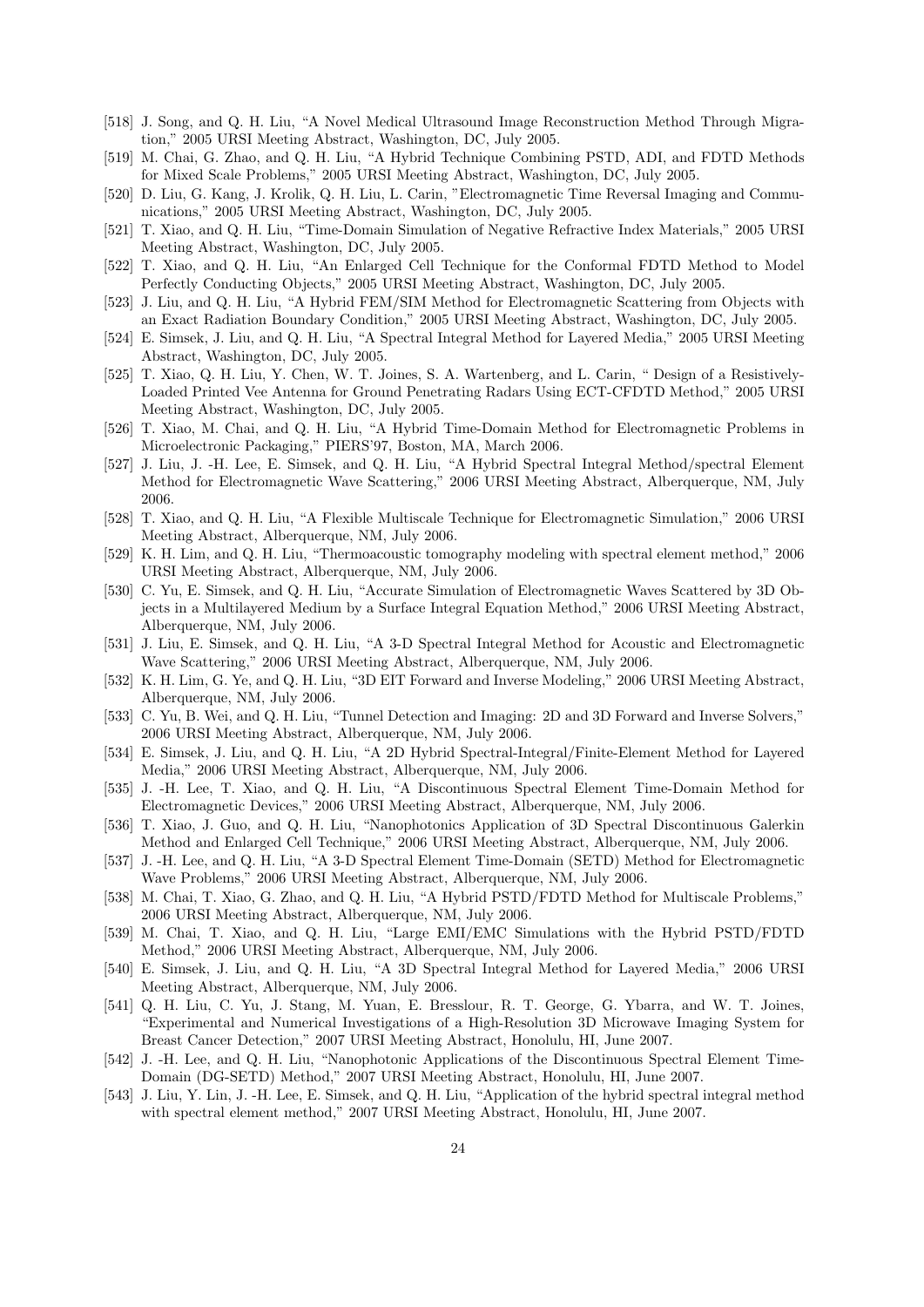- [544] M. Chai, and Q. H. Liu "A Hybrid PSTD-FDTD Method for Indoor Wireless Communication Systems," 2007 URSI Meeting Abstract, Honolulu, HI, June 2007.
- [545] Q. H. Liu, and J. H. Lee, "Discontinuous spectral element time-domain (DG-SETD) method for nanophotonics," The International Conference On Spectral and High Order Methods (ICOSAHOM) 2007, Beijing, China, June 18-22, 2007.
- [546] T. Xiao, and Q. H. Liu, "An Enlarged Cell Technique for the Conformal FDTD Method in Complex Engineering Applications," The International Conference On Spectral and High Order Methods (ICOSAHOM) 2007, Beijing, China, June 18-22, 2007.
- [547] J. Chen, J.-H. Lee, and Q. H. Liu,"A Symplectic Runge-Kutta Scheme for Spectral-Element Time-Domain Method in Electromagnetic Simulation," URSI Meeting, Boulder, CO, Jan. 2008.
- [548] Q. H. Liu, "Hybrid Computational EM Methodologies and Their Applications in EMC," (Invited Plenary Paper), 2008 International Symposium on Electromagnetic Compatibility Technology, Wuhan, China,
- [549] Y. Lin, J. Liu, J.-H. Lee, and Q. H. Liu, "A Novel Hybrid SIM-SEM Method for 3D Electromagnetic Scattering Problems," URSI Meeting, Boulder, CO, Jan. 2008.
- [550] T. Xiao, M. Yuan, J.-H. Lee, Q. H. Liu, "Introduction of an ECT Simulator for Microelectronic Packaging," Progress in Electromagnetics Research Symposium, Boston, Massachusetts, July 2008.
- [551] Q. H. Liu, C. Yu, J. Stang, M. Yuan, R. T. George, G. A. Ybarra, and W. T. Joines, "Progress of a High-Resolution 3-D Microwave Imaging System for Breast Cancer Detection," Progress in Electromagnetics Research Symposium, Boston, Massachusetts, July 2008.
- [552] Q. H. Liu, Y. Lin, C. Yu, J.-H. Lee, J. Liu, and E. Simsek, "Fast CEM Solvers Based on Volume and Surface Integral Equations," Progress in Electromagnetics Research Symposium, Boston, Massachusetts, July 2008.
- [553] C. Yu, M. Yuan, Q. H. Liu, J. Stang, Y. Zhang, R. T. George, G. A. Ybarra, and W. T. Joines, "Microwave Imaging for Targets in Layered Media: Image Reconstruction from Experimental Data," URSI Meeting, San Diego, CA, July 2008.
- [554] J. Chen, M. Chai, J. A. Mix, and Q. H. Liu, "High-Order Full Vectorial Finite Element Method and Its Application in Analyzing Printed Circuit Board with Microstrips and Striplines," URSI Meeting, San Diego, CA, July 2008.
- [555] J. Chen, J.-H. Lee, and Q. H. Liu,"A Novel Time Integration Scheme with High Precision for Spectral-Element Time-Domain Method in Electromagnetic Simulation," URSI Meeting, San Diego, CA, July 2008.
- [556] M. Yuan, C. Yu, J. Stang, R. T. George, G. A. Ybarra, W. T. Joines, Q. H. Liu, "Experiments and Simulations of an Antenna Array for Biomedical Microwave Imaging Applications," URSI Meeting, San Diego, CA, July 2008.
- [557] Y. Liu, Z. Nie, Q. H. Liu, "Synthesis of nonuniform linear antenna arrays by the matrix pencil method," URSI Meeting, San Diego, CA, July 2008.
- [558] Y. Lin, J.-H. Lee, J. Liu, and Q. H. Liu, "Hybrid SIM-SEM Method with High Order Mixed-Order Curl Conforming Vector Basis Functions for Scattering Problems," URSI Meeting, San Diego, CA, July 2008.
- [559] G. P. Chen, W. B. Yu, Z. Q. Zhao, Z. P. Nie, Q. H. Liu, "The application of time reversal mirror based on pseudo-spectrum time domain for microwave-induced thermo-acoustic tomography," IEEE APS and URSI Meeting, San Diego, CA, July 2008.
- [560] J. Chen, B. Zhu, W. Zhong, and Q. H. Liu, "A semi-analytical vector spectral element method and its application to waveguide discontinuity problems," URSI Meeting, Boulder, CO, Jan. 2009.
- [561] B. Zhu, J. Chen, W. Zhong, and Q. H. Liu, "A quasi non-overlapping hybrid finite-element/finitedifference time-domain technique," URSI Meeting, Charleston, SC, June 2009.
- [562] J. Chen, B. Zhu, M. Chai, J. A. Mix, and Q. H. Liu, "A spurious-free 3D discontinuous Galerkin finite-element time-domain method," URSI Meeting, Charleston, SC, June 2009.
- [563] J. Chen, B. Zhu, W. Zhong, and Q. H. Liu, "A semi-analytical finite element method with the perfectly matched layer for the analysis of discontinuities in open waveguide-like structures," URSI Meeting, Charleston, SC, June 2009.
- [564] J. Chen, J.-H. Lee, and Q. H. Liu, "A non-spurious vector spectral element method for Maxwell's equations," URSI Meeting, Charleston, SC, June 2009.
- [565] X. Rui, J. Hu, and Q. H. Liu, "Scattering from PEC body of revolution with fast multipole method," URSI Meeting, Charleston, SC, June 2009.
- [566] Y. Liu, Z. Nie, and Q. H. Liu, "A new accurate algorithm for the evaluation of discontinuous fast Fourier transform integral (DIFFT)," URSI Meeting, Charleston, SC, June 2009.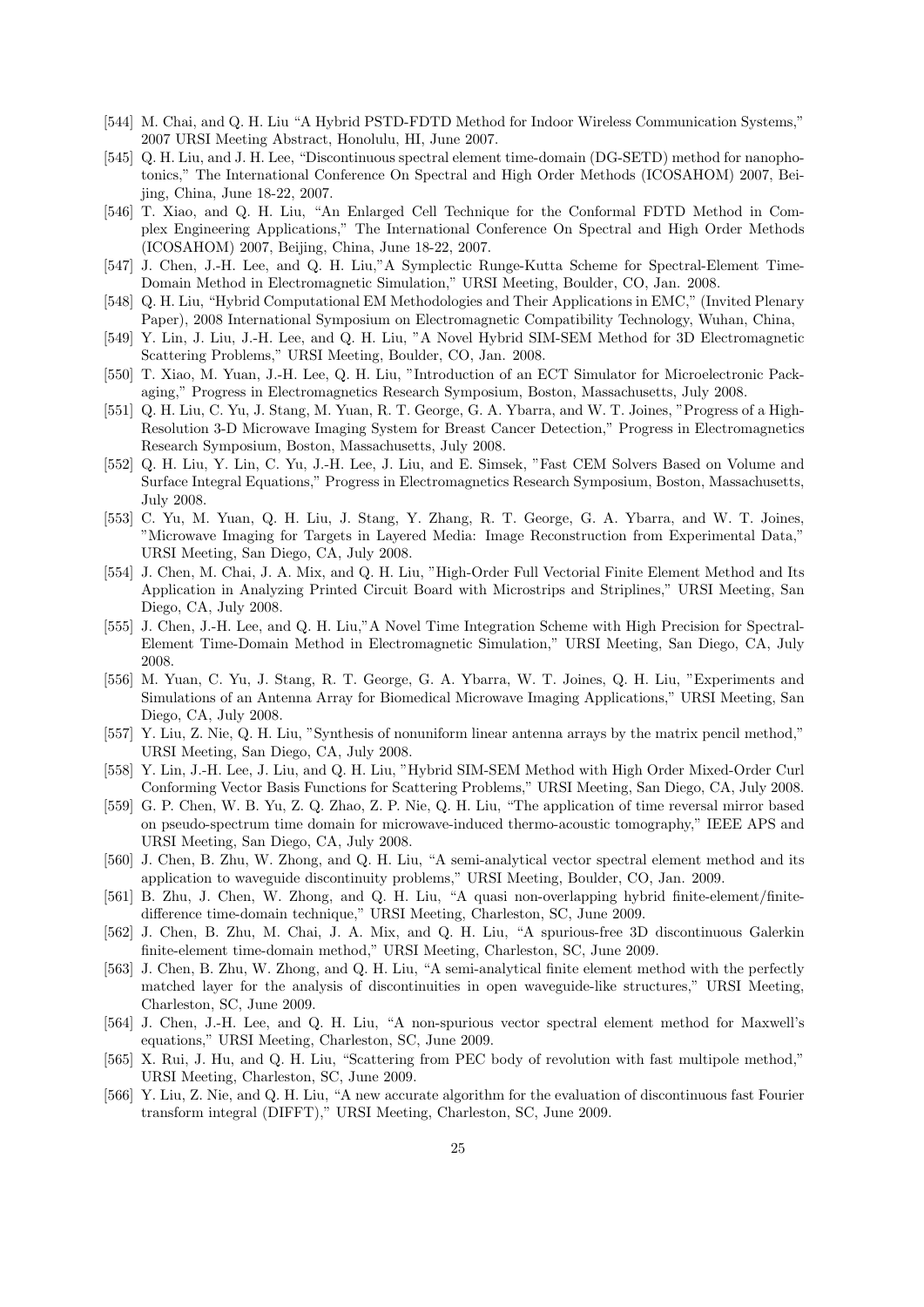- [567] Y. Liu, Z. Nie, and Q. H. Liu, "Optimization of nonuniform fast Fourier transform (NUFFT) for improved accuracy and efficiency," URSI Meeting, Charleston, SC, June 2009.
- [568] Q. H. Liu, B. K. Sinha, and E. Simsek, "Time-domain numerical models for acoustoelasticity in multidimensional inhomogeneous media," invited, URSI Meeting, Charleston, SC, June 2009.
- [569] C. Yu, M. Yuan, and Q. H. Liu, "Reconstruction of 3-D dielectric objects from measured data," invited, URSI Meeting, Charleston, SC, June 2009.
- [570] M. Luo, Q. H. Liu, and Z. Li, "2D Green's function tensor and projected local density of state in dispersive and anisotropic photonic crystals," URSI Meeting, Charleston, SC, June 2009.
- [571] M. Luo, Q. H. Liu, and Z. Li, "A spectral element method for band structures of 2-D anisotropic photonic crystals," invited, URSI Meeting, Charleston, SC, June 2009.
- [572] Q. H. Liu, J. Chen, T. Xiao, J.-H. Lee, M. Yuan, "Discontinuous Galerkin Time Domain Method for Multiscale Microelectronic Packaging," PIERS'2010, Boston, MA, July 2010.
- [573] M. Yuan, and Q. H. Liu, "3-D Microwave Imaging in a Non-Canonical Inhomogeneous Background," PIERS'2010, Boston, MA, July 2010.
- [574] M. Luo, and Q. H. Liu, "Spectral Element Method for 2-D and 3-D Photonic Crystals with Dispersive and Anisotropic Materials," PIERS'2010, Boston, MA, July 2010.
- [575] L. Wang, and Q. H. Liu, "A Multi-Band Integrated Antenna Subsystem for Smartbook and Smartpad Applications," URSI Meeting, Toronto, Canada, July 2010.
- [576] L. Wang, and Q. H. Liu, "A Dual-Frequency Printed Electrically Small Antenna Unit," URSI Meeting, Toronto, Canada, July 2010.
- [577] X. Rui, J. Hu, and Q. H. Liu, "Scattering from a Composite Body of Revolution with Fast Inhomogeneous Plane Wave Algorithm," URSI Meeting, Toronto, Canada, July 2010.
- [578] J. Chen, and Q. H. Liu, "A Hybrid Spectral-Element / Finite-Element Method with the Implicit-Explicit Runge-Kutta Scheme for Multiscale Computation," URSI Meeting, Toronto, Canada, July 2010.
- [579] X. Rui, J. Hu, and Q. H. Liu, "Hybrid Finite Element Method and Boundary Integration Method for an Inhomogeneous Body of Revolution," URSI Meeting, Toronto, Canada, July 2010.
- [580] Y. Lin, Q. H. Liu, "A Non-Overlapping Non-Conforming Domain Decomposition Method Based on FEM and SEM for 3D Helmholtz Equation," URSI Meeting, Toronto, Canada, July 2010.
- [581] Y. Lin, Q. H. Liu, M. Chai, and J. A. Mix, "A Hybrid SEM/FEM Domain Decomposition Method Combined with the Spectral Integral Method for Multi-Scale Problems," URSI Meeting, Toronto, Canada, July 2010.
- [582] J. Chen, J. A. Mix, M. Chai, and Q. H. Liu, "An Adaptive Localized Time Stepping Scheme for Discontinuous Galerkin Finite Element Time Domain Method," URSI Meeting, Toronto, Canada, July 2010.
- [583] J. Chen, Y. Huang, and Q. H. Liu, "A Time-Parallel High Precision Integration Scheme for Wideband Electromagnetic Analysis," URSI Meeting, Toronto, Canada, July 2010.
- [584] Q. H. Liu, "Subsurface and Biomedical Sensing and Imaging: Application of Computational Acoustics and Electromagnetics," (Invited Plenary Speech), 10th Intl. Conf. Theoretical Computat. Acoust., April 2011.
- [585] Z. Liu, J. Yang, X. Zhang, Q. H. Liu, "Nonlinear RCM compensation method for spaceborne/airborne forward-looking bistatic SAR," URSI Meeting, Spokane, WA, July 2011.
- [586] Y.-J. Ren, L. Wang, C.-H. Ahn, Q. H. Liu, and K. Chang, "Design of X-Band Wideband Linear Antenna Array with Reduced Number of Antenna Elements," URSI Meeting, Spokane, WA, July 2011.
- [587] M. Luo, and Q. H. Liu, "Finite Periodic Woodpile Photonic Crystal Simulated by Domain Decomposition Spectral Element Method," URSI Meeting, Spokane, WA, July 2011.
- [588] M. Luo, and Q. H. Liu, "Enhanced Scattering by a Slab of Periodic Photonic Crystal with Strongly Dispersive Materials," URSI Meeting, Spokane, WA, July 2011.
- [589] L. Wang, and Q. H. Liu, "Microstrip Patch Antenna Miniaturization Using the Impedance-Matched Magneto-Dielectric Substrate," URSI Meeting, Spokane, WA, July 2011.
- [590] J. Chen, L. Tobon, and Q. H. Liu, "An Implicit Discontinuous Galerkin Finite-Element Time-Domain Method with Block Thomas Algorithm for Layered Electrically Small Structures," URSI Meeting, Spokane, WA, July 2011.
- [591] Z. Yu, Q. H. Liu, M. Chai, J. Mix, and K. Slattery, "Inverse Source Solver for Current Reconstruction with High Resolution," URSI Meeting, Spokane, WA, July 2011.
- [592] L. Tobon, J. Chen, and Q. H. Liu, "Modal Analysis of Spectral Element Method Based on Rayleigh Quotient," URSI Meeting, Spokane, WA, July 2011.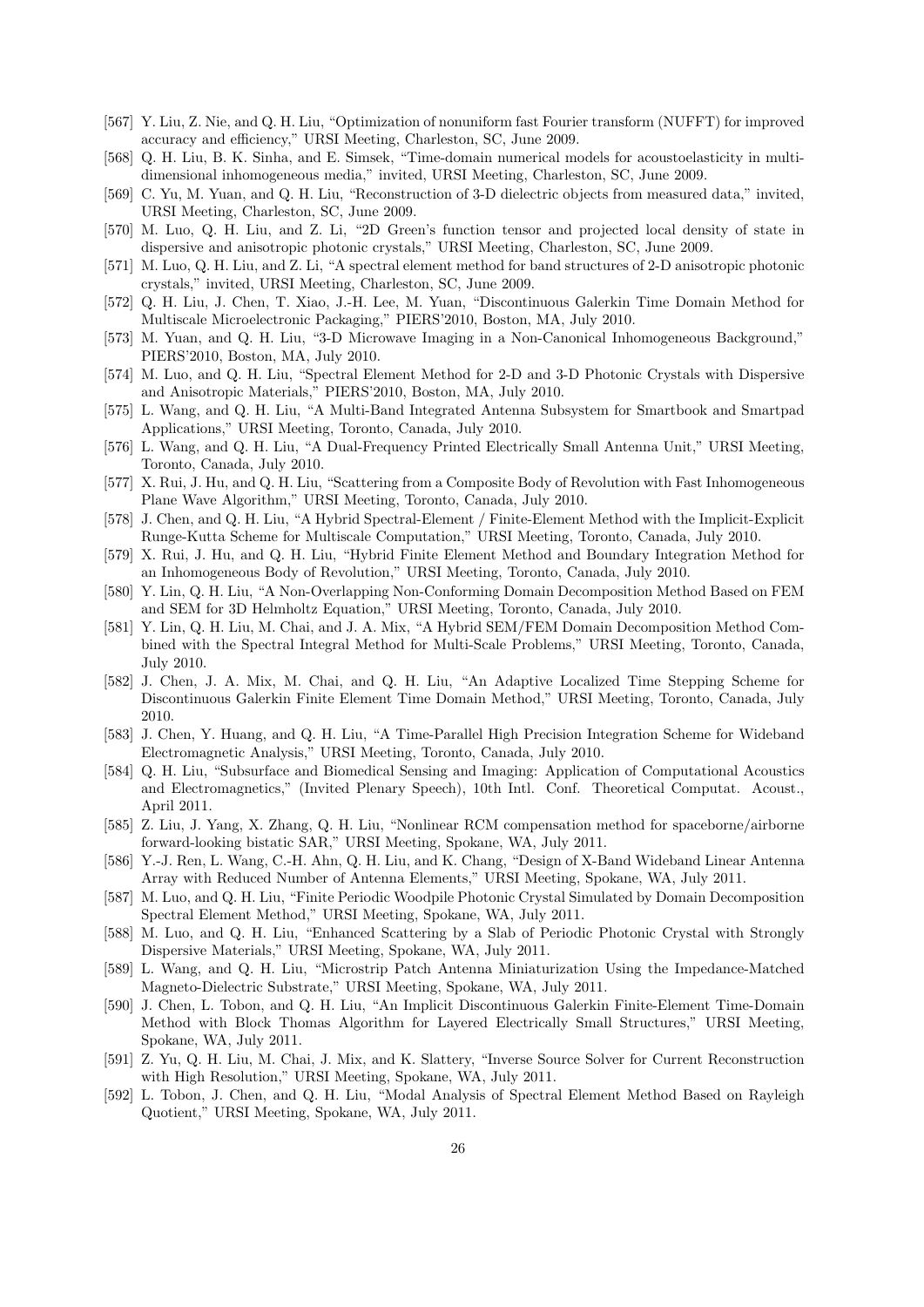- [593] Y. Huang, Q. H. Liu, and J. Zhang, "A Bilinear Algorithm for Three-Dimensional GPR Forward Scattering Based on Wideband Diagonal Tensor Approximation," URSI Meeting, Spokane, WA, July 2011.
- [594] L. Wang, and Q. H. Liu, "Nonlinear Memristors Loaded Circular Loop Antenna," URSI Meeting, Spokane, WA, July 2011.
- [595] M. Luo, and Q. H. Liu, "Spectral Element Method for Photonic Crystal Consisting of Dispersive and Non-Dispersive Materials," URSI Meeting, Spokane, WA, July 2011.
- [596] J. Chen, L. Tobon, and Q. H. Liu, "A Memory-Efficient Discontinuous Galerkin Finite-Element Time-Domain Method for Finite Periodic Structures," URSI Meeting, Spokane, WA, July 2011.
- [597] J. Chen, L. Tobon, and Q. H. Liu, "Hamiltonian Analysis of Wave Ports and Its Application in Transient Simulations in Electronic Packages," URSI Meeting, Spokane, WA, July 2011.
- [598] Y. Huang, J. Zhang, and Q. H. Liu, "Modified Diagonal Tensor Approximation Algorithm for Threedimensional GPR Forward Scattering," PIERS'97, Suzhou, China, Sept. 2011.
- [599] Y. Huang, J. Zhang, and Q. H. Liu, "Fast Three-dimensional GPR Backward Scattering Based on Wideband Diagonal Tensor Approximation," PIERS'97, Suzhou, China, Sept. 2011.
- [600] M. Luo, and Q. H. Liu, "Electromagnetic scattering of finite size periodic large scale system: simulation by domain decomposition spectral element method," 11th International Workshop on Finite Elements for Microwave Engineering - FEM2012, June 4-6, 2012, Estes Park, Colorado.
- [601] M. Luo, and Q. H. Liu, "Enhancement of second-harmonic generation in an air-bridge photonic crystal slab: simulation by spectral element method," 11th International Workshop on Finite Elements for Microwave Engineering - FEM2012, June 4-6, 2012, Estes Park, Colorado.
- [602] L. E. Tobon, and Q. H. Liu, "Study of Numerical Dispersion for Quadrilateral and Triangular Elements in the Mixed Finite Element Method," 11th International Workshop on Finite Elements for Microwave Engineering - FEM2012, June 4-6, 2012, Estes Park, Colorado.
- [603] L. E. Tobon, and Q. H. Liu, "New Spectral-Prism-Element for Layered Structures Implemented in an Efficient Implicit DG-FETD Method," 11th International Workshop on Finite Elements for Microwave Engineering - FEM2012, June 4-6, 2012, Estes Park, Colorado.
- [604] B. Zhu, J. Chen, W. Zhong, and Q. H. Liu, "Hybrid FETD/FDTD Techniques Based on the Discontinuous Galerkin Method," 11th International Workshop on Finite Elements for Microwave Engineering - FEM2012, June 4-6, 2012, Estes Park, Colorado.
- [605] M. Luo, and Q. H. Liu, "Enhancement of Second Harmonic Generation in an Air-Bridge Photonic Crystal Slab: Simulation by Spectral Element Method," URSI Meeting, Chicago, IL, July 2012.
- [606] Z. Yu, M. Chai, J. A. Mix, K. P. Slattery, and Q. H. Liu, "Inverse Source Solver with Phaseless Field Data Compatibility for High Resolution Near Field Scanner," URSI Meeting, Chicago, IL, July 2012.
- [607] W. Zhang, and Q. H. Liu, "Simultaneous Reconstruction of Dielectric and Magnetic Contrasts in Axisymmetric Inhomogeneous Media," URSI Meeting, Chicago, IL, July 2012.
- [608] Z. Yu, X. Rui, J. Hu, and Q. H. Liu, "Hybrid Finite Element Method and Boundary Integration Method for an Anisotropic Body of Revolution," URSI Meeting, Chicago, IL, July 2012.
- [609] Q. H. Liu, W. Zhang, M. Yuan, G. Ye, G. Chen, X. Zhu, and Z. Zhao, "Electromagnetic and Acoustic Inverse Scattering and Imaging in Complex Environments: Some Recent Progress," URSI Meeting, Chicago, IL, July 2012.
- [610] W. Zhang, A. Hoorfar, and Q. H. Liu, "Three-Dimensional Real-Time Through-the-Wall Imaging," URSI Meeting, Chicago, IL, July 2012.
- [611] Q. Ren, L. E. Tobon, and Q. H. Liu, "A New Non-Spurious Discontinuous Galerkin Finite-Element Time Domain Method," URSI Meeting, Chicago, IL, July 2012.
- [612] W. Zhang, A. Hoorfar, and Q. H. Liu, "Three-Dimensional Imaging of Targets Behind Multilayered Walls," URSI Meeting, Chicago, IL, July 2012.
- [613] Q. H. Liu, "Spectral Element Method for Nanophotonics," Cross-Strait Computational Mathematics Workshop, Kaohsiung, Taiwan, July 26-30, 2012.
- [614] Q. H. Liu, "Multiscale Computational Electromagnetics: Applications in Design Optimization, Sensing and Imaging," Invited Plenary Speech, Annual Conference of Chinese Computational Physics, Harbin, China, Aug. 12-15, 2012.
- [615] Q. H. Liu, "Spectral Element Method (SEM) for Nanoelectronics and Nanophotonics," Invited Plenary Speech, 2nd Annual World Congress of Nano-S&T (Nano S&T-2012), Qingdao, China, October 26-28, 2012.
- [616] Q. H. Liu, "Progress in multiscale computational electromagnetics in time Domain," Pulsed Electromagnetic Fields: Their Potentialities, Computation and Evaluation, Delft, the Netherlands, March 2013.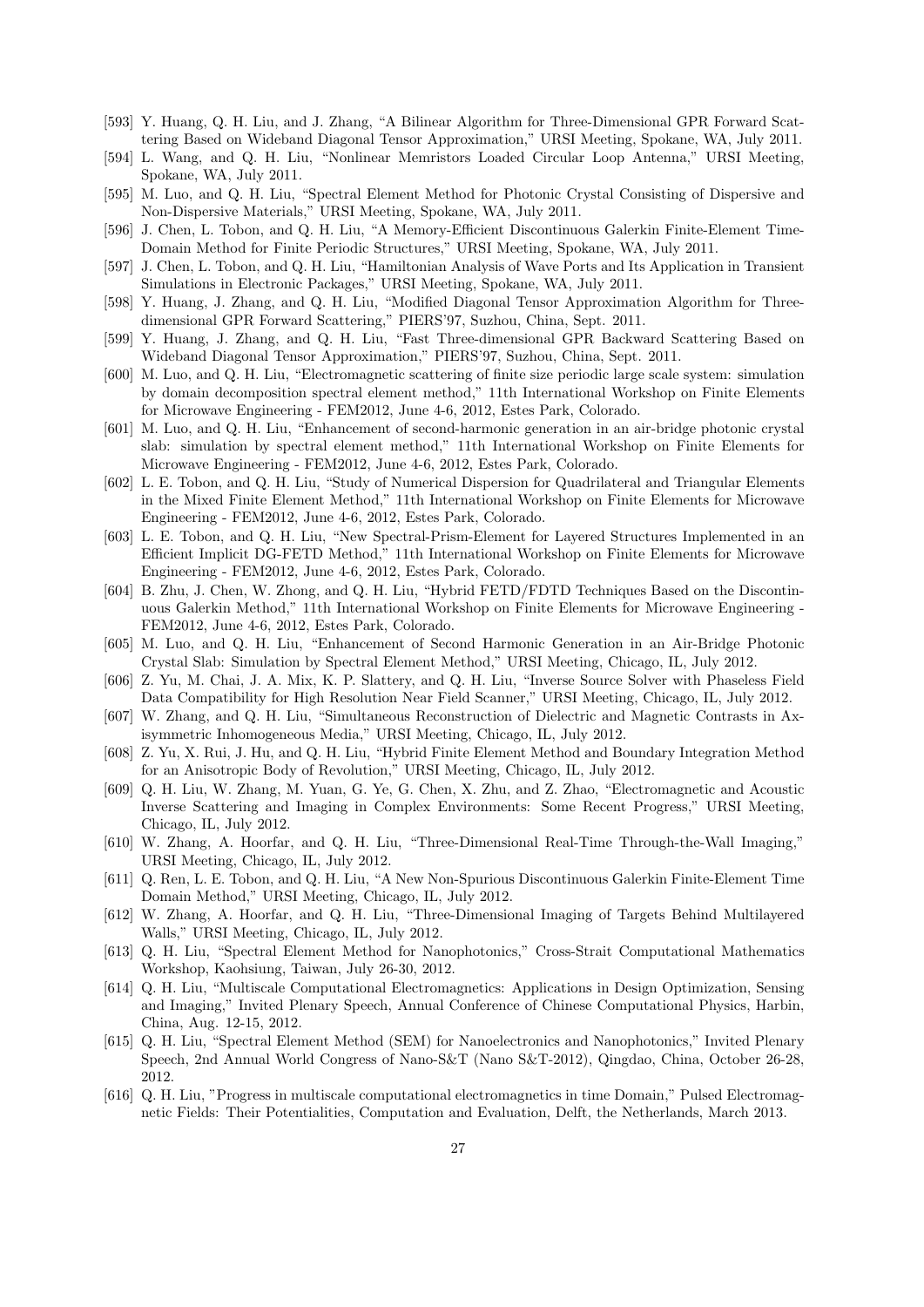- [617] M. Luo, and Q. H. Liu, "Huge Enhancement of Second-Harmonic Generation in Air-Bridge Photonic Crystal Slabs," PIERS, Taipei, Taiwan, April 2013.
- [618] Q. H. Liu, M. Yuan, J.-H. Lee, B. Zhao, "SPICE with Multiple EM Solvers for Multiscale Field-Circuit Coupling," 2013 Workshop on Electromagnetic Theory, Modeling and Simulations, Chengdu, China, June 2013.
- [619] Z. Yu, M. Chai, J. Mix, K. Slattery, Q. H. Liu, "An Iterative Least-Square Based Technique for High Resolution Source Reconstruction with Phaseless Near Field Scan Data," IEEE APS/URSI Meeting, Orlando, FL, July 2013.
- [620] L. E. Tobon, Q. Ren, Q. H. Liu, "A new efficient non-spurious 3D DG-FETD for large and multiscale electromagnetic systems," IEEE APS/URSI Meeting, Orlando, FL, July 2013.
- [621] L. E. Tobon, Q. H. Liu, "New efficient and naturally parallelizable time integration algorithm applied to sequential domains for DG-TD," IEEE APS/URSI Meeting, Orlando, FL, July 2013.
- [622] J. Dai, Q. H. Liu, "Fast Computation of Electromagnetic Fields in Anisotropic Media Layered Both Vertically and Cylindrically Using the Numerical Mode Matching (NMM) Method," IEEE APS/URSI Meeting, Orlando, FL, July 2013.
- [623] J. Wang, Z. Zhao, J. Wu, K. Yang, Z. Nie, Q. H. Liu, "Electromagnetic Inverse Scattering Series (ISS) Method for Sensing 2-D Objects Buried in Layered Media with Unknown Dielectric Properties," IEEE APS/URSI Meeting, Orlando, FL, July 2013.
- [624] C. Qi, Z. Zhao, K. Yang, Z. Nie, Q. H. Liu, "Scattering and Doppler Spectral Analysis for a Flying Target Above a 3-D Sea Surface," IEEE APS/URSI Meeting, Orlando, FL, July 2013.
- [625] X. Zhu, Z. Zhao, K. Yang, J. Wu, Q. H. Liu, "A Scaled Experimental System for Underwater Seismic Imaging and Exploration," IEEE APS/URSI Meeting, Orlando, FL, July 2013.
- [626] J. Song, Z. Zhao, J. Wu, X. Zhu, Z. Nie, Q. H. Liu, "Thermo-Acoustic Imaging for Different Breast Tissues in Microwave Induced Thermo-Acoustic Tomography System," IEEE APS/URSI Meeting, Orlando, FL, July 2013.
- [627] K. Xu, Y. Zhang, W. T. Joines, Q. H. Liu, Y. Fan, "Microstrip Multi-Band Bandpass Filters Using a Single Improved Ring Resonator," IEEE APS/URSI Meeting, Orlando, FL, July 2013.
- [628] K. Yang, Z. Zhao, X. Zhu, Q. H. Liu, "Robust Adaptive Beamforming with Low Sidelobe Levels," IEEE APS/URSI Meeting, Orlando, FL, July 2013.
- [629] T. Tan, Q. H. Liu, "Unconditionally Stable Locally Tridiagonal Iterative FDTD for High Loss Applications," IEEE APS/URSI Meeting, Orlando, FL, July 2013.
- [630] Y. Zhang, M. Yuan, Q. H. Liu, "An Impulse Electromagnetic Interference Shielding Based on a Diode Grid," IEEE APS/URSI Meeting, Orlando, FL, July 2013.
- [631] W. Zhang, Q. H. Liu, "Nanoparticles for Electromagnetic Fields Enhancement in Cross Well Imaging of Subsurface," IEEE APS/URSI Meeting, Orlando, FL, July 2013.
- [632] Z. Yu, W. Zhang, Q. H. Liu, "A Three-Dimensional BCGS-FFT Method for Inhomogeneous Anisotropic Scatterers with High Dielectric and Magnetic Contrasts," IEEE APS/URSI Meeting, Orlando, FL, July 2013.
- [633] K. Yang, Z. Zhao, X. Zhu, Q. H. Liu, "Resolving Ambiguities in DOA Estimation by Optimizing the Element Orientations," IEEE APS/URSI Meeting, Orlando, FL, July 2013.
- [634] L. Wang, Q. H. Liu, W. T. Joines, M. Q. Yuan, "Magnetic Antenna Based on Two Dimensional DC Superconducting Quantum Interference Filter," IEEE APS/URSI Meeting, Orlando, FL, July 2013.
- [635] L. Wang, Q. H. Liu, W. T. Joines, M. Q. Yuan, "Two Dimensional DC Superconducting Quantum Interference Filter Framework," IEEE APS/URSI Meeting, Orlando, FL, July 2013.
- [636] N. Liu, Y. Tang, X. Zhu, L. E. Tobon, Q. H. Liu, "Higher-order Mixed Spectral Element Method for Maxwell Eigenvalue Problem," IEEE APS/URSI Meeting, Orlando, FL, July 2013.
- [637] J. Wu, Z. Zhao, J. Song, X. Zhu, Z. Nie, Q. H. Liu, "A Wideband Printed Antenna with Unidirectinal Radiation Characteristics," IEEE APS/URSI Meeting, Orlando, FL, July 2013.
- [638] M. Luo, and Q. H. Liu, "Nonlinear and Quantum Optics with the Spectral Element Method," PIERS, Stockholm, Sweden, August 2013.
- [639] Q. H. Liu, Z. Zhao, X. Zhu, Z. Yu, and W. Zhang, "Progress and Challenges in Microwave Imaging and Microwave Induced Thermoacoustic Tomography," IEEE IMWS-Bio 2013, Singapore, Dec. 2013.
- [640] Q. H. Liu, "Some Computational Problems in Seismic Imaging and Acoustic Well Logging," 2014 National Reservoir Acoustics and Well Logging Workshop, Beijing, July 2014.
- [641] Q. H. Liu, "Multiscale Computational Electromagnetics for Applications in Subsurface Sensing, Microwaves, and Nanophotonics," 2014 Asia-Pacific Conference on Antennas and Propagation (APCAP 2014), Harbin, July 2014.